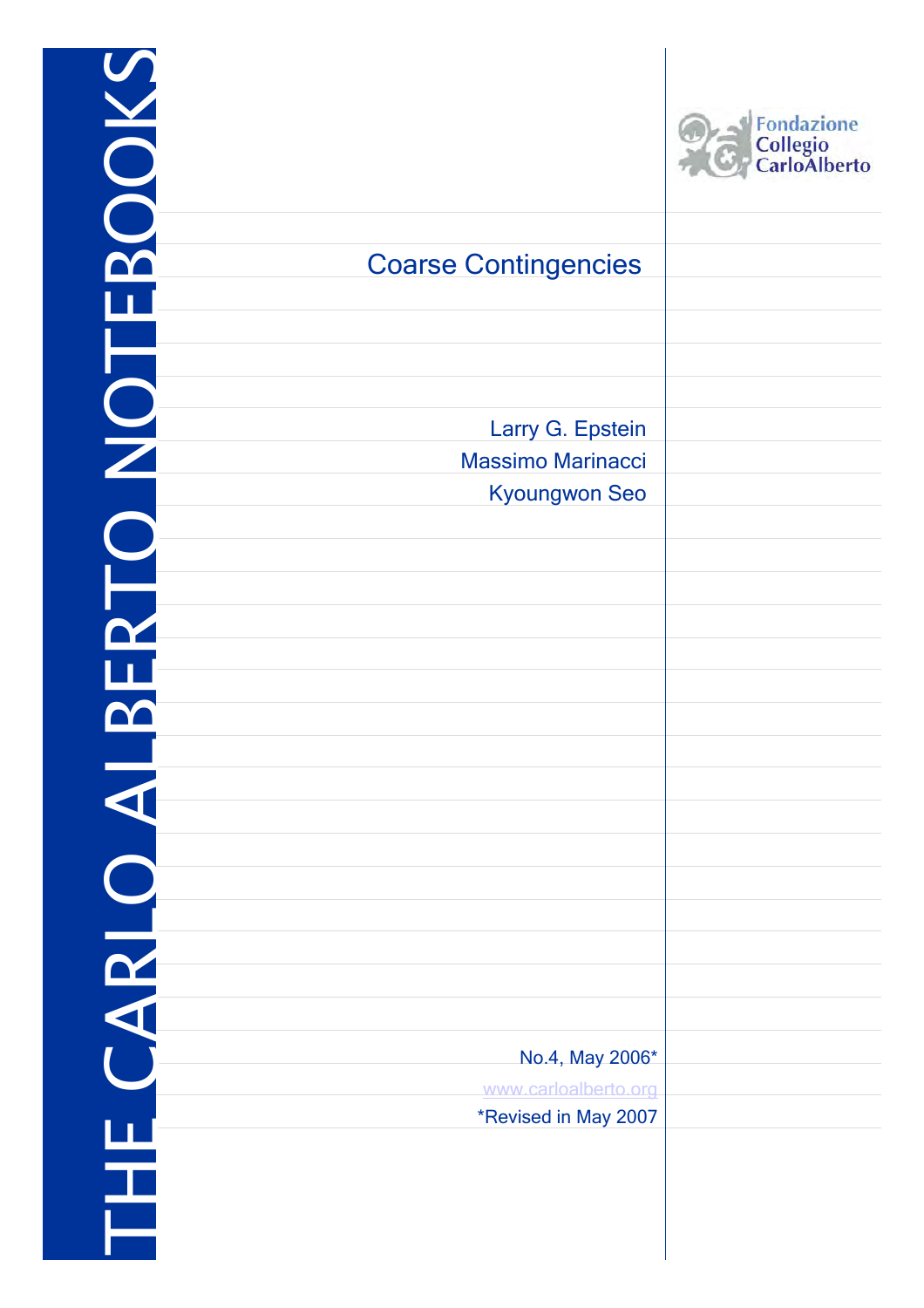# COARSE CONTINGENCIES<sup>∗</sup>

Larry G. Epstein Massimo Marinacci Kyoungwon Seo

February 2007

#### Abstract

The paper considers an agent who must choose an action today under uncertainty about the consequence of any chosen action but without having in mind a complete list of all the contingencies that could influence outcomes. She conceives of some relevant (subjective) contingencies but she is aware that these contingencies are coarse - they leave out some details that may affect outcomes. Though she may not be able to describe these finer details, she is aware that they exist and this may affect her behavior.

JEL classification: C61; D81

Keywords: Unforeseen Contingencies, Ambiguity, Menu Choices

<sup>∗</sup>Epstein and Seo are at Department of Economics, University of Rochester, Rochester, NY 14627, lepn@troi.cc.rochester.edu, kseo@troi.cc.rochester.edu. Marinacci is at Collegio Carlo Alberto, Università di Torino, Italy, massimo.marinacci@unito.it. Epstein gratefully acknowledges the financial support of the NSF (award SES-0611456) and Marinacci that of the Ministero dell'Istruzione, dell'Università e della Ricerca. We are grateful also to two referees, seminar audiences at Chicago and Olin, Fabio Maccheroni, Luigi Montrucchio, and especially Bart Lipman and Todd Sarver for helpful comments and discussions. This supersedes a paper with the same title by Epstein and Marinacci; the main innovation here is to provide foundations for our second model - see Section 4, particularly Theorem 4.1.

<sup>°</sup>c 2007 by Larry Epstein, Massimo Marinacci, and Kyoungwon Seo. Any opinions expressed here are those of the authors and not those of the Fondazione Collegio Carlo Alberto.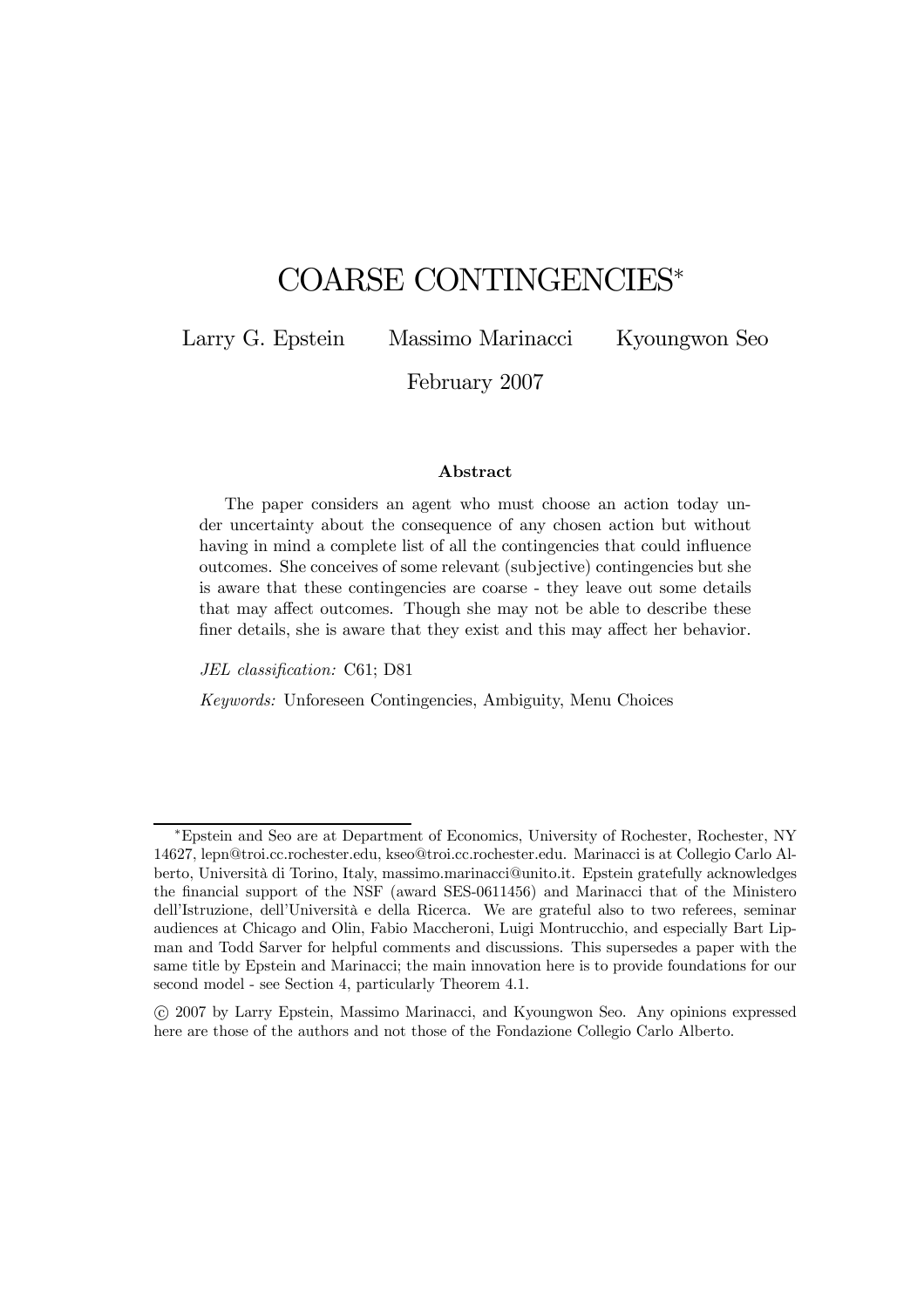### 1. INTRODUCTION

### 1.1. Outline

Consider an agent who must choose an action today under uncertainty about the consequence of any chosen action but without having in mind a complete list of all the contingencies that could influence outcomes. She conceives of some relevant (subjective) contingencies or states of the world but she is aware that these contingencies are coarse - they leave out some details that may affect outcomes. Though she may not be able to describe these finer details, she is aware that they exist and this may affect her behavior. How does one model such an agent?

The reason for addressing this question seems clear. Outside of artificial laboratory-style settings, it would seem impossible for any decision-maker to identify all relevant and finely detailed contingencies. A sophisticated agent would be aware of her limited foresight and admit the possibility that her conceptualization of the future is incomplete, and then she would take this into account in her decision-making. Think, for example, of a portfolio choice setting. An investor may identify some factors that are likely to influence returns to financial securities. However, few sophisticated investors would be confident that they have identified all relevant factors. Awareness that her conceptualization is missing some details would presumably influence an investor's choice of portfolio.

The standard Savage approach to modeling uncertainty, using a primitive state space, does not capture the agents we have in mind. It is inappropriate for two reasons. First, each Savage-style state is a complete description of the world - it determines a unique outcome for any chosen action. Second, even if we knew how to model a "coarse or incomplete state" and we redefined the Savage state space accordingly, the resulting approach would still be unsatisfactory if, as in Savage, the state space were adopted as a primitive and thus presumed observable by the modeler. Ideally, the agent's conceptualization of the future should be taken to be subjective - it should be derived from preference, that is, from in principle observable behavior.

Kreps [14, 15] was the first to raise the modeling problem posed above. He, and also subsequent authors, refer to "unforeseen contingencies", but it seems that they have in mind what we prefer to call "coarse contingencies." Kreps' seminal idea was that demand for flexibility is indicative of an individual's awareness of the coarseness of her conception. In order to capture demand for flexibility, his model postulates preference over menus. Nehring [21] and Dekel, Lipman and Rustichini [4] provide alternative extensions. In the models of Kreps and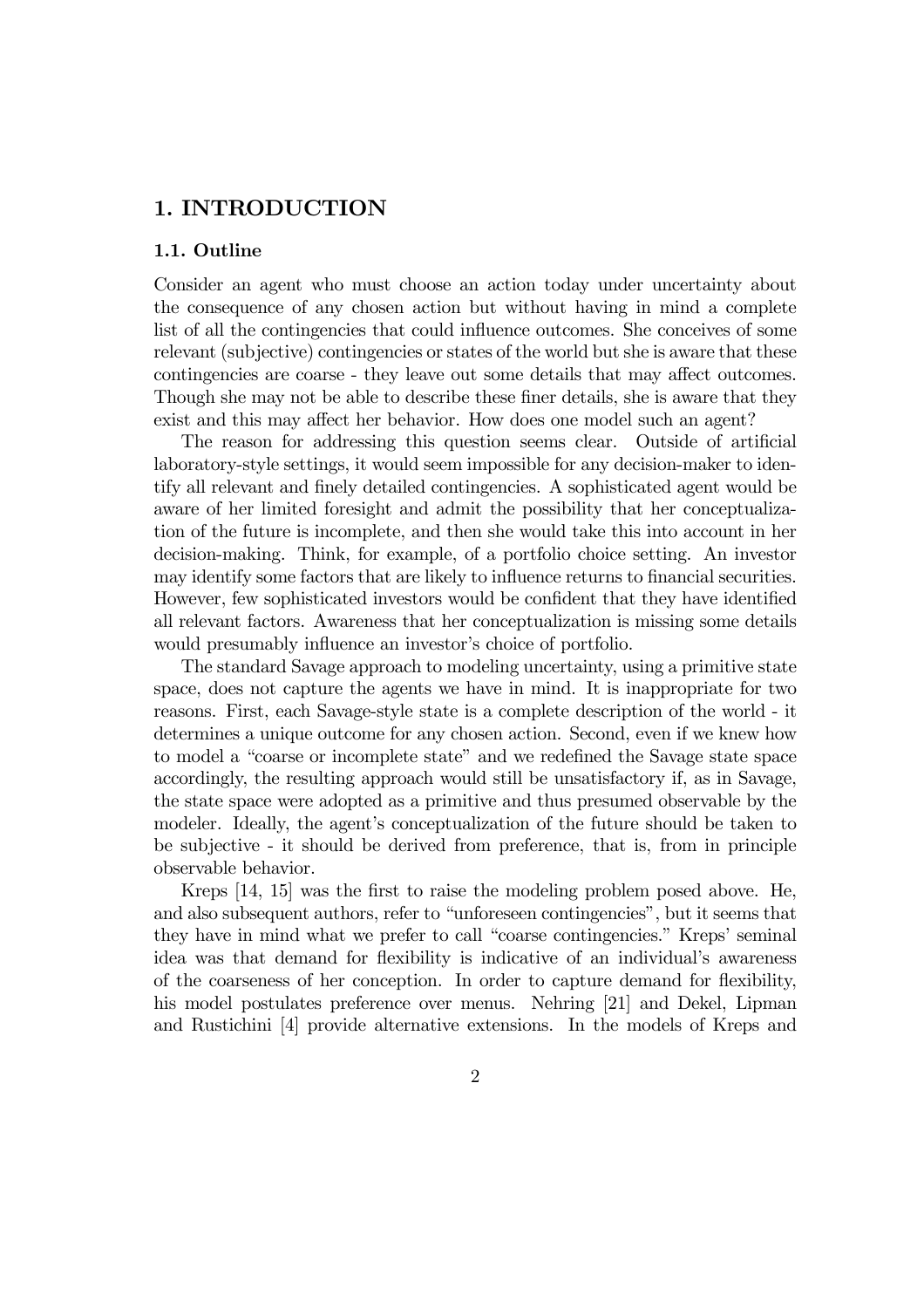Nehring, menus consist of alternatives from an abstract (typically finite) set. We focus primarily on the model of Dekel, Lipman and Rustichini (henceforth DLR), where menus consist of lotteries over alternatives. The richer domain permits, given suitable assumptions, the derivation of a (unique) subjective state space as part of the representation of preference. But are these states coarse? DLR describe (p. 893) the agent they view themselves as modeling: "... she sees some relevant considerations, but knows there may be others that she cannot specify. For simplicity, we assume henceforth that the agent conceives of only one situation, 'something happens,' but knows that her conceptualization is incomplete." Later (pp. 919-20), they describe what is needed for a critique of their model: "... just as Ellsberg identified the role of the sure-thing-principle in precluding uncertaintyaverse behavior, we believe that one must first find a concrete example of behavior that is a sensible response to unforeseen contingencies but that is precluded by our axioms. An important direction for further research is to see if there is such an Ellsbergian example for this setting and, if so, to explore relaxations of our axioms." This is the direction we pursue here.

Our central argument is that an agent who is aware of, and averse to, the coarseness of her conceptualization of the future will have an incentive to randomize, and thus will violate Independence. As an example, suppose that her subjective conceptualization is trivial - "something happens". Suppose further that she is indifferent between committing ex ante to lottery  $\beta$  or to lottery  $\beta'$ . She is aware ex ante that there are unforeseen (finer, or back-of-the-mind) contingencies that could affect the desirability of any action. Though she does not understand these finer details and is not able to describe them, she is nevertheless aware that they exist, and she may feel that some may make  $\beta'$  more desirable ex post and some may make  $\beta$  more desirable. As explained in the next section, randomization may hedge this uncertainty and thus the mixture might be strictly preferable to either lottery.

DLR assume the Independence axiom only in their most restrictive model (the EU additive representation). We focus also on their weakest Independencestyle axiom, called Indifference to Randomization (IR), which they adopt (either explicitly or implicitly) in all of their representation theorems.<sup>1</sup> We argue that the case for IR is not clear-cut, at least given a particular conception of coarse perceptions. Thus we are led to explore two alternative directions: one which

 $1$ DLR (p. 911) mention the case where ex post utilities are not vNM in the context of establishing a result regarding minimality of the subjective state space. But such violations are not described as germane to the issue of coarse contingencies.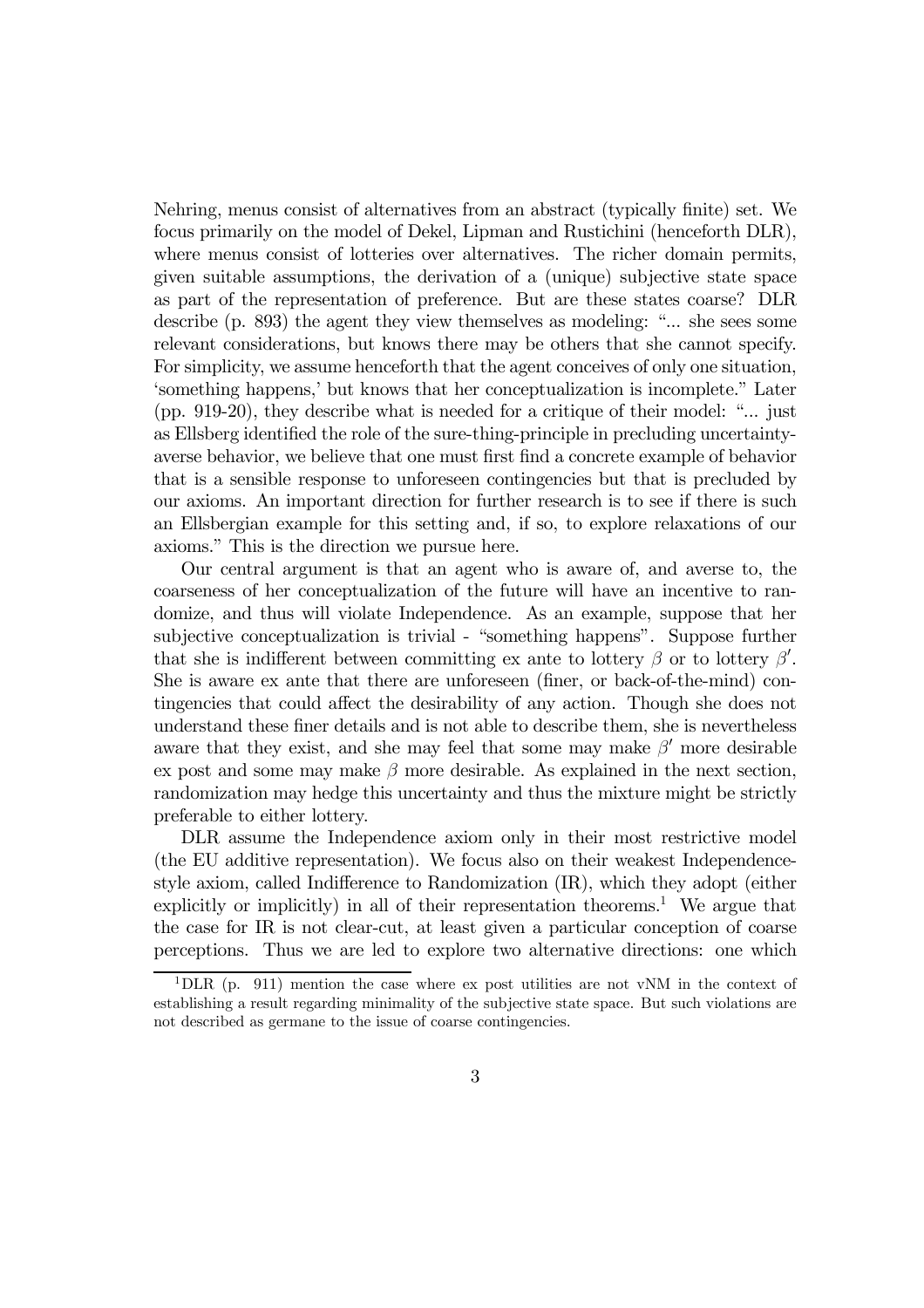continues to assume IR and relaxes DLR's Independence axiom, and a second model which differs more substantially from DLR - not only is IR dropped, but the domain of preference is expanded to include *random menus*.<sup>2</sup> In both cases, we describe axioms for preference that arguably capture coarse perceptions and that characterize functional forms for utility representing preference. The two alternative axiomatic models of preference are the main results of the paper.

#### 1.2. Utility Functions and Interpretations

In DLR's most restrictive model, the utility of any menu  $x$  has the form

$$
W^{DLR}(x) = \int max_{\beta \in x} u(\beta) d\mu(u),
$$

where  $\mu$  is a probability measure on ex post vNM utility functions u. (More precise statements will be given below.) Given u, then choice out of x will maximize  $u(\beta)$ , but ex ante, the agent does not know which preference will prevail ex post. The support of  $\mu$ , corresponding to the set of ex post preferences that she views as possible, constitutes her subjective state space. To evaluate  $x$ , she computes its expected payoff assuming an optimal choice of lottery in each subjective state. Taken literally, the representation suggests that subjective states are foreseen by the agent. They are distinguished rather by being uncontractable, that is, by the fact that we cannot observe the agent's ranking of Savage-style acts over these states. Kreps [15] suggests that one can interpret the functional form alternatively as an "as if" representation for an agent who does not foresee the states, and that it is impossible to distinguish between these two interpretations by observing only choice between menus. However, as sketched above, where menus consist of lotteries then awareness that some states are unforeseen should lead to a preference for randomization, contradicting Independence and hence also representation by  $W^{DLR}$ . Therefore, we interpret the DLR model as one where states are foreseen.

For ease of comparison, we describe informally also the two generalization of  $W^{DLR}$  axiomatized below. In the model where IR is satisfied, utility of a menu is given by

$$
W^{MP}(x) = \min_{\pi \in \Pi} \int \max_{\beta \in x} u(\beta) d\pi(u),
$$

where  $\Pi$  is a set of probability measures on the set of ex post vNM utility functions u. (DLR is the special case where  $\Pi$  is a singleton.) As in the interpretation of

<sup>2</sup>Nehring [20, 21] also adopts the domain of random menus. For more on the connection between our second model and Nehring's work see Appendix C.2.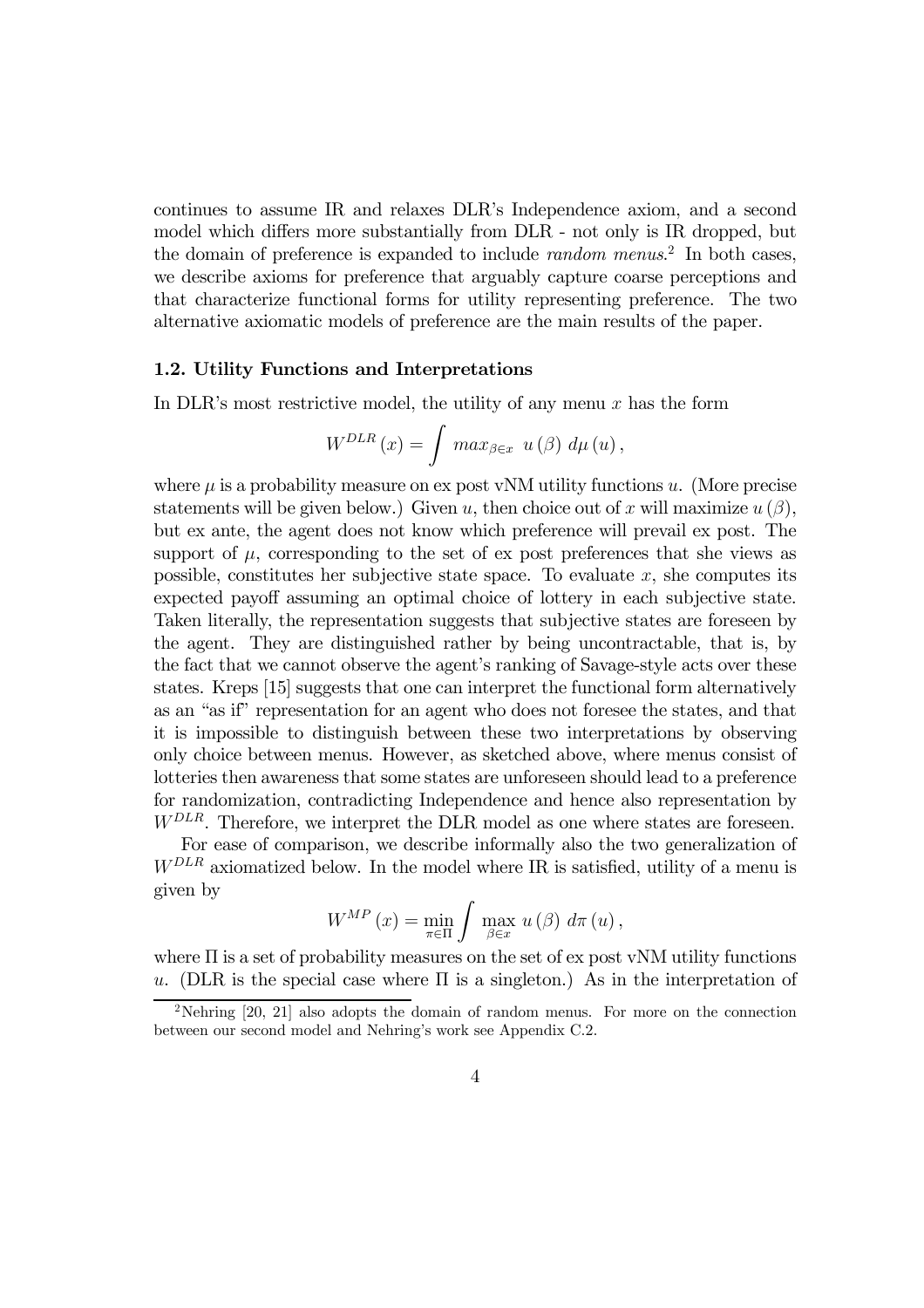$W^{DLR}$ , the agent observes the realization of some u and then chooses out of the menu x by maximizing u. In our second model, where IR is violated, utility has the form

$$
W(x) = \int \max_{\beta \in x} \min_{u \in U} u(\beta) d\mu(U),
$$

where  $\mu$  is a probability measure over suitable sets U of vNM utilities.

Here what is foreseen is more a matter of interpretation. Regarding  $W$ , for example, one could view each  $U$  as a *foreseen* coarse state, while the details (or points u) within each U are *unforeseen*, but the agent is aware that each coarse state  $U$  leaves unspecified some relevant details. In the special case where every  $U$ is a singleton, this interpretation corresponds to the DLR model with every state foreseen; more generally, the concavity of  $\min_{u \in U} u(\beta)$  as a function of  $\beta$  implies the incentive to randomize that is intuitive given awareness of the coarseness of U. However, a more literal interpretation of the functional form suggests that even points within each  $U$  are foreseen. In that case, the minimization over  $U$ suggests complete ignorance within  $U$  - the agent foresees and can describe the details within  $U$  but has no idea how likely they are.<sup>3</sup> From an ex ante perspective, utility can be interpreted as reflecting the expectation of future ambiguity, due to the realization of an ambiguous signal.<sup>4</sup> Similarly,  $W^{MP}$  has the multiplepriors functional form axiomatized by Gilboa and Schmeidler [10], where states are foreseen but ambiguous (in the sense of the Ellsberg Paradox).

The reinterpretation in terms of ambiguity is not surprising given the role in both of our models played by the hedging gains afforded by randomization. As argued by Gilboa and Schmeidler [10], such gains can ensue also if the agent is averse to ambiguity. Indeed, we cannot distinguish the latter story - where the agent foresees a complete set of states but is not sure of their likelihoods - from the story upon which we focus, where the agent is aware of the coarseness of her state space.<sup>5</sup> Our axioms have intuitive interpretations in both cases, and

<sup>&</sup>lt;sup>3</sup>Minimizing over U is equivalent to minimizing over all probability measures on U.

<sup>4</sup> If one overlooks the fact that the state space is exogenous only in [10], then our second model can be viewed as a special case of recursive multiple-priors, a multi-period extension of the Gilboa-Schmeidler model - see Epstein and Schneider [6].

<sup>&</sup>lt;sup>5</sup>One apparently needs a richer framework to permit a distinction. It seems that "updating" may be one way to distinguish between the two stories. The agent in our model is not thinking explicitly in terms of the fine details within a coarse contingency. But if someone tells him "this specific detail exists", that might change his perception and thus behavior. On the other hand, such a statement would have no effect on the ambiguity averse agent - he already foresees that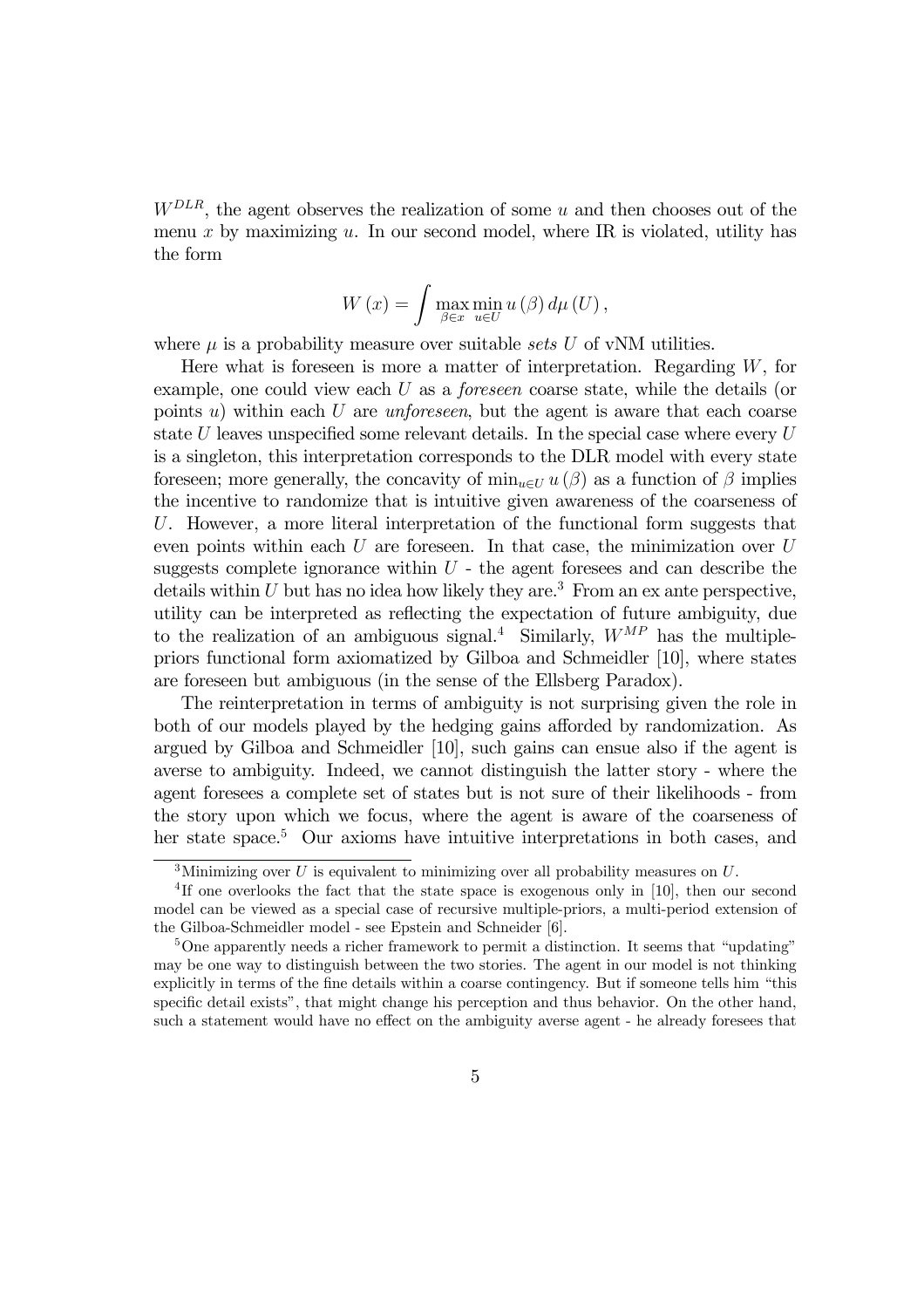consequently, the functional forms we derive can be interpreted in either way. Thus one can view the paper in two different lights. In one, it contributes to the literature on preferences under ambiguity by deriving representations, including a counterpart of multiple-priors utility, without relying on an exogenously specified state space. The second perspective, and the one that we emphasize, is that the paper shows that the very same models can also be interpreted as capturing coarse contingencies. We emphasize this interpretation because the coarseness of subjective contingencies seems to us to be potentially at least as important as ambiguity, and arguably more basic - the nature of subjective states would seem to be logically prior to the question of their likelihoods - and also because it has not previously been shown how to model agents who are aware of the coarseness of their conceptions.

We are not the first to highlight the connection between coarse perceptions and ambiguity. Mukerji [19] and Ghirardato [9] argue that an agent who is aware that she has only a coarse perception of the state space can be thought of as using a non-additive probability measure (or capacity). Their approach, inspired by Dempster [5] and Shafer [24], is much different than ours in that they take the agent's coarse perception as a primitive, while rendering it subjective is the heart of our model. See Section 4.3 for further discussion.

The paper proceeds as follows. Next we outline the DLR model and argue that their axioms preclude coarse contingencies. Then we describe two alternative models to capture coarseness. Proofs are relegated to appendices.

### 2. THE DLR MODEL

The DLR model has the following primitives:

- B: finite set of actions let  $|B| = B$
- $\Delta(B)$ : set of probability measures over B, endowed with the weak convergence topology; generic lotteries are  $\beta, \beta', \gamma, ...$
- $\mathcal{X}$ : closed subsets of  $\Delta(B)$ , endowed with the Hausdorff metric generic elements are denoted  $x, x', y, ...$  and are called  $menus^6$

detail, and the statement does not give him new information about its likelihood.

<sup>6</sup>DLR do not restrict menus to be closed but this difference from their model is unimportant and we overlook it throughout.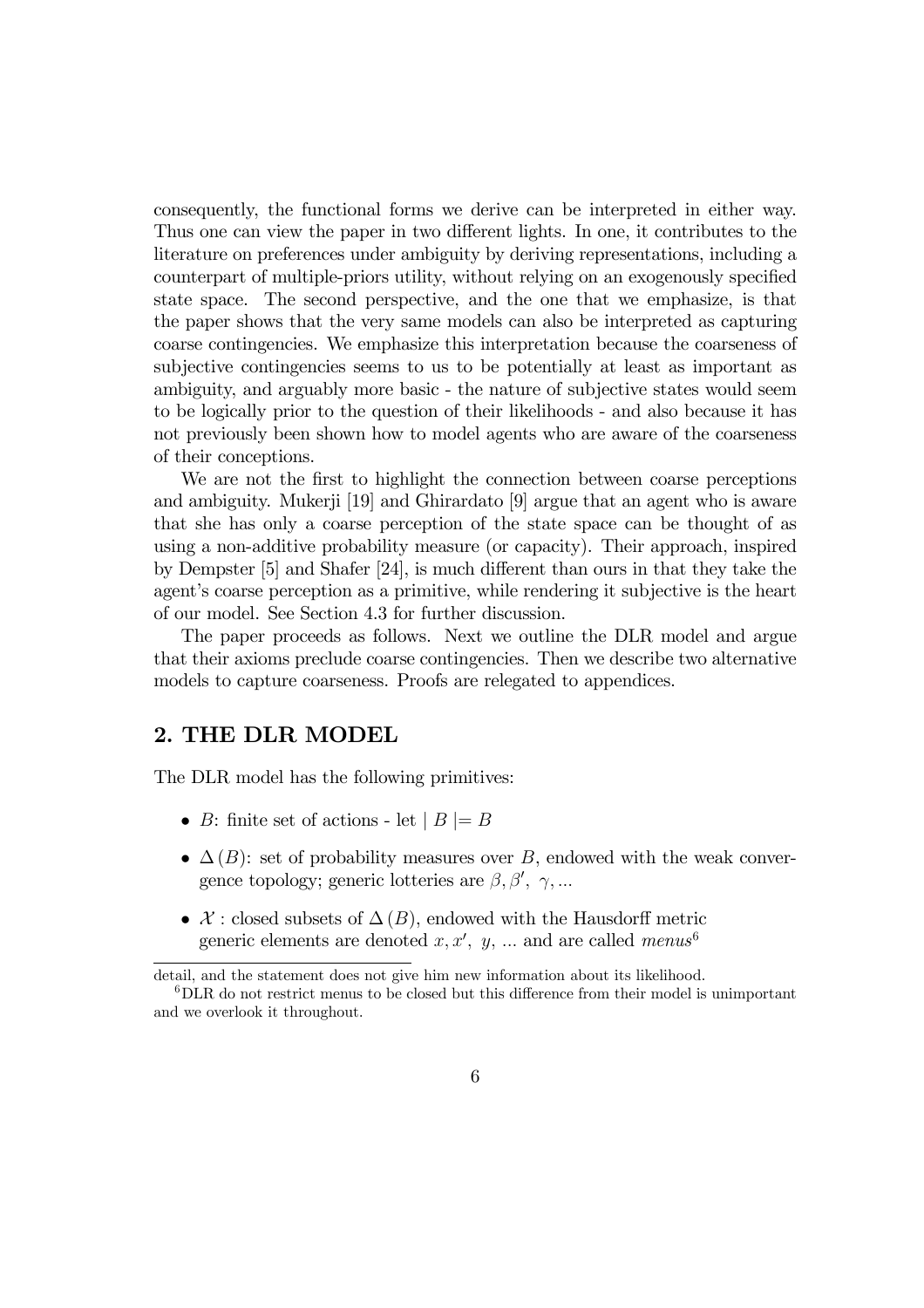• preference  $\succeq$  is defined on X

The agent ranks menus at time 0 (ex ante) using  $\succeq$  with the understanding that at time 1 (ex post), she will choose a lottery from the previously chosen menu (see the time line). One can think of a menu as corresponding to an action to be taken ex ante, where the significance of an ex ante action is that it limits options



for further action ex post, that is, for the choice of  $\beta$  in  $\Delta(B)$ . There are no exogenous states of the world, but the agent may envisage some scenarios for time 1. She anticipates learning which scenario is realized before making her choice out of the menu. Thus her subjective conceptualization of the future affects her expected choices out of menus and hence also her ex ante evaluation of menus. In other words, her subjective state space underlies the preference  $\succeq$  and (under suitable assumptions) is revealed by it.

For example, the ranking

$$
\{\beta,\beta'\}\succ\{\beta\}\succ\{\beta'\}
$$

reveals that the agent conceives of a circumstance in which she would strictly prefer  $\beta$  over  $\beta'$  and also another circumstance in which she would strictly prefer  $β'$  over  $β$ . Under DLR's set of axioms, subjective contingencies concern only the possible ex post preference over lotteries. This is natural - payoffs rather than ex post physical states per se are ultimately all that matter.

DLR assume throughout that preference satisfies the following two axioms:

**ORDER:**  $\succeq$  is complete and transitive.

**CONTINUITY**: For every menu x, the sets  $\{y \in \mathcal{X} : y \succeq x\}$  and  $\{y \in \mathcal{X} : y \preceq x\}$  $x\}$  are closed.

They occasionally, though not universally, adopt also the next axiom.

**MONOTONICITY**: For all menus x' and  $x, x' \supset x \Longrightarrow x' \succeq x$ .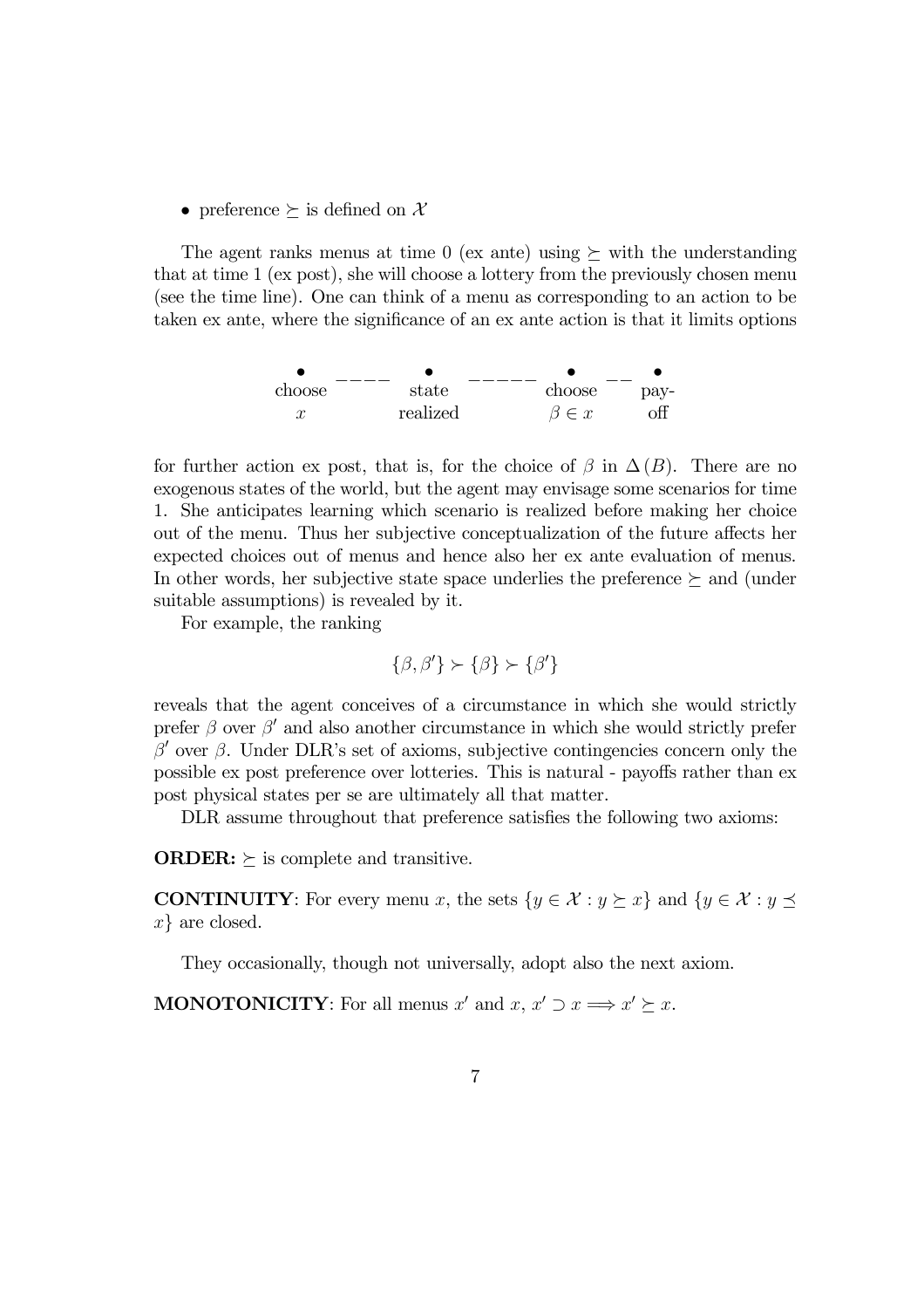The axiom states that flexibility has non-negative value. For concreteness, we restrict attention here to models satisfying this property.

The first problematic axiom that we consider is Independence.7 It refers to mixtures of two menus as defined by

$$
\alpha x + (1 - \alpha) y = \{ \alpha \beta + (1 - \alpha) \gamma : \ \beta \in x, \ \gamma \in y \}.
$$

Formally, the indicated mixture of  $x$  and  $y$  is another menu and thus when the agent contemplates that menu ex ante, she anticipates choosing out of

 $\alpha x + (1 - \alpha) y$  ex post. It follows that one should think of the randomization corresponding to the  $\alpha$  and  $(1 - \alpha)$  weights as taking place at the end - after she has chosen some mixed lottery  $\alpha\beta + (1 - \alpha)\gamma$  out of the menu.

**INDEPENDENCE:** For all menus  $x', x$  and  $y$  and  $0 < \alpha < 1$ ,

$$
x' \succeq x \iff \alpha x' + (1 - \alpha) y \succeq \alpha x + (1 - \alpha) y.
$$

In the introduction we asserted that the axiom is not intuitive for an agent who is aware of the incompleteness of her subjective state space. Here we elaborate. The typical rationale for Independence (DLR, p. 905, for example) relies on two claims. First, is the intuitive appeal of the condition

$$
x' \succeq x \implies \alpha x' \oplus (1 - \alpha) y \succeq x \oplus (1 - \alpha) y,\tag{2.1}
$$

where  $\alpha x \oplus (1 - \alpha) y$  denotes the lottery over menus that delivers x with probability  $\alpha$  and y with probability  $(1 - \alpha)$ , and where the lottery is played out immediately, that is, before any subjective uncertainty is resolved. The second claim is that the agent should be indifferent between the mixture  $\alpha x + (1 - \alpha) y$ and the two-stage object  $\alpha x \oplus (1 - \alpha) y$ . The difference between these two 'mixtures' is in the timing of the randomization (or coin toss). In the latter, the coin is tossed immediately - a specific menu is realized before the agent sees a subjective state and chooses from the menu. In contrast, in  $\alpha x + (1 - \alpha) y$  the randomization is completed only at the end after choice out of the mixed menu. However, we argue that this difference in timing matters when the agent is aware of the incompleteness of her conceptualization, and that it is intuitive only that

$$
\alpha x + (1 - \alpha) y \succeq \alpha x \oplus (1 - \alpha) y,\tag{2.2}
$$

<sup>7</sup>DLR use the term Independence to refer to a weaker condition than what is stated below. However, the two axioms are equivalent given their continuity axiom.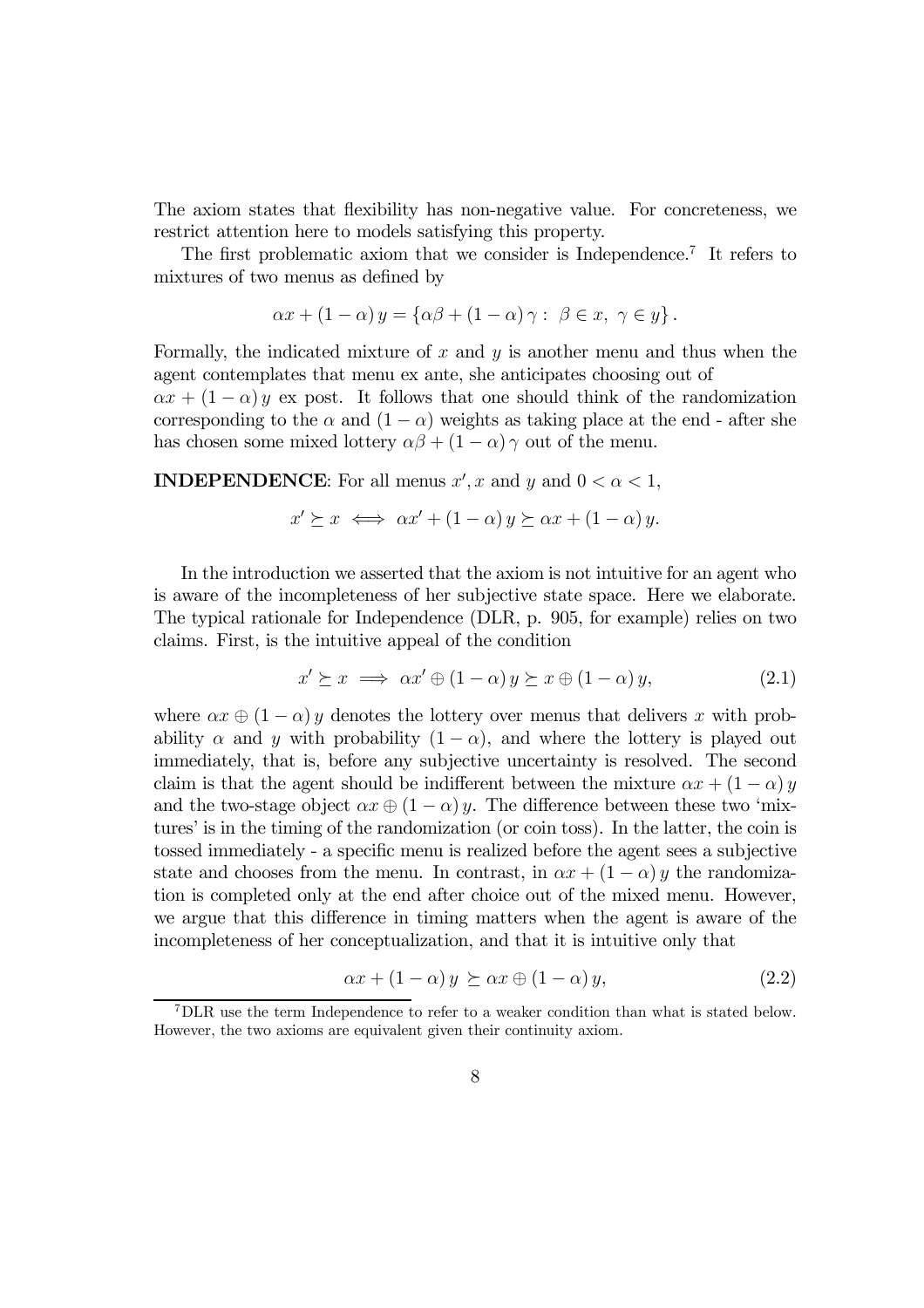thus refuting the case for the invariance asserted in Independence.

That the timing of randomization matters can be understood as follows: an agent who is aware of the coarseness of her conception of the future and averse to it might behave as though she were playing a game against a malevolent nature. She suspects that, after realization of a coarse contingency and after she has chosen an action (or lottery) ex post, nature will complete the missing details in a way that is unfavorable for her. Then, randomization that is completed immediately, before nature acts, does nothing to impede persecution by nature. However, when randomization is completed only after nature moves, then nature is at a disadvantage. For example, if  $x = \{\beta\}$  and  $y = \{\gamma\}$ , nature may be able to choose underlying details that lead to a low payoff for  $\beta$  and other (different) details that lead to an equally low payoff for  $\gamma$ , but then, in general, she cannot be as effective in sabotaging the mixture  $\alpha\beta + (1 - \alpha)\gamma$ . The agent can expect this to be true in particular if states in which  $\beta$  leads to a high (low) payoff are those in which  $\gamma$  has a low (high) payoff, that is, if  $\beta$  hedges  $\gamma$ . Though the agent cannot describe these fine states, it suffices that the preceding lies beneath her coarse conception and is in the 'back of her mind.' Then late randomization will be preferable, consistent with (2.2), and the latter can be understood as due to the gain from hedging.<sup>8</sup> The bottom line is that, because of hedging, the agent might exhibit the ranking

$$
\{\alpha\beta + (1-\alpha)\gamma\} \succ \{\beta\} \sim \{\gamma\},\
$$

violating Independence.

DLR show that in conjunction with completeness, transitivity and suitable continuity, Independence implies the following axiom:9

# **INDIFFERENCE TO RANDOMIZATION (IR):** For every menu  $x$ ,

 $x \sim co(x)$ .

 ${}^{8}$ It is well-known in the theory of preference over lotteries, (see [17], for example), that the timing of randomization matters for the normative appeal of Independence if the agent must choose an auxiliary action before the risk is resolved. Independence is intuitive if the coin toss corresponding to the randomization is completed before the action choice, but not if it is completed only after the action must be chosen. The argument here about timing is similar except that it is nature, rather than the agent, who takes the auxiliary action.

 $\partial^9\alpha(x) = {\alpha\beta + (1-\alpha)\beta': \beta, \beta'\in x, 0 \leq \alpha \leq 1}$  denotes the convex hull of x. As in the case of Independence, one should think of the randomization as occuring after choice is made out of the menu.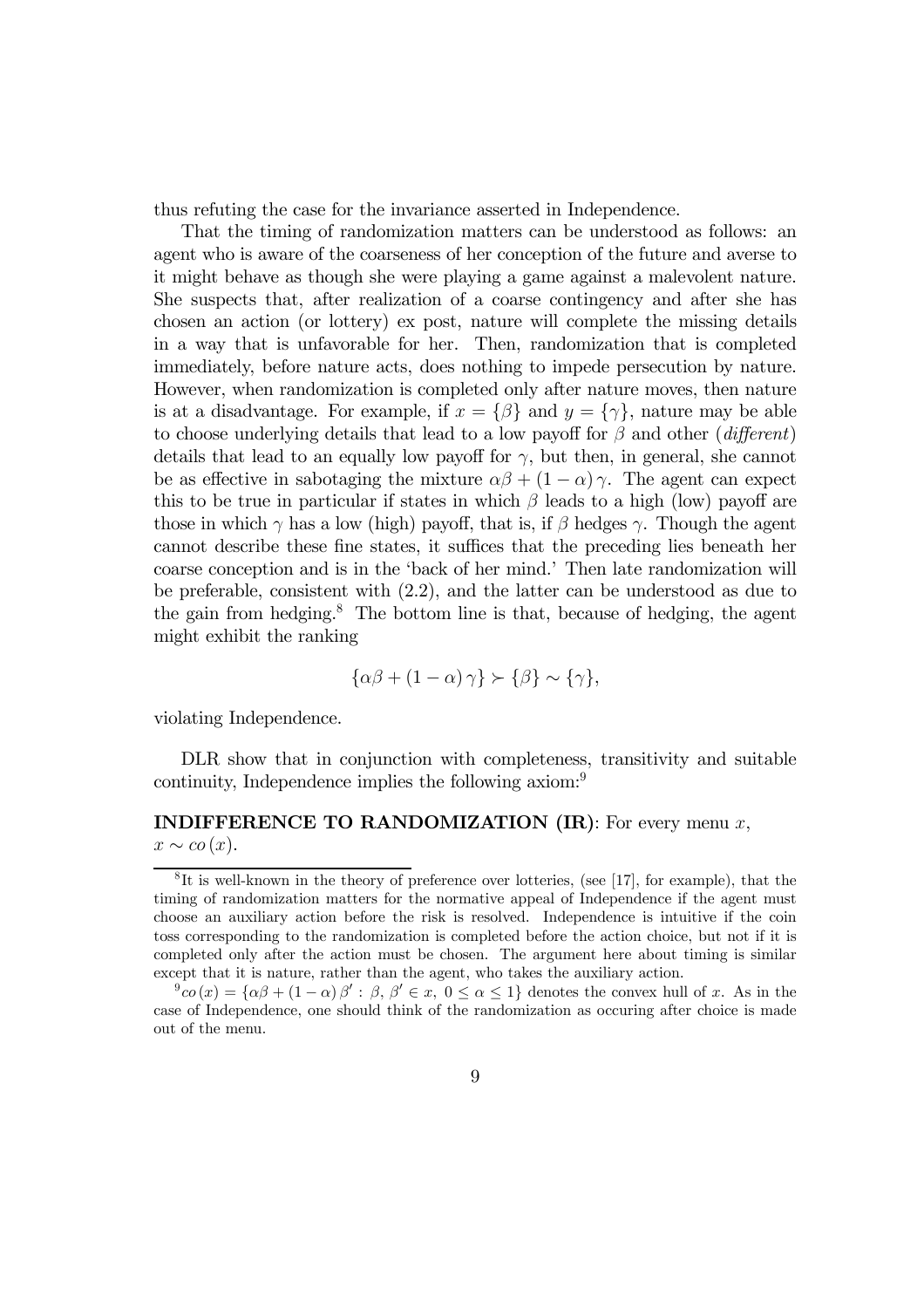To evaluate this axiom, it is important to understand precisely the meaning of the time line sketched above. It describes the agent's ex ante expectations, for example, that ex post she will be able to choose from the menu that is chosen initially. The critical issue is what information she expects to have at that point. In fact, it may very well be that the true complete (Savage-like) state will be realized before she has to choose out of the menu. But since she does not conceive of them ex ante, she cannot be thinking explicitly in terms of the complete states that might be realized ex post. Rather, given her ex ante conceptualization in terms of coarse contingencies, one natural assumption is that she expects only to know which of these is true before choosing out of the menu. In that case, she expects coarseness to persist even ex post. On the other hand, she need not foresee all the complete states in order to believe that one of them will be realized ex post.<sup>10</sup> Thus an alternative assumption is that the agent anticipates that *some* complete state will be realized ex post. The intuitive appeal of IR depends on which of these assumptions is adopted.

If the agent anticipates that some complete state will be realized ex post, then she can be certain that her ex post preference over lotteries will conform to vNM. Thus she anticipates choosing out of the previously chosen menu  $x$  in order to maximize a mixture linear utility over lotteries, which means that she will do as well choosing out of x ex post as out of  $\cos(x)$ . Being certain of this ex ante, she will be indifferent between x and  $\cos(x)$ . This is the justification for Indifference to Randomization put forth by DLR.

Suppose, however, that coarseness is expected to persist ex post. Then the agent expects to be concerned ex post not only with how any given lottery  $\beta$ will play out, but also with how (payoff-relevant) back-of-the-mind uncertainty will be resolved eventually. Then, just as described above in the discussion of Independence, randomization may be valuable ex post. Anticipating this ex ante, she might strictly prefer  $\cos(x)$  to x, violating IR. Both hypotheses concerning the agent's expectations seem to us to be descriptively plausible. Thus we formulate two alternative axiomatic models - one where IR is imposed and one where the axioms reflect coarse perceptions that are expected to persist.

Finally, we describe the most restrictive utility functional form characterized by DLR - the so-called non-negative additive EU representation. To express it, note that each mixture linear  $u : \Delta(B) \longrightarrow \mathbb{R}^1$  can be identified with a (unique) vector in  $N \subset \mathbb{R}^B$ , where the role of the subset N is to normalize vNM utilities

 $10$ Nevertheless, it seems to us that this assumption presumes a higher degree of awareness of the underlying fine states than does the alternative.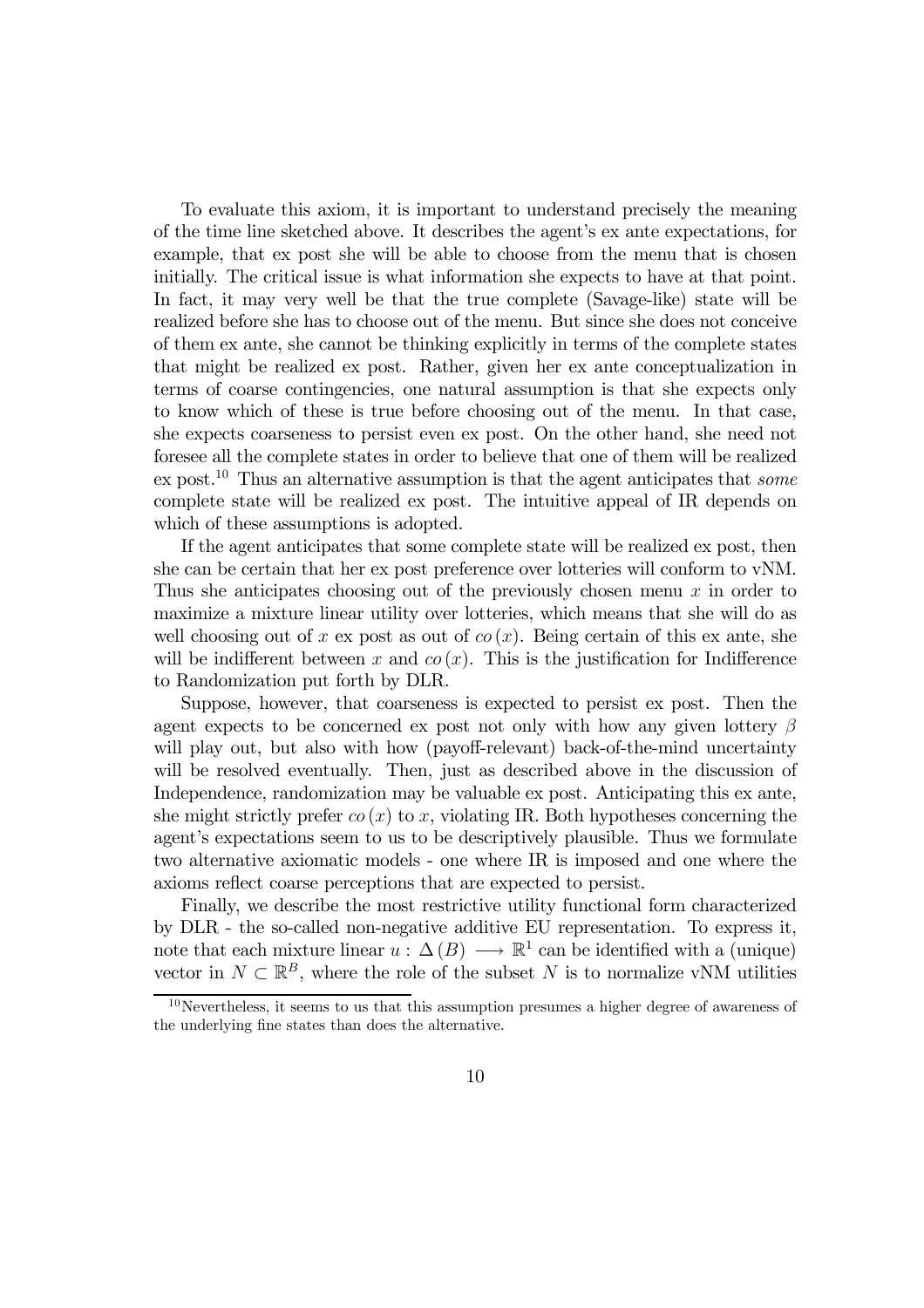so that each u corresponds to a unique ordering of lotteries. (DLR's specification of  $N$  is not important here; later we adopt a different specification.) The utility of any menu has the form

$$
W^{DLR}\left(x\right) = \int \, max_{\beta \in x} \, u\left(\beta\right) \, d\mu\left(u\right),\tag{2.3}
$$

where  $\mu$  is a probability measure on N and  $u(\beta) = \sum_{b \in B} \beta(b) u_b = u \cdot \beta$ .

### 3. MODEL 1: SHORT-RUN COARSENESS

Here we consider an agent who has coarse contingencies in mind ex ante, but who expects to see a complete state ex post before choosing out of a menu. As in DLR, preference is defined on the set  $\mathcal X$  of menus, and satisfies Order, Monotonicity, and Indifference to Randomization. Other axioms are relaxed or modified as we now describe.

First exclude total indifference.

**NONDEGENERACY:**  $x' \succ x$  for some menus  $x'$  and  $x$ .

Our principal deviation from DLR is to relax Independence. From the argument surrounding  $(2.1)-(2.2)$  regarding the gains from hedging, we are led to the following weakening of Independence:

# **PREFERENCE CONVEXITY**:  $x' \succeq x \implies \alpha x' + (1 - \alpha) x \succeq x$ .

The intuition that 'hedging' motives may render randomization valuable recalls the intuition provided in Gilboa and Schmeidler [10] for their relaxation of Independence designed to accommodate ambiguity aversion. In their setting, there is an exogenous set of complete states, objects of choice are acts over these states, and hedging variation across states, which reduces ambiguity, is the rationale for randomization. In the present setting, states or contingencies are subjective and coarse, objects of choice are menus of actions rather than acts, and it is the hedging of variation across "missing details" that is the rationale for randomization. But the basic intuition is similar.

Since Gilboa and Schmeidler [10] work in a different setting, we verify that Preference Convexity can be understood also as arising from the ambiguity aversion of an agent who foresees a complete set of subjective states but who is not sure about their likelihoods. Suppose the agent ex ante foresees each possible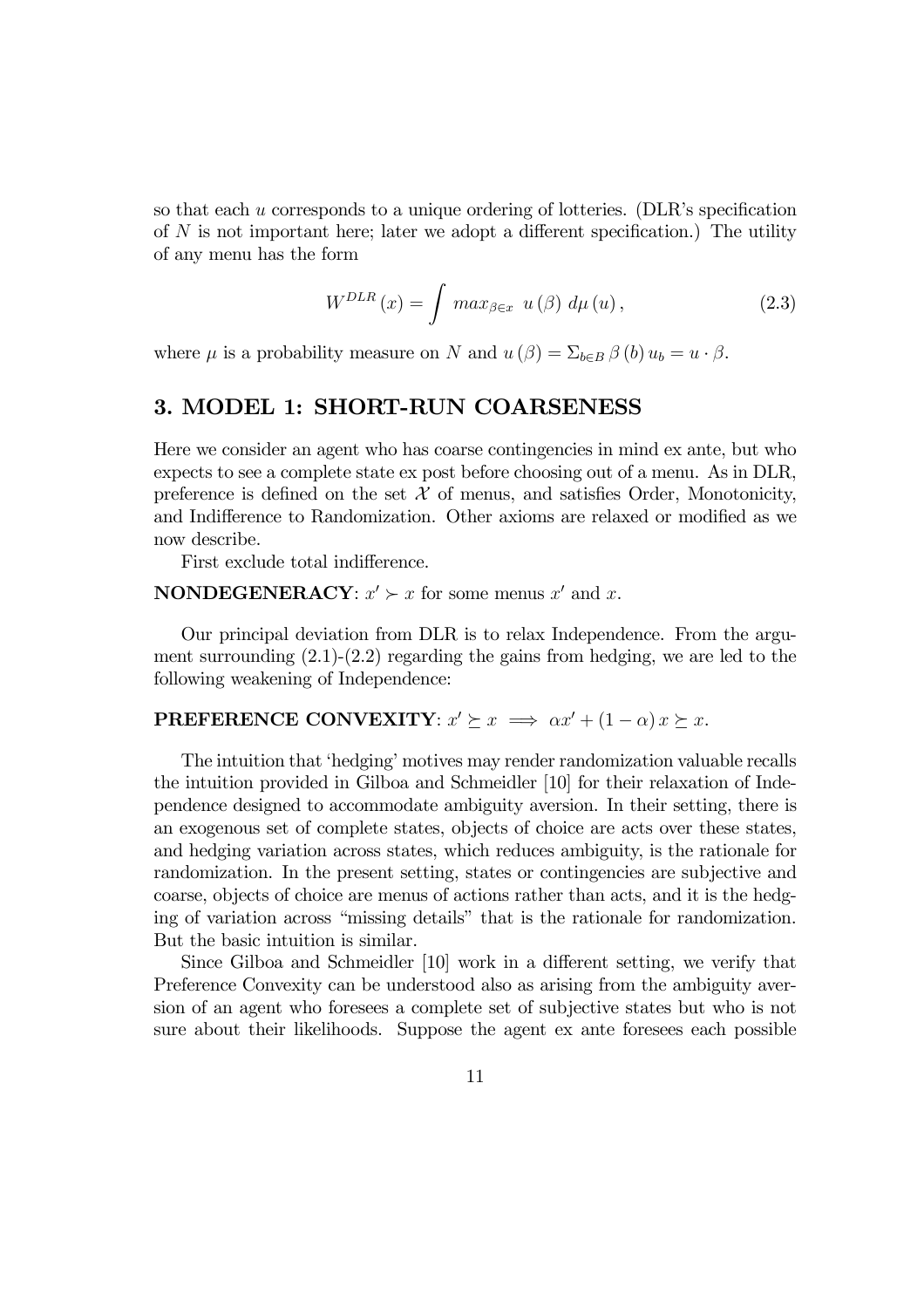u, an ex post utility function over lotteries. Then she presumably anticipates choosing out of any given menu conditionally on the realization of each u. For example, given x, she anticipates choosing the lottery  $\beta_n$  if u is realized. Thus the menu x is equivalent for her to the (lottery-valued) act given by  $u \mapsto \beta_u$ . Similarly, x' can be identified with an act  $u \mapsto \beta'_u$ . Then  $x' \succeq x$  translates into the weak preference for the primed act over the unprimed one. If states are ambiguous for her, then, as argued by Gilboa and Schmeidler, she may strictly prefer the  $\alpha$ -mixture of these two acts to  $(\beta_u)$ . But the mixed act is feasible for her by choosing conditionally on each u if she has the menu  $\alpha x' + (1 - \alpha)x$ , and thus she can do at least as well with the latter menu as with  $x$ , which 'proves' Preference Convexity.

We adopt two additional axioms that are admittedly "excess baggage" - they express ex ante certainty about the payoffs to a specific alternative  $b_*$  in B and certainty also that it will be the worst outcome (hence also lottery) ex post.

Fix  $b_*$  in B. Define a dominance relation on lotteries by:  $\beta \geq_D \beta'$ 

if 
$$
\beta(b_*) \leq \beta'(b_*)
$$
 and  $\beta(b) \geq \beta'(b)$  for all  $b \neq b_*$ .

Thus  $\beta$  may be obtained from  $\beta'$  by shifting probability mass from  $b_*$  to other actions. Since she is certain that  $b_*$  will be worst ex post (and that ex post preference will conform to vNM), the agent can be certain that she will prefer  $\beta$ to β<sup>'</sup> and hence that she would not choose  $\beta'$  (alone) if  $\beta$  is available; that is,  $β'$  has no flexibility value if  $β$  is feasible ex post. Extend this intuition by first extending the dominance relation to menus. Say that x dominates  $x'$ , written  $x \geq_D x'$ , if for every  $\beta'$  in  $x'$  there exists  $\beta$  in x such that  $\beta \geq_D \beta'$ . If  $x \geq_D x'$ , the agent can be certain of doing as well choosing out of x as out of  $x \cup x'$ . This explains the next axiom.

**WORST:** For all menus x' and x, if  $x \geq_D x'$ , then  $x \sim x \cup x'$ .

Given our other axioms, Worst implies that, for all menus  $x$ ,

$$
\Delta(B) \sim B \succeq x \succeq \{b_{*}\}, \text{ and } B \succ \{b_{*}\}.
$$

By IR and Monotonicity,  $B \sim \Delta(B) \succeq x$ . On the other hand,  $x \geq_D \{b_*\}$  for any x. Thus Worst and Monotonicity imply that  $x \sim x \cup \{b_*\} \succeq \{b_*\}$ . Conclude that

$$
B \succeq x \succeq \{b_*\}.\tag{3.1}
$$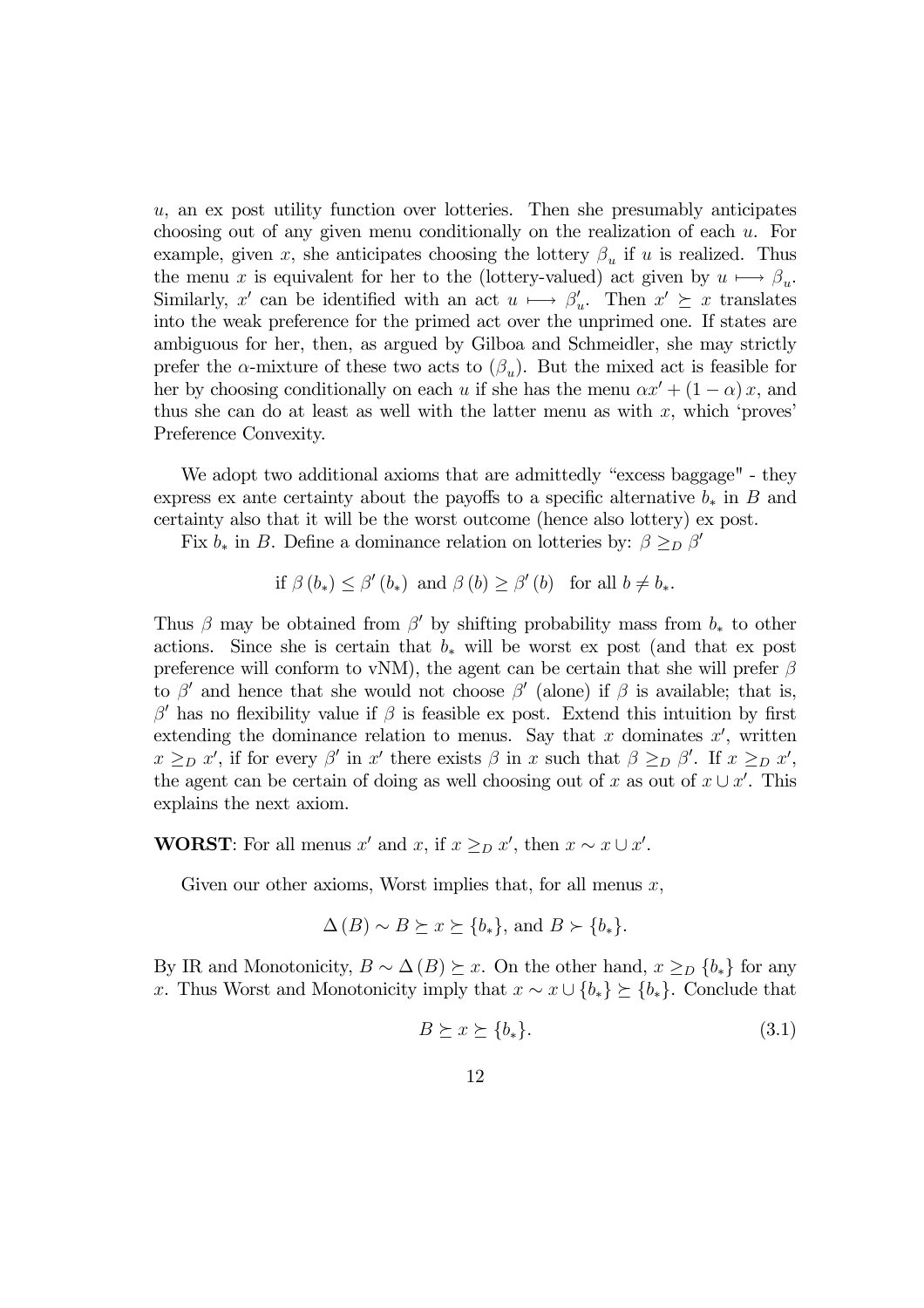Finally,  $B \sim \{b_*\}$  would imply total indifference, contrary to Nondegeneracy.

Though certain that  $b_*$  will be worst and  $\Delta(B)$  (or B) best, the agent may nevertheless be uncertain about the cardinal payoffs to each; moreover, cardinal payoffs are important when the agent evaluates menus ex ante and must weigh payoffs across all possible contingencies. We assume that, in fact, expected cardinal payoffs to both  $b_*$  and  $\Delta(B)$  are certain ex ante, where the payoff to  $\Delta(B)$ refers to the payoff to the lottery chosen out of  $\Delta(B)$  ex post - the chosen lottery, but not its payoff, may vary with the (back-of-the-mind) state. If the cardinal payoffs to  $b_*$  and  $\Delta(B)$  are certain, then so are the payoffs to all lotteries of the form  $x_p = p\Delta(B) + (1-p) b_*$ , for any p in the unit interval.<sup>11</sup> Therefore, mixing with such lotteries provides no hedging gains, which suggests that the invariance required by Independence should be satisfied for such mixtures. This explains:

**CERTAINTY INDEPENDENCE:** For all menus x' and x, and  $x_p = p\Delta(B)$ +  $(1-p) b_*$ , and for all  $0 < \alpha < 1$ ,

$$
x' \succeq x \iff \alpha x' + (1 - \alpha) x_p \succeq \alpha x + (1 - \alpha) x_p.
$$

Finally, we assume a mild form of continuity à la Herstein and Milnor [12].

**MILD CONTINUITY:** For all menus x, the sets  $\{p \in [0,1]: x_p \succeq x\}$  and  ${p \in [0,1]: x_p \preceq x}$  are closed.

To describe the implied functional form, note that any vNM ex post preference that is not degenerate and that ranks  $b_*$  as worst can be identified with a unique vector  $u$  in  $N$ , where

$$
N = \left\{ u \in \mathbb{R}_{+}^{B} : u(b_{*}) = 0, \max_{B} u(b) = 1 \right\}.
$$
 (3.2)

Note also that  $12$ 

$$
\beta \geq_D \beta' \iff u \cdot \beta \geq u \cdot \beta' \text{ for all } u \text{ in } N. \tag{3.3}
$$

Our first model is summarized in:

 $^{11}p\Delta(B) + (1-p)b_* = \{pq + (1-p)\delta_{b_*} : q \in \Delta(B)\}\text{, a menu of lotteries.}$ 

<sup>&</sup>lt;sup>12</sup>If there exists  $b' \neq b_*$  such that  $\beta(b') < \beta'(b')$ , then  $u \cdot \beta < u \cdot \beta'$  for u defined by  $u_{b'} = 1$ and  $u_b = 0$  for  $b \neq b'$ .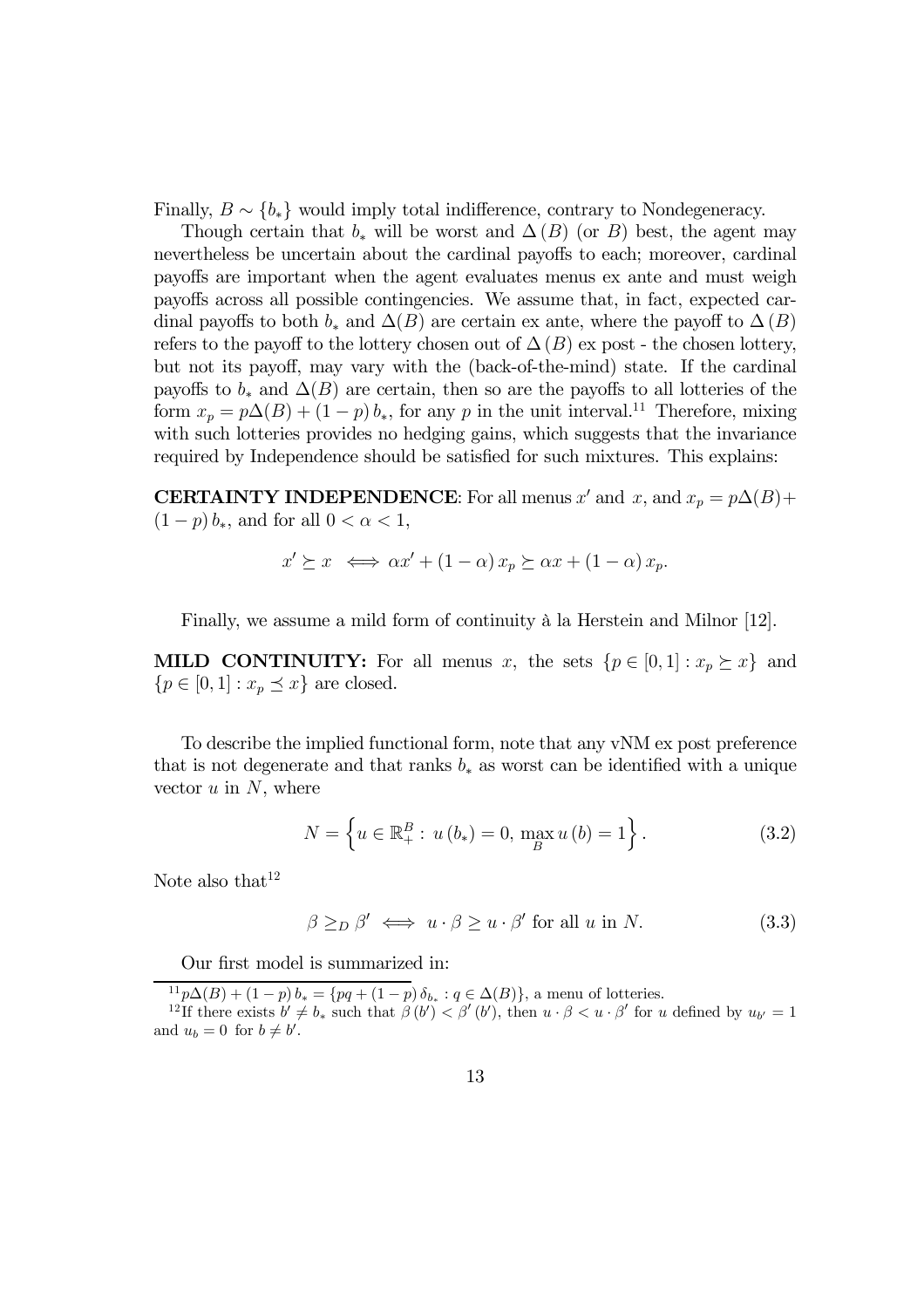**Theorem 3.1.** Preference  $\succeq$  on X satisfies Order, Monotonicity, Indifference to Randomization, Nondegeneracy, Preference Convexity, Worst, Certainty Independence and Mild Continuity, if and only if it admits a representation by  $W^{MP}: \mathcal{X} \to \mathbb{R}$  of the form:

$$
W^{MP}(x) = \min_{\pi \in \Pi} \int \max_{\beta \in x} u(\beta) d\pi(u), \qquad (3.4)
$$

where  $\Pi$  is a convex and weak<sup>\*</sup>-compact set of Borel probability measures on N.

Moreover, there exists  $\Pi$  that is smallest (in the sense of set inclusion) amongst sets satisfying the above. The set  $\Pi$  is a singleton (and so  $W^{MP}$  has the DLR form) if and only if, for all  $x, x' \in \mathcal{X}$  and all  $\alpha \in [0, 1]$ ,

$$
x \sim x' \Longrightarrow \alpha x + (1 - \alpha) x' \preceq x. \tag{3.5}
$$

If preference satisfies Independence, then every menu satisfies (3.5), and the theorem yields (a variant of) the DLR representation result for the non-negative additive EU representation (2.3). We argued above that their model does not capture coarseness. More generally, on the surface the multiple-priors representation does not seem to suggest coarse contingencies as much as ambiguity. However, since we have shown that the underlying axioms, including Preference Convexity, are well motivated by coarseness, it follows that the resulting functional form can be understood as modeling coarseness.

An interpretation in terms of ambiguity is also warranted. We pointed out earlier that the axioms, particularly Preference Convexity, are intuitive also for an agent who foresees complete states whose likelihoods are ambiguous. Thus the theorem can be viewed as extending Gilboa and Schmeidler's [10] multiplepriors utility model by dispensing with an exogenous state space. At a formal level, Theorem 3.1 is not a trivial variation of the representation result in [10]. Our axioms deliver a (superlinear and translation invariant) preference functional defined only on the convex cone of support functions, a meagre subset of the set of all continuous functions on  $N$ ; in particular, the cone has an empty interior under the supnorm topology. For this reason we have to use different techniques than the ones used in [10], and we exploit the notion of niveloid developed in [16]. The smallness of the domain on which the preference functional is defined results in the non-uniqueness of the set  $\Pi$  of the representation (3.4), the domain not being big enough to pin down a single set of priors, but only a smallest one.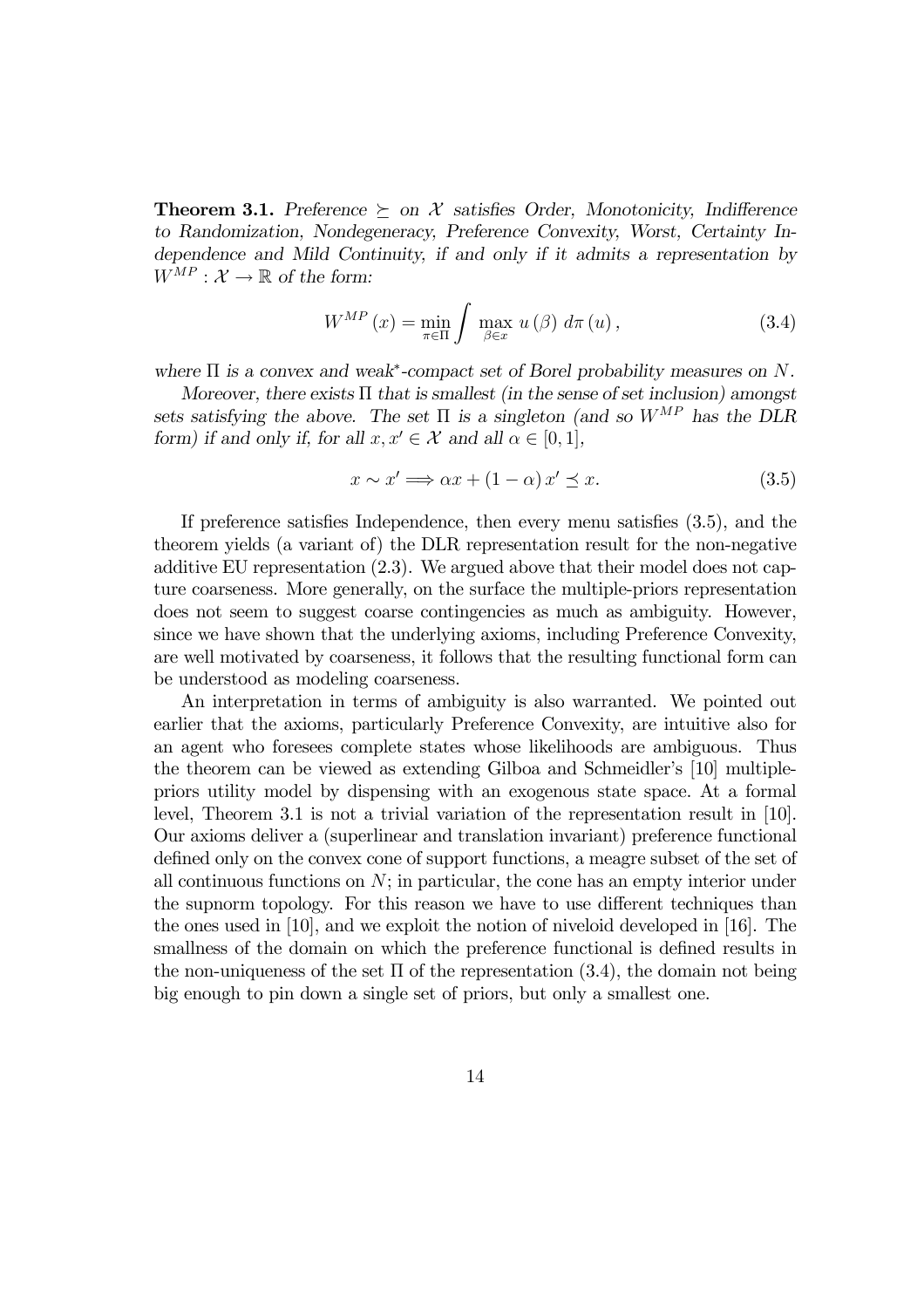### 4. MODEL 2: PERSISTENT COARSENESS

Section 2 argued that IR is not intuitive if ex ante coarseness is expected to persist. Here we describe a second model designed to capture this conception of coarseness. We deviate more drastically from DLR, beginning with the adoption of an expanded domain for preference - we assume that the agent ranks not only menus but all random menus. In this respect, and also in the nature of our central axiom called Dominance, our approach is closer to that of Nehring [20, 21], as it has been developed and generalized by Epstein and Seo [7].

The sets  $B, \Delta(B)$  and X are as above.

Preference  $\succeq$  is defined on  $\Delta(\mathcal{X})$ .<sup>13</sup> Generic elements of  $\Delta(\mathcal{X})$  are denoted  $P, P', Q, \dots$  and are referred to as random menus. As indicated by the time line below, for any random menu  $P$  chosen ex ante, a menu  $x$  is realized next, and then, as in DLR and in our first model, the agent expects to see some subjective



uncertainty resolved and finally to choose from the realized menu. A difference from our first model is that here, if she thinks in terms of coarse contingencies ex ante, then she expects only to see one of those coarse contingencies ex post.

#### 4.1. Utility

There is uncertainty ex ante about ex post preferences over lotteries. Ex post payoff functions are continuous functions  $v : \Delta(B) \to \mathbb{R}$  satisfying suitable normalizations. To express them, fix two actions  $b_*$  and  $b^*$ , identified with degenerate lotteries, interpreted as the worst and best lotteries ex post. This exacerbates somewhat the problem of "excess baggage" in our first model, since we now assume that not only the worst, but also the best lottery is fixed exogenously. Every vNM

 $13\chi$  is compact metric (and so Polish) under the Hausdorff metric. It is endowed with the Borel  $\sigma$ -algebra. Thus  $\Delta(\mathcal{X})$  is the set of Borel probability measures. It is also compact Polish under the weak-convergence topology.  $\Delta(X)$  has similar meaning for any metric space X.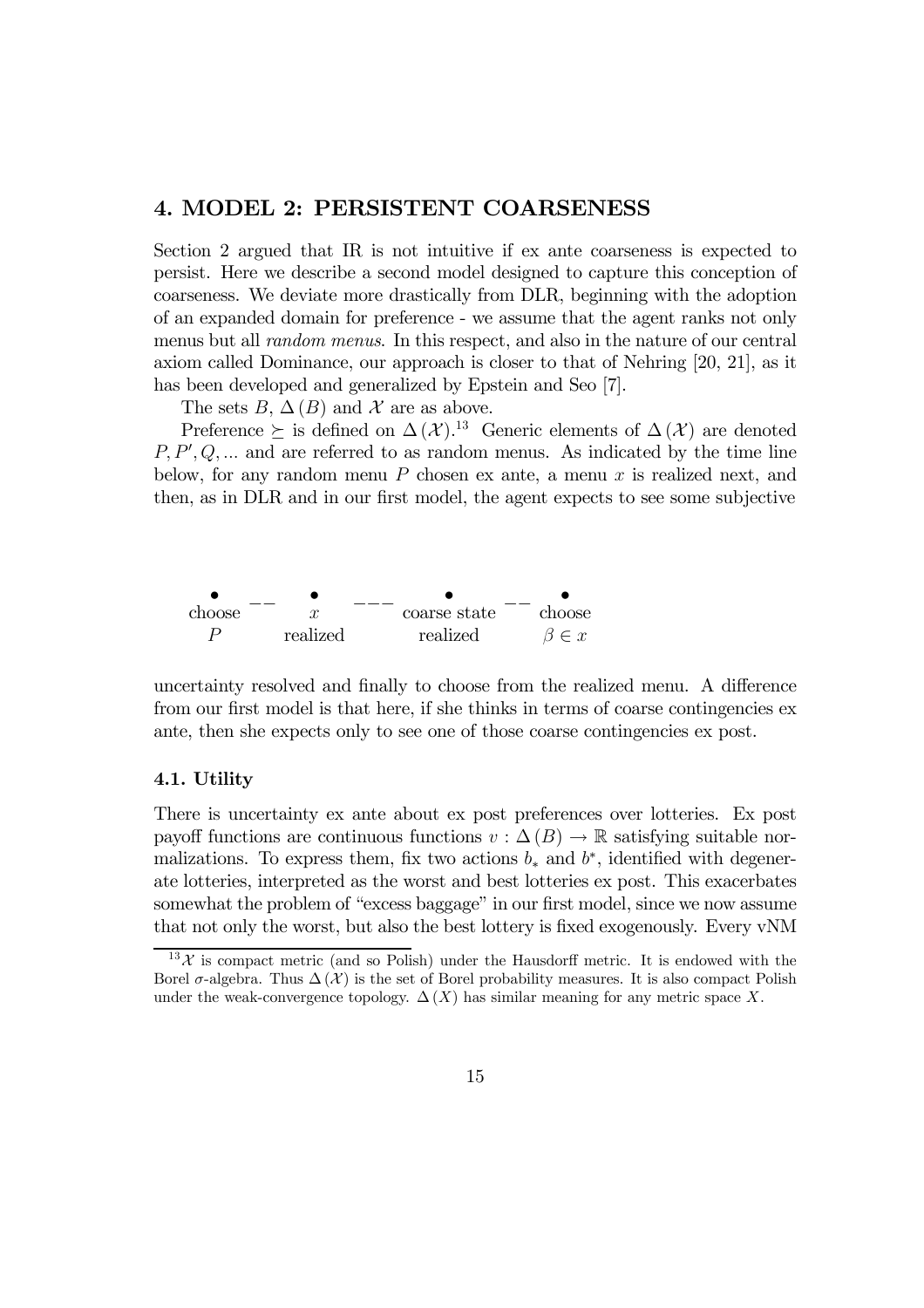ex post preference over lotteries that (is not total indifference and that) ranks  $b_*$ as worst and  $b^*$  as best may be represented by some u in  $N^*$ , where

$$
N^* = \left\{ u \in [0,1]^B : u(b_*) = 0, u(b^*) = 1 \right\}
$$

However, the agent does not conceive of all of these possibilities ex ante - rather she thinks in terms of subsets of  $N^*$ . Denote by  $\mathcal{K}(N^*)$  the set of closed subsets of N∗, endowed with the Hausdorff metric, which renders it compact metric. Say that  $U \subset N^*$  is comprehensive if  $U = \{u' \in N^* : u' \geq u \text{ for some } u \in U\}$ . Denote by  $\mathcal{K}^{cc}(N^*)$  the set of closed, convex and comprehensive subsets of  $N^*$ . (Then  $\mathcal{K}^{cc}(N^*)$  is also compact metric.)

The utility of any random menu  $P$  is given by

$$
\mathcal{W}(P) = \int_{\mathcal{X}} \left( \int_{\mathcal{K}^{cc}(N^*)} \max_{\beta \in x} \min_{u \in U} u(\beta) d\mu(U) \right) dP(x), \tag{4.1}
$$

.

for some Borel probability measure  $\mu \in \Delta(\mathcal{K}^{cc}(N^*))$ . Say that  $\mu$  represents the corresponding preference.

To interpret, note first that preference conforms to vNM theory when evaluating lotteries over menus - it has the expected utility form

$$
W(P) = \int_{\mathcal{X}} W(x) dP(x),
$$

for the vNM index  $W : \mathcal{X} \to \mathbb{R}$  given by

$$
W(x) = \int_{\mathcal{K}^{cc}(N^*)} \max_{\beta \in x} \min_{u \in U} u(\beta) d\mu(U), \quad x \in \mathcal{X}.
$$
 (4.2)

Since  $W$  represents the ranking of (nonrandom) menus, it can be compared with DLR's utility function (2.3), to which W reduces if  $\mu$  has support on singletons.14 More generally, the functional form suggests the following interpretation: the agent foresees coarse contingencies represented by sets  $U$  in the support of  $\mu$ . Since she does not think explicitly in terms of finer contingencies, she anticipates choosing out of the menu x conditionally on each of these possible coarse contingencies. But she is aware ex ante that each set U leaves out some relevant missing details. Further, she anticipates that she will continue to be aware of the

<sup>&</sup>lt;sup>14</sup>More precisely, since  $\mu$  is defined only on comprehensive sets, DLR is the special case where  $\mu$  has support on sets of the form  $\{u' \in N^* : u' \geq u\}$  for some u in  $N^*$ .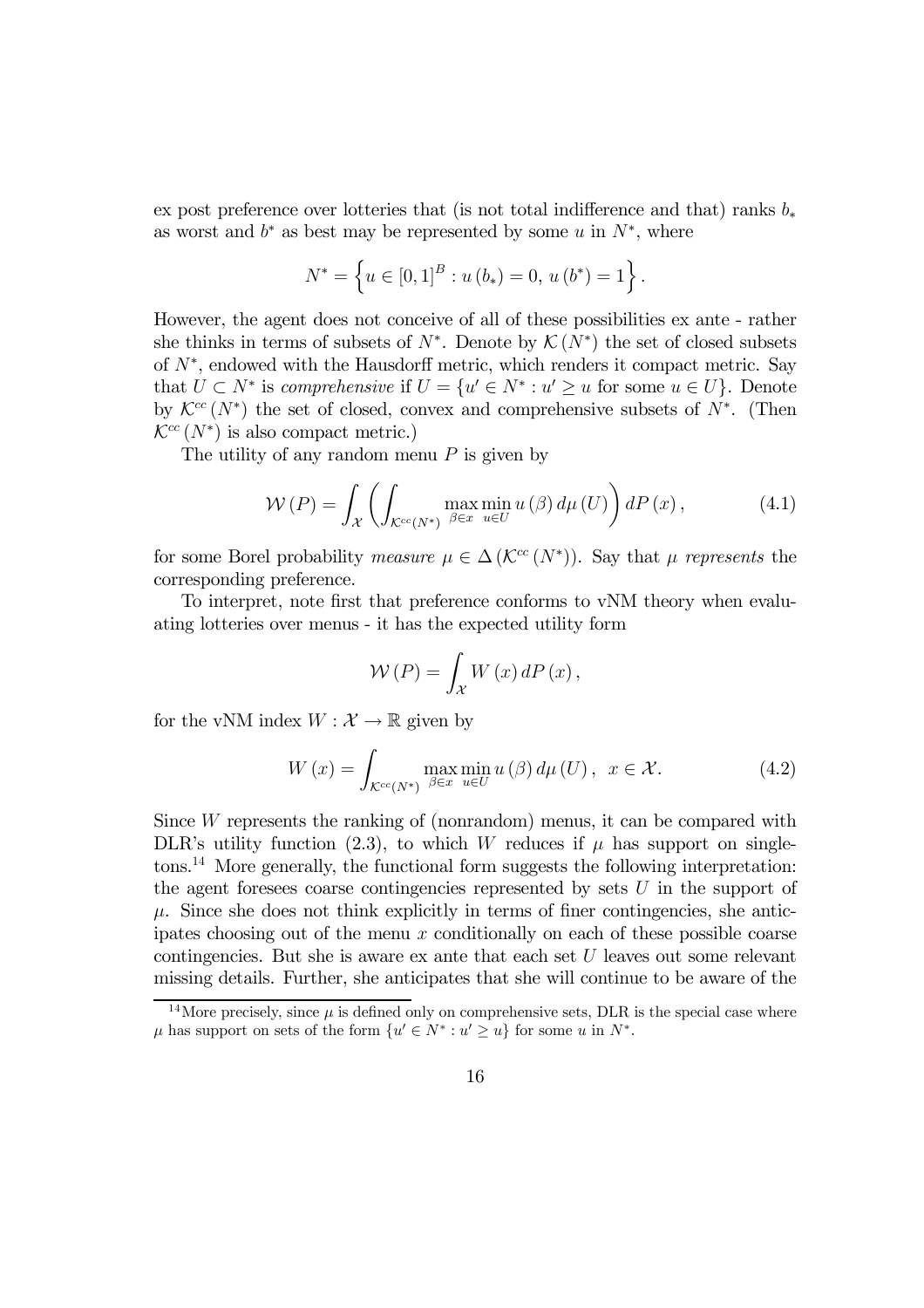presence of missing details also given the realization of any particular  $U$ . This anticipation is captured by the fact that for any lottery  $\beta$ , its anticipated utility conditional on U is given by  $\min_{u \in U} u(\beta)$ . (In particular, the ex post utility function over lotteries, given by  $\beta \mapsto \min_{u \in U} u(\beta)$ , is not a vNM functional.) Thus, given  $U$ , it is anticipated that a lottery will be chosen from  $x$  so as to solve  $\max_{\beta \in x} \min_{u \in U} u(\beta)$ . This leads to the evaluation of x shown in (4.2).

Note that the restriction to sets  $U$  that are convex and comprehensive is wlog - for any closed set U,  $\min_{u \in U} u(\beta)$  is unchanged if we replace U by its convex hull, or if we add to U points u' in  $N^*$  such that  $u' \geq u$  for some  $u \in U$ . The normalization to convex and comprehensive sets will permit us to show below that the representing measure  $\mu$  is unique.

As in our first model, utility can be interpreted alternatively as modeling ambiguity. The functional form (4.2) might describe an agent who conceives ex ante of the complete states in  $N^*$ , but does not expect to see the true state ex post. Rather, she expects only a "signal"  $U$  to be realized ex post. There is no prior ambiguity about the likelihoods of signals; however, each signal is "ambiguous" - it will inform the agent that the true state  $u$  lies in  $U$ , but leave her completely ignorant otherwise. This is a special case of recursive multiple-priors utility studied by Epstein and Schneider [6] (though the information structure is exogenous there and subjective here).

Finally, for perspective, consider the alternative functional form obtained by reversing the order of the *max* and *min* appearing inside the integral in  $(4.2)$ , that is, consider

$$
W^{rev}(x) = \int \min_{u \in U} \max_{\beta \in x} u(\beta) d\mu(U), \quad x \in \mathcal{X}.
$$
 (4.3)

In general,  $W^{rev}$  is ordinally distinct from W. This is suggested by the fact that the minimax theorem justifying such reversals of order requires that both sets  $x$ and U be convex, but menus need not be convex. Preference represented by  $W^{rev}$ satisfies all the assumptions of Theorem 3.1, including IR, and so it is a special case of that model. (Appendix B describes a "concrete" set Π that provides the multiple-priors representation.) However, preference represented by W violates IR in general.

#### 4.2. Axioms and Representation Result

Let  $\succeq$  be a preference order on  $\Delta(\mathcal{X})$ . We assume that it is complete and transitive (Order), continuous in the usual sense (Continuity), and that it is not total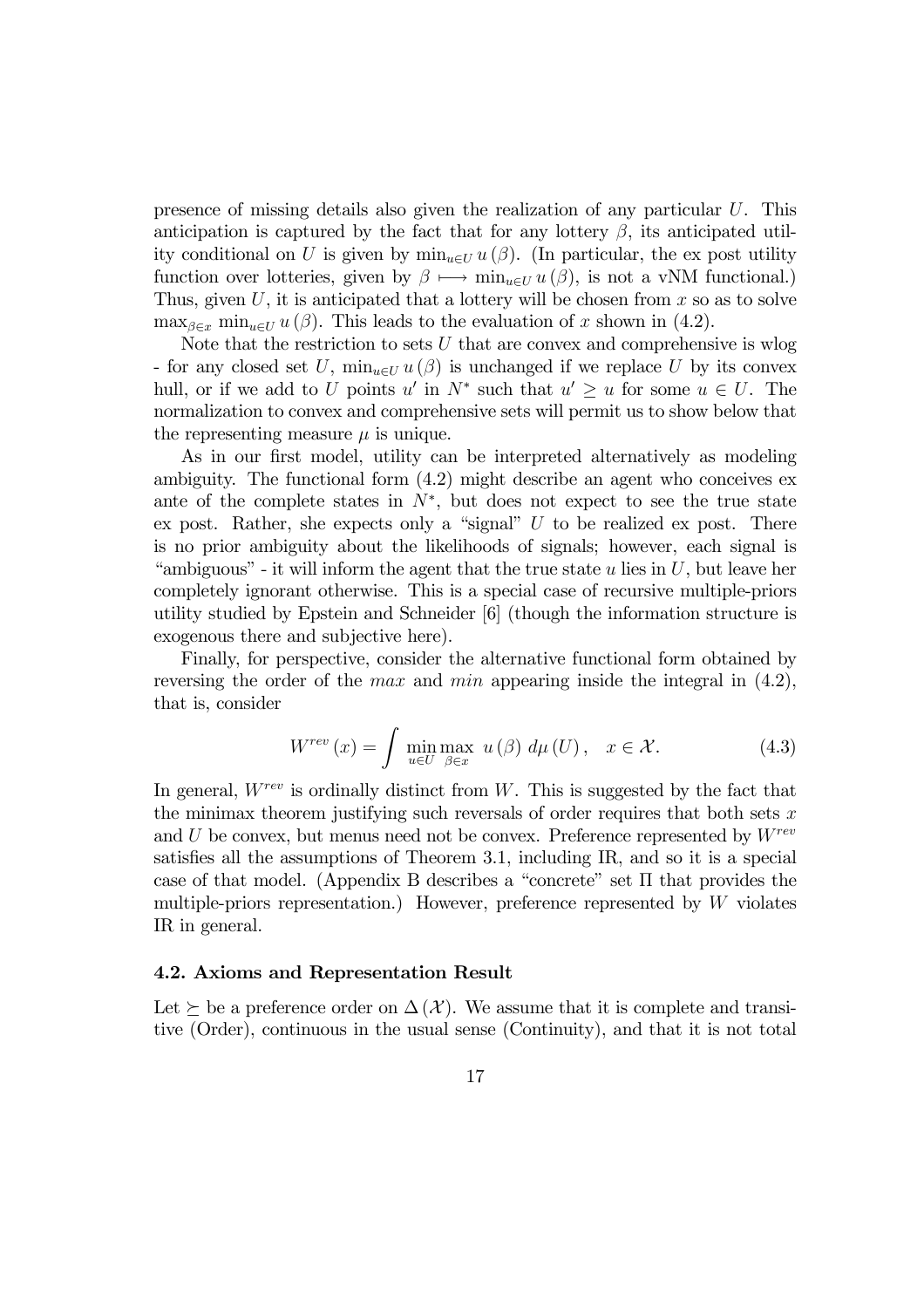indifference (Nondegeneracy).

We also assume that preference satisfies a form of independence. To distinguish it from the Independence axiom in DLR, we give it another name.

**FIRST-STAGE INDEPENDENCE:** For all random menus  $P, P'$  and  $Q$  and for all  $0 < \alpha < 1$ ,  $P' \succeq P \Longleftrightarrow \alpha P' + (1 - \alpha) Q \succeq \alpha P + (1 - \alpha) Q$ .

Since a mixture such as  $\alpha P + (1 - \alpha) Q$  is a random menu, it follows from the time line described above that a specific menu is realized before the agent sees a subjective state and chooses from the menu. In particular, therefore, all randomization in both component measures  $P$  and  $Q$ , as well as in the mixing is completed before then. As explained in our discussion of the DLR model, this difference in timing differentiates First-Stage Independence from DLR's Independence, and there are no hedging gains from immediate randomization.<sup>15</sup>

Our key axiom is adapted from [20, 21] and [7]. Its statement makes use of the fact that, by [1, Theorem 3.63],  $\{x \in \mathcal{X} : x \subset G\}$  is open in X for every open subset  $G \subset \Delta(B)$ . Therefore, for any menu y,

$$
\{x \in \mathcal{X} : x \cap y \neq \varnothing\} = \mathcal{X} \setminus \{x \in \mathcal{X} : x \subset \Delta(B) \setminus y\}
$$

is closed, hence Borel measurable.

Let  $Y$  be a set of menus, each of which is interpreted as an upper contour set for some ex post preference order that the agent views as possible. We assume:

**DOMINANCE:** If  $P'(\lbrace x \in \mathcal{X} : x \cap y \neq \emptyset \rbrace) \geq P(\lbrace x \in \mathcal{X} : x \cap y \neq \emptyset \rbrace)$ for all menus y in Y, then  $P' \succeq P$ .

Say that  $P'$  dominates  $P$  if the condition in the axiom is satisfied.

Consider two implications of the axiom.<sup>16</sup> First, when  $P' = \delta_{x'}$  and  $P = \delta_x$ are degenerate, then  $\delta_{x'}$  dominates  $\delta_x$  if  $x' \supset x$ . Therefore, Dominance implies Monotonicity:

$$
x' \supset x \Longrightarrow x' \succeq x.
$$

<sup>&</sup>lt;sup>15</sup>First-Stage Independence corresponds to, and generalizes, condition  $(2.1)$ . A difference is that since only here is preference defined on random menus, then only here is the axiom formally meaningful.

 $16$ Nehring [20, 21] makes a similar observation for his setting.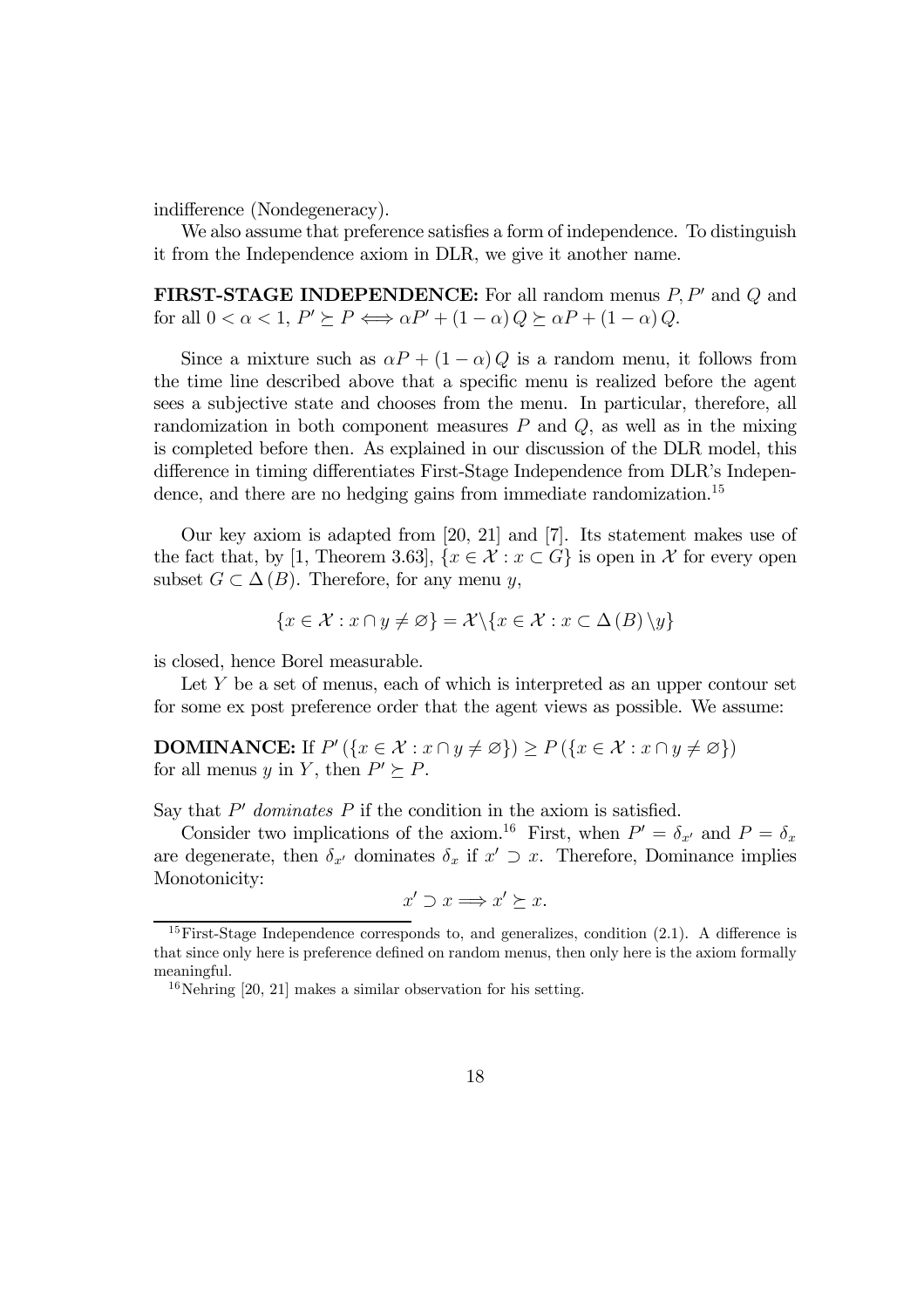It also implies (given First-Stage Independence) Kreps' second key axiom [14, condition (1.5)]: given any menus x and  $x'$ , let

$$
P' = \frac{1}{2}\delta_x + \frac{1}{2}\delta_{x'} \text{ and } P = \frac{1}{2}\delta_{x \cap x'} + \frac{1}{2}\delta_{x \cup x'}.
$$
 (4.4)

Then  $P'$  dominates  $P$ , and thus Dominance implies that

$$
\frac{1}{2}\delta_x + \frac{1}{2}\delta_{x'} \succeq \frac{1}{2}\delta_{x \cap x'} + \frac{1}{2}\delta_{x \cup x'}.
$$

Deduce from First-Stage Independence that

$$
\delta_{x'} \sim \delta_{x \cap x'} \implies \delta_x \succeq \delta_{x \cup x'}.
$$

Since Monotonicity is also implied, we have finally that (in the obvious notation)

$$
x \cap x' \sim x' \Longrightarrow x \sim x \cup x',
$$

which is equivalent to Kreps' axiom.<sup>17</sup>

To understand further the meaning of the axiom, think of each  $y$  in Y as an upper contour set for some conceivable  $ex$  post preference. Thus lotteries in  $y$  are "desirable" according to that ex post preference and  $x \cap y \neq \emptyset$  indicates that x contains at least one desirable action, in which case we might refer to  $x$  as being desirable. Accordingly,  $P'$  dominates  $P$  if the probability of the realization of a desirable menu is larger under  $P'$ , and if this is true for every set y and hence for every conceivable definition of "desirable." The set  $Y$  specifies which upper contour sets are relevant, or, in other words, Dominance for the given  $Y$  implies certainty that ex post upper contour sets will lie in Y .

The content of the axiom depends on the specification of Y which we now describe. Fix actions  $b_*$  and  $b^*$ , and say that  $\beta'$  is an elementary improvement of  $\beta$  if either

$$
\beta' - \beta = \kappa \delta_{b^*} - \kappa \delta_b \text{ for some } b \neq b^*, \text{ or}
$$

$$
\beta' - \beta = -\kappa \delta_{b_*} + \kappa \delta_b \text{ for some } b \neq b_*.
$$

In the first case, probability mass is shifted from some outcome b to  $b^*$  and in the second mass is shifted from  $b_*$  to some other outcome. Both shifts are unambiguous improvements if  $b^*$  and  $b_*$  are the best and worst actions respectively. In particular, if that is the case, then  $\beta'$  dominates  $\beta$  in the sense of the first-orderstochastic dominance relation induced by the ranking of actions.

Assume that Y consists of all nonempty sets  $y$  satisfying the following properties:18

<sup>&</sup>lt;sup>17</sup>The latter is usually stated in the form  $x \sim x' \cup x \Longrightarrow x \cup x'' \sim x' \cup (x \cup x'')$ . <sup>18</sup> $\beta_n$  denotes the lottery  $(b^*, p; b_*, 1 - p)$ .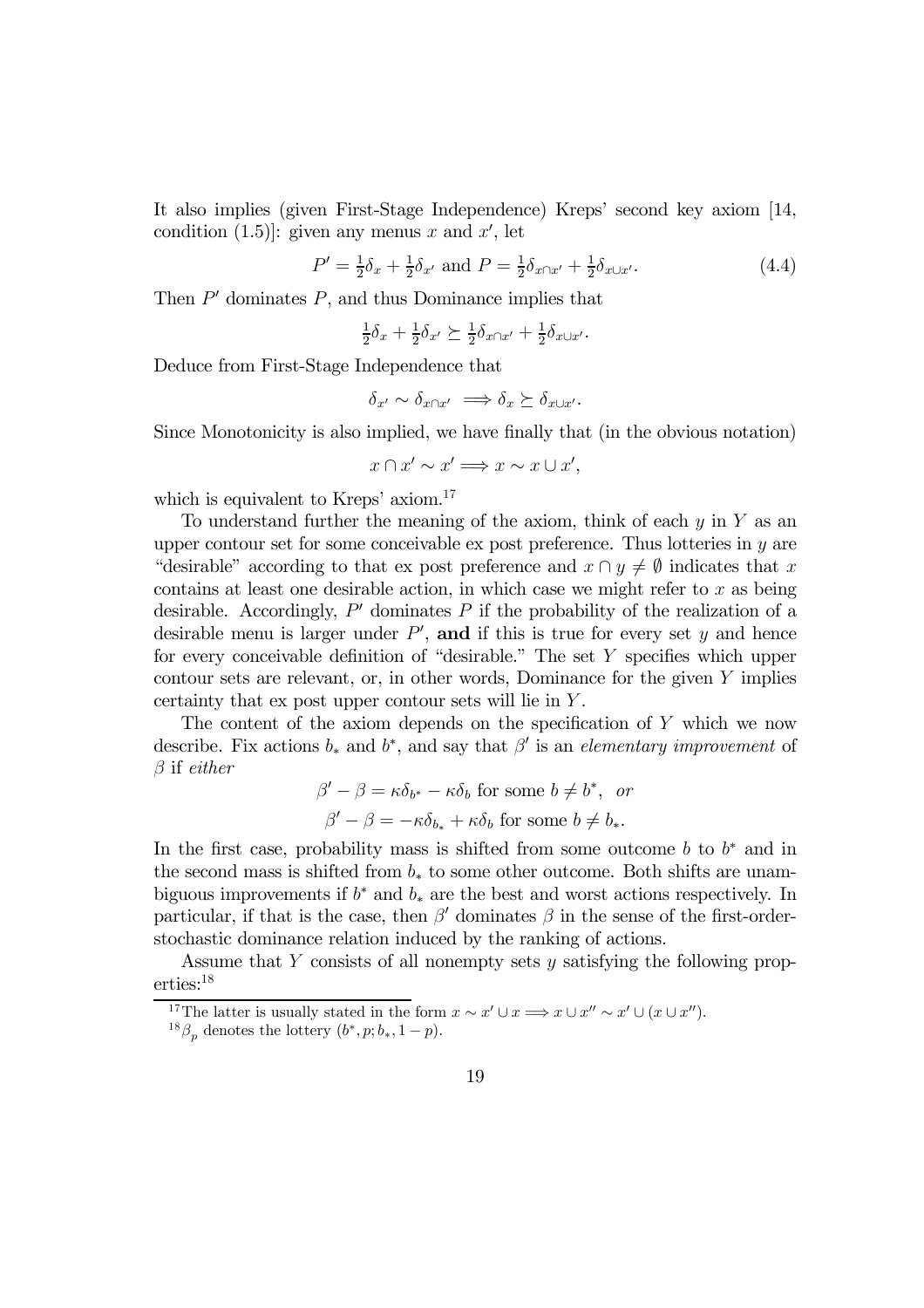$Y1$  y is closed and convex

Y2 If  $\beta'$  is an elementary improvement of  $\beta$ , and  $\beta \in y$ , then  $\beta' \in y$ Y3  $[\beta^0 \notin y, \beta_q \notin y \text{ for all } q < p] \Longrightarrow \alpha \beta^0 + (1 - \alpha) \beta_p \notin y \text{ for all } \alpha > 0$ 

To interpret these conditions in the context of Dominance, think again of Y as consisting of ex post upper contour sets that the agent thinks possible ex ante. For  $Y_1$ , y being closed reflects certainty that ex post preferences will be (upper semi) continuous. Convexity expresses the certainty that randomization will be (weakly) valuable. The expectation of indifference to randomization ex post would be captured by adding the requirement that the complement  $y^c$  (a strict lower contour set) also be convex.19 The absence of this requirement permits a role for randomization ex post.

Property  $Y2$  states that any elementary improvement of a lottery in an upper contour set y is also in y. Thus it expresses certainty that  $b^*$  and  $b_*$  are the best and worst actions respectively. An immediate implication is that

$$
[\beta_q \in y \text{ and } p > q] \Longrightarrow \beta_p \in y. \tag{4.5}
$$

Iterating  $Y2$  yields that

$$
b^* \in y \text{ for every } y,
$$

and  $b_* \in y$  implies  $y = \Delta(B)$ .

Turn finally to Y3. Let  $\beta^0 \notin y$ , and suppose also that  $\beta_p \notin y$ , which, by (4.5), is stronger than the stated hypothesis. We argued above that randomization can be valuable to hedge coarseness. But suppose that, after realization of some coarse contingency, the agent is certain not only that  $b^*$  will be best ex post, but also that its payoff is constant across all back-of-the-mind details; and similarly for  $b_*$ . Thus there is conditional certainty about the *cardinal* payoffs to  $b^*$  and  $b_*$ , from which it follows that there should be conditional certainty also about the cardinal payoffs to all mixtures  $\beta_p = (b^*, p; b_*, 1-p)$ . But then mixing with  $\beta_p$  (or with any  $\beta_q$ ) should provide no hedging gains. In that case, the agent should not expect  $\alpha\beta^0 + (1 - \alpha)\beta_p$  to be better than both component lotteries, each of which is undesirable (in the sense of not lying in y). In other words,  $\alpha\beta^{0}+(1-\alpha)\beta_{n}\notin y$ .

<sup>&</sup>lt;sup>19</sup>Suppose that y<sup>c</sup> is convex for every y in Y. Then  $y \cap x = \emptyset \implies x \subset y^c \implies$ 

 $co(x) \subset y^c \implies y \cap co(x) = \emptyset$ , and  $\delta_x$  dominates  $\delta_{co(x)}$ . By Dominance, therefore,  $x \succeq co(x)$ . Thus they must be indifferent by Monotonicity.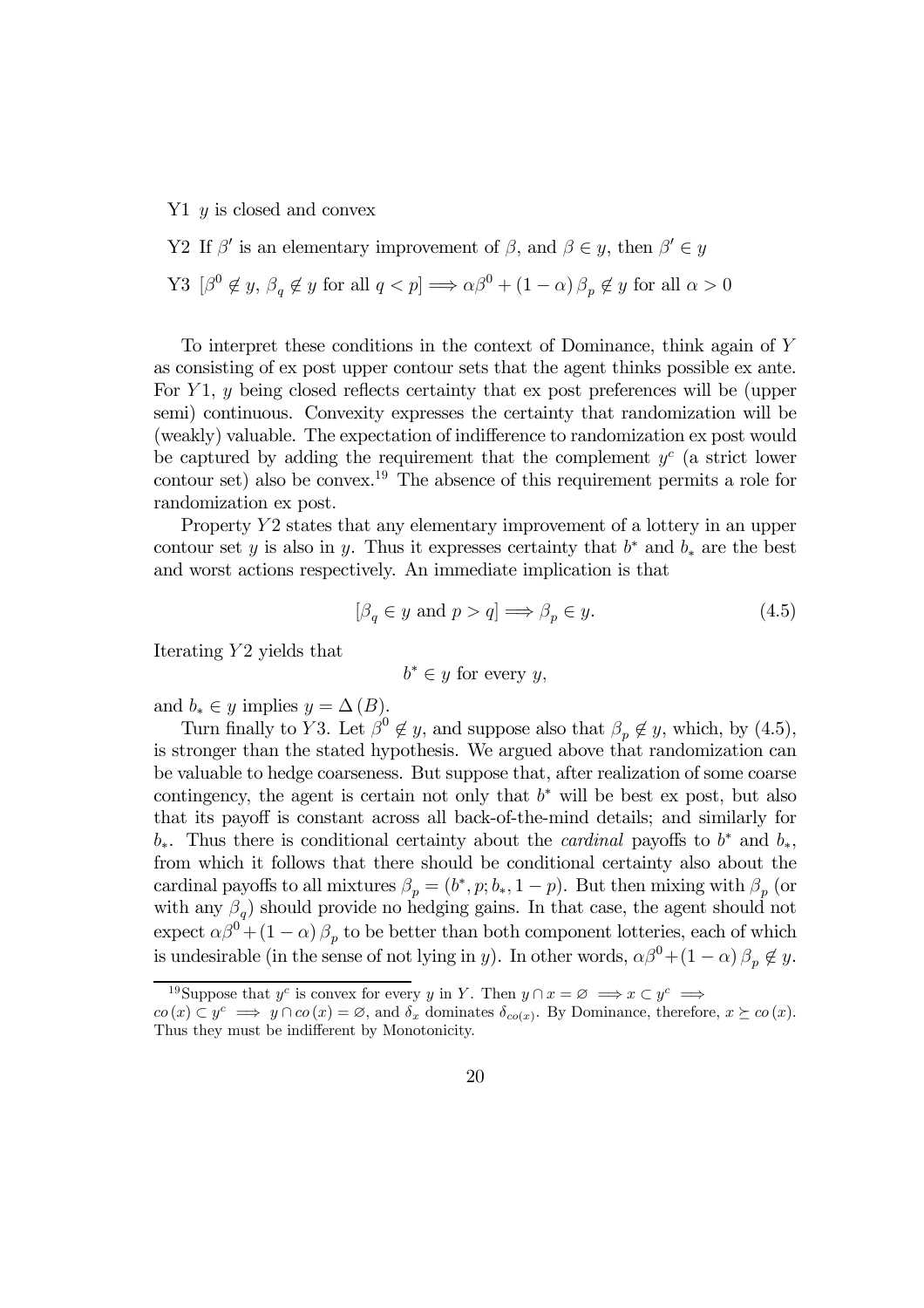Finally, suppose that  $\beta_p$  does indeed lie in y, but only barely in the sense that  $\beta_q \notin y$  for all  $q < p$ . Since y is closed and  $\beta^0 \notin y$ , it falls short by a discrete amount from being desirable according to y. Since  $\beta_p$  is just barely in y, mixing with  $\beta_p$  is not enough to compensate for the deficiency in  $\beta^0$ . Therefore, again we conclude that  $\alpha\beta^0 + (1-\alpha)\beta_p \notin y$ .

If the cardinal payoffs to  $b^*$  and  $b_*$  are expected to be certain conditional on each coarse contingency, then not only should randomization with any  $\beta_n$  be of no value  $ex$  post, as just argued in connection with  $Y3$ , but also  $ex$  ante there should be no hedging gains. But hedging gains were the only reason for arguing that the timing of randomization should matter and hence that indifference in (2.2) is not intuitive. This explains the final axiom:20

**CERTAINTY REVERSAL OF ORDER:** For every menu  $x' \in \mathcal{X}, 0 < \alpha < 1$ and  $0 \leq p \leq 1$ ,

$$
\alpha x' \oplus (1 - \alpha) \{\beta_p\} \sim \alpha x' + (1 - \alpha) \{\beta_p\}.
$$

We can now state our second main result.

**Theorem 4.1.**  $\succeq$  satisfies Order, Continuity, Nondegeneracy, First-Stage Independence, Dominance and Certainty Reversal of Order if and only if it has a representation of the form (4.1). Moreover, the representing measure  $\mu$  in (4.1) is unique.

Uniqueness of the representing measure may be surprising at first - as DLR point out for their model, state-dependence is inherent when the state space is subjective, and it is well-known that state dependence complicates the identification of probabilities. The problem is avoided here because of the assumption that payoffs to  $b_*$  and  $b^*$  are constant - this is enough state independence to identify probabilities. Consequently, both the subjective coarse state space (the support of  $\mu$ ) and ex ante beliefs about coarse contingencies are determined given preference over random menus.

If Certainty Reversal of Order is strengthened so as to apply to all pairs of menus, that is, to require indifference in  $(2.2)$  for all x' and x, then First-Stage Independence implies Independence, and all subjective states are singletons (up

<sup>&</sup>lt;sup>20</sup> In more accurate but less friendly notation, the axiom asserts that  $\alpha \delta_{x'} + (1 - \alpha) \delta_{\{\beta_p\}} \sim$  $\delta_{\alpha x' + (1-\alpha)\{\beta_p\}}$ .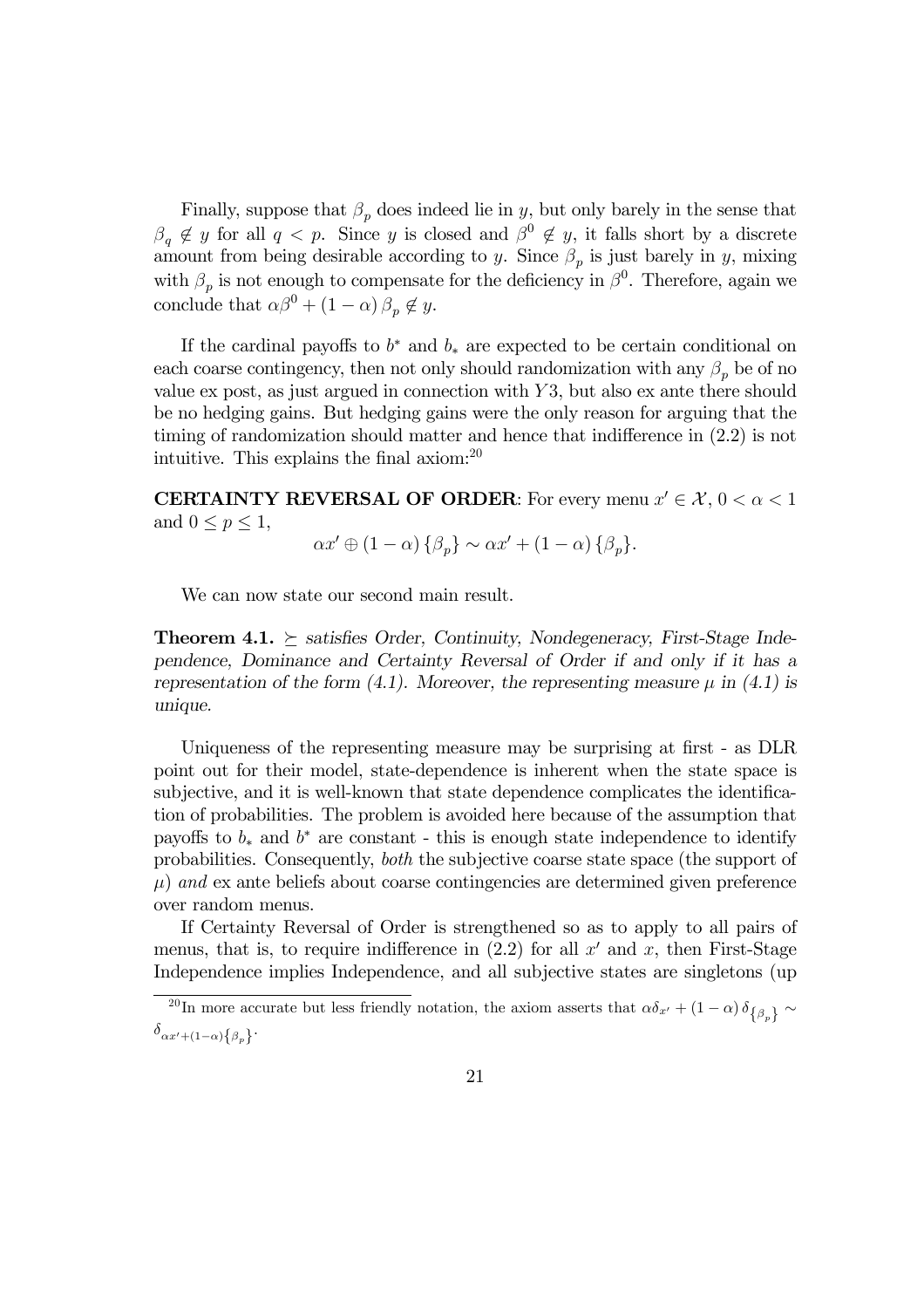to being comprehensive) as in DLR - coarseness is excluded. Alternatively, the latter model is obtained if Dominance is strengthened by shrinking Y so that, in addition to  $Y1-Y3$ , every y in Y is required to have a convex complement (which leads to indifference to randomization (IR)).

#### 4.3. Dempster and Shafer-Style Models

Finally, we relate the model (4.2) to the Dempster-Shafer-style models of Mukerji [19] and Ghirardato [9] mentioned in the introduction. They suppose that while there exists a Savage-style state space  $S$ , the agent does not conceive of all the complete states in S and has coarse perceptions. These are modeled through an auxiliary epistemic state space  $Ω$  and a correspondence Γ from  $Ω$  into S. (See the figure below.) There is a probability measure p representing beliefs on  $\Omega$ .

$$
(\Omega, p) \xrightarrow{\Gamma} (S, \nu) \n\searrow \qquad \downarrow_{f} \nX
$$
\n(4.6)

Unlike a Savage agent who would view each physical action as an act from S to the outcome set  $X$ , and who would evaluate it via its expected utility (using a probability measure on  $S$ ), the present agent views each action as a (possibly multi-valued) act on  $\Omega$ .

Ghirardato assumes that each  $f$  is multi-valued where the nonsingleton nature of  $f(\omega)$  reflects her awareness that  $\omega$  is a coarse contingency. Its utility is given by

$$
V^G\left(\widehat{f}\right) = \int_{\Omega} \left(\min_{x \in \widehat{f}(\omega)} u(x)\right) dp.
$$

In this formulation, both  $\Omega$  and the acts f are taken to be objective and hence observable to the analyst. One can view our model (4.2) as one possible way to render them subjective: take  $X = \mathbb{R}^1$ ,  $\Omega = \text{Supp}(\mu) \subset \mathcal{K}^{cc}(N^*)$ , and  $p = \mu$ , where  $\mu$  is the measure appearing in our representation; and identify each lottery  $\beta$  in  $\Delta(B)$  with the multi-valued act  $\beta$ ,

$$
\hat{\beta}: U \longrightarrow \{u(\beta): u \in U\}.
$$

Then

$$
V^G\left(\widehat{\beta}\right) = \mathcal{W}\left(\{\beta\}\right).
$$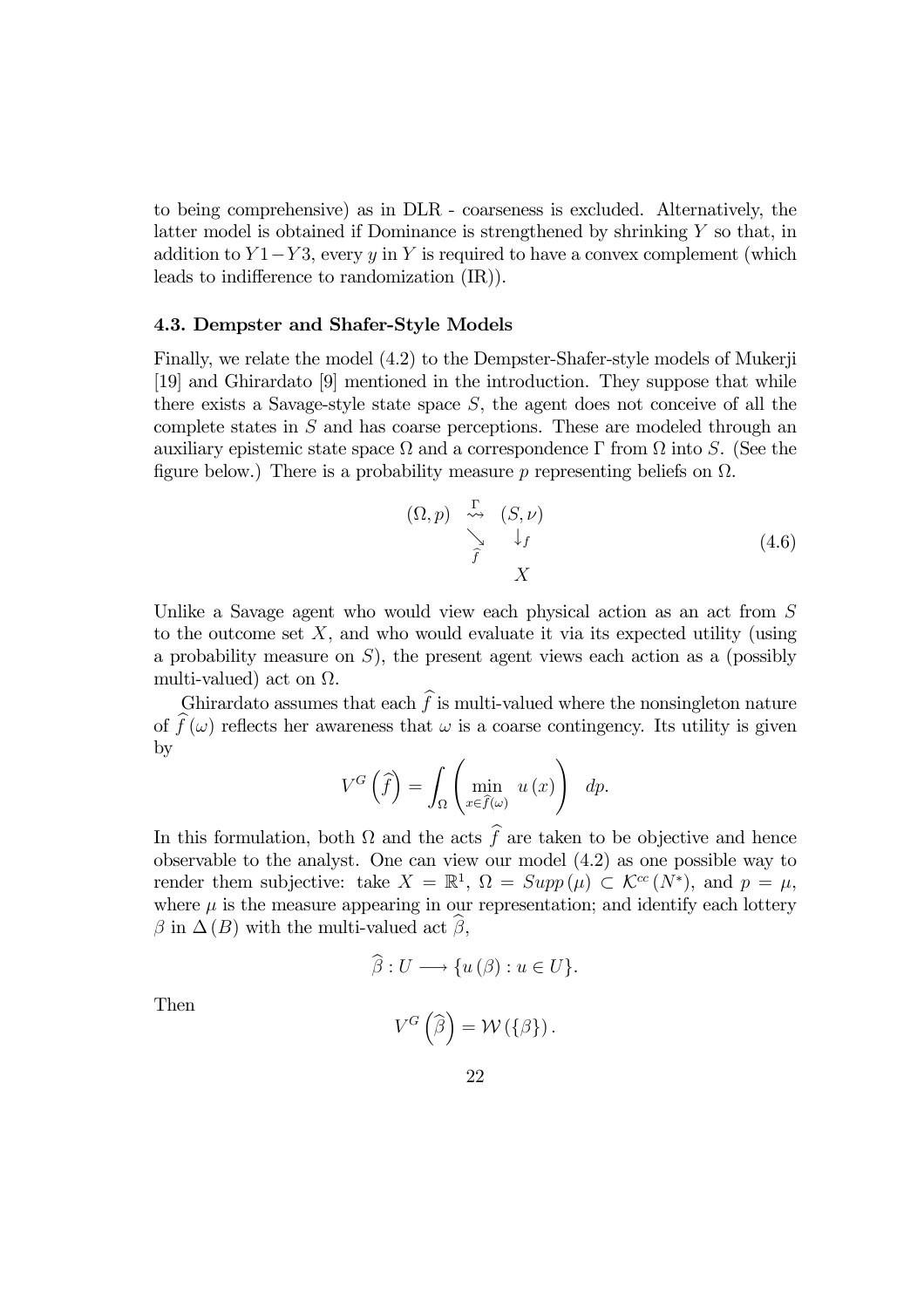Turn to the rest of the triangle (4.6). It is commutative if  $f(\omega) = f(\Gamma(\omega))$ . This is satisfied in our model if we take  $S = N^*$  and  $\Gamma(U) = U \subset N^*$ .

Finally, we can write

$$
V^G\left(\widehat{f}\right) = \int_S u\left(f\right) d\nu\left(s\right),\,
$$

where  $\nu$  is the non-additive measure or capacity

$$
\nu(A) = \mu\left(\left\{\omega : \Gamma\left(\omega\right) \subset A\right\}\right),\
$$

and the integral on the right is in the sense of Choquet (see Schmeidler  $[23]$ ).<sup>21</sup> Since Schmeidler's Choquet expected utility model was devised in order to accommodate ambiguity, this demonstrates once again the close connection between coarse perceptions and ambiguity.

Though there are differences in detail, similar remarks apply to Mukerji [19]; in particular, our model can be viewed as a way to endogenize the state spaces  $\Omega$  and S, as well as the correspondence Γ, all of which are taken as primitives by Mukerji.

### A. Appendix: Proof of Theorem 3.1

This appendix proves Theorem 3.1. Necessity is immediate; for example, IR is satisfied because

$$
\max_{\beta \in x} u \cdot \beta = \max_{\beta \in co(x)} u \cdot \beta, \text{ for any } x.
$$

The proof of sufficiency is quite long. We provide the complete argument here, including preliminary results on niveloids that are formulated for a more abstract setting and that extend some results of [16]. Proof of the minimality of the set  $\Pi$ is based on a result of Ergin and Sarver [8].

#### A.1. Preliminaries

Begin with some preliminaries. Let  $C$  be a convex subset of some normed vector space. A function  $h: C \to \mathbb{R}$  is quasiconvex if

$$
h(t\beta' + (1-t)\beta'') \leq \max\left\{h(\beta'), h(\beta'')\right\}, \qquad \forall \beta', \beta'' \in C.
$$

<sup>&</sup>lt;sup>21</sup>More precisely, it corresponds to the special case where  $\nu$  is a belief function.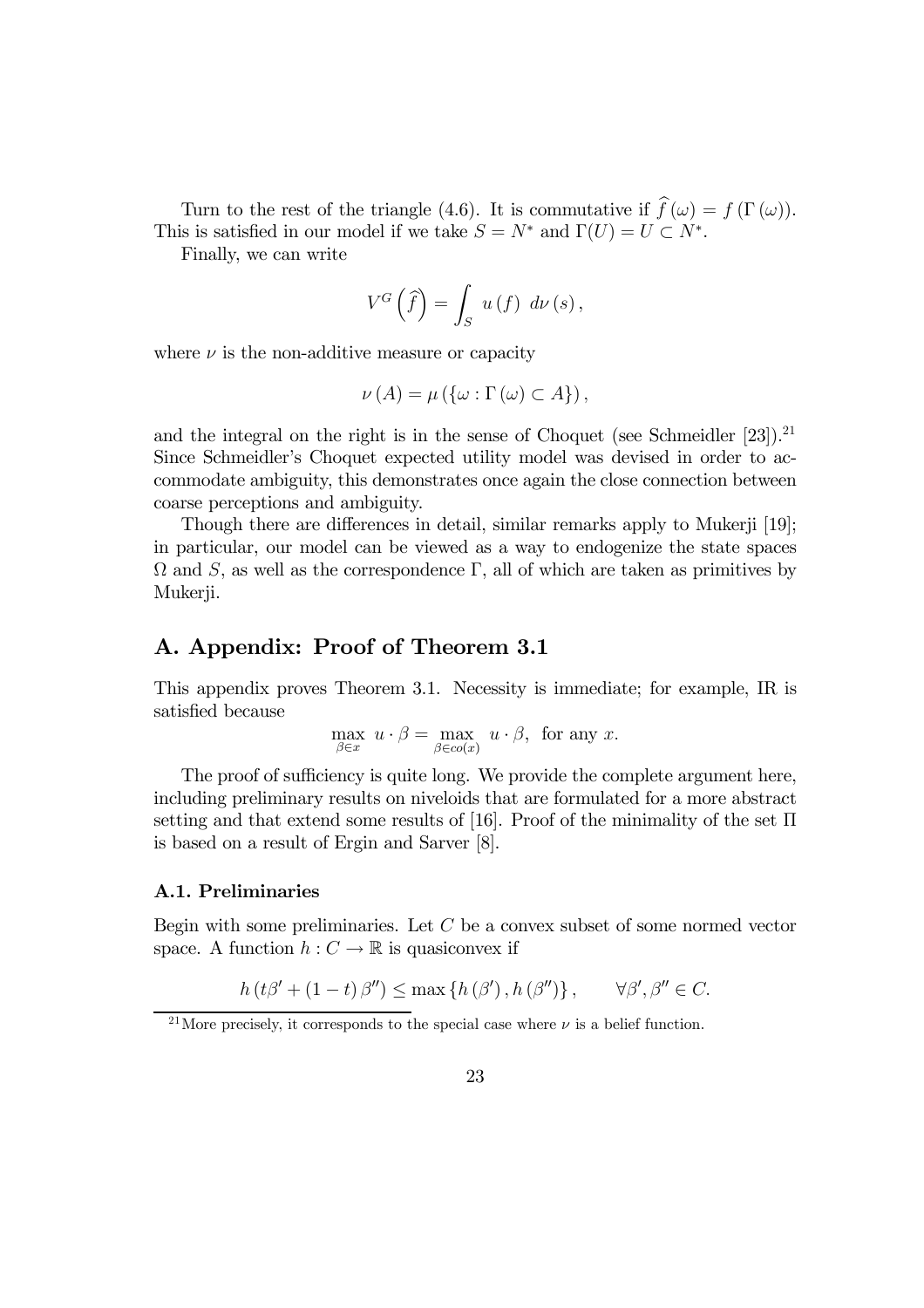It is quasiconcave if  $-f$  is quasiconvex, and it is quasimonotone if it is both quasiconvex and quasiconcave.

The following result is due to [11, p. 1559].

**Lemma A.1.** Let  $h: C \to \mathbb{R}$  be continuous. Then h is quasimonotone if and only if the sets  $\{\beta : h(\beta) = c\}$  are convex for all  $c \in \mathbb{R}$ .

Suppose K is a compact set in some topological space, and let  $h: C \to \mathbb{R}$  be given by

$$
h(\beta) = \min_{y \in K} T(\beta, y), \qquad (A.1)
$$

where  $T: C \times K \to \mathbb{R}$  is continuous on K and affine on C, i.e., for each  $\beta', \beta'' \in C$ ,

$$
T(t\beta' + (1-t)\beta'', y) = tT(\beta', y) + (1-t)T(\beta'', y), \qquad \forall y \in K. \tag{A.2}
$$

The function  $h: C \to \mathbb{R}$  defined in  $(A.1)$  is easily seen to be concave.

Define

 $\Theta(\beta) = \arg \min_{y \in K} T(\beta, y), \ \ \forall \beta \in C.$ 

Say that h is affine on some convex subset  $Q \subseteq C$  if  $h(\lambda \beta_1 + (1 - \lambda) \beta_2) =$  $\lambda h(\beta_1) + (1 - \lambda) h(\beta_2)$  for all  $\lambda \in [0, 1]$  and all  $\beta_1, \beta_2 \in Q$ .

**Lemma A.2.** (i) For any finite collection  $\{\beta_i\}_{i\in I} \subseteq C$ ,

$$
h\left(\sum_{i=1}^{n} \lambda_{i} \beta_{i}\right) = \sum_{i=1}^{n} \lambda_{i} h\left(\beta_{i}\right)
$$
\n(A.3)

for some collection  $\{\lambda_i\}_{i\in I}$  with  $\lambda_i \in (0,1)$  and  $\sum_{i\in I} \lambda_i = 1$ , iff  $\cap_{i\in I} \Theta(\beta_i) \neq \emptyset$ . In this case,  $\bigcap_{i\in I}\Theta\left(\beta_{i}\right)=\Theta\left(\sum_{i=1}^{n}\lambda_{i}\beta_{i}\right).$ 

(ii) Let  $Q \subseteq C$  be a convex set. Then h is affine on Q iff  $\cap_{\beta \in Q} \Theta(\beta) \neq \emptyset$ .

(iii) Given  $c \in \mathbb{R}$ , the set  $h^{-1}(c) = {\beta \in C : h(\beta) = c}$  is convex only if  $\cap_{\beta \in h^{-1}(c)} \Theta (\beta) \neq \emptyset.$ 

**Proof.** In points (i) and (ii) we prove the "only if", the converse being trivial.

(i) Let  $\hat{y} \in \Theta(\sum_{i=1}^n \lambda_i \beta_i)$  and  $\hat{y}_i \in \Theta(\beta_i)$  for  $i \in I$ . As  $T(\cdot, \hat{y})$  is affine, by (A.3) we have:

$$
\sum_{i=1}^{n} \lambda_i T(\beta_i, \widehat{y}) = T\left(\sum_{i=1}^{n} \lambda_i \beta_i, \widehat{y}\right) = \sum_{i=1}^{n} \lambda_i T(\beta_i, \widehat{y}_i).
$$
 (A.4)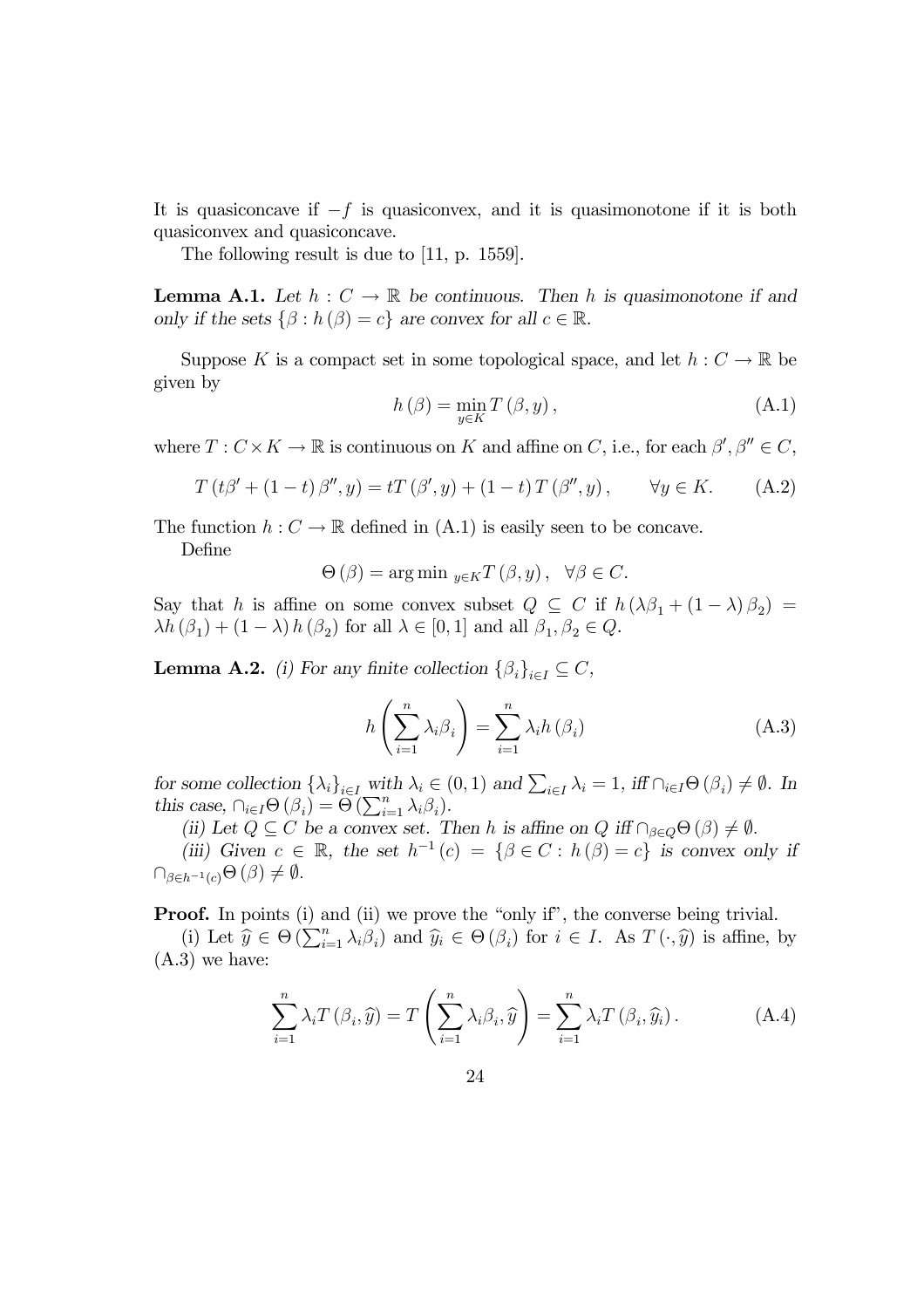On the other hand,  $\widehat{y}_i \in \Theta(\beta_i)$  implies:

$$
T(\beta_i, \widehat{y}_i) \le T(\beta_i, \widehat{y}), \qquad \forall i \in I.
$$

Hence, by (A.4) we have

$$
\sum_{i=1}^{n} \lambda_i T(\beta_i, \widehat{y}) = \sum_{i=1}^{n} \lambda_i T(\beta_i, \widehat{y}_i),
$$

which in turn implies  $T(\beta_i, \hat{y}) = T(\beta_i, \hat{y}_i)$  for each  $i \in I$ . This shows that  $\Theta\left(\sum_{i=1}^n \lambda_i \beta_i\right) \subseteq \bigcap_{i \in I} \Theta\left(\beta_i\right)$ . The converse inclusion is trivial, and we conclude that  $\Theta\left(\sum_{i=1}^n \lambda_i \beta_i\right) = \bigcap_{i \in I} \Theta\left(\beta_i\right) \neq \emptyset$ .

(ii) Suppose h is affine on Q. As Q is convex, this implies that  $h\left(\sum_{i=1}^n \lambda_i \beta_i\right) =$  $\sum_{i=1}^{n} \lambda_i h(\beta_i)$  for any finite collection  $\{\beta_i\}_{i\in I} \subseteq Q$ , and any  $\{\lambda_i\}_{i\in I}$  with  $\lambda_i \in [0, 1]$ and  $\sum_{i\in I}\lambda_i = 1$ . By the previous point,  $\bigcap_{i\in I}\Theta(\beta_i) \neq \emptyset$ . As all sets  $\Theta(\beta)$  are compact, the Finite Intersection Property implies that  $\cap_{\beta\in Q}\Theta(\beta)\neq\emptyset$ .

(iii) Let  $\beta_1, \beta_2 \in h^{-1}(c)$ . As  $h^{-1}(c)$  is convex,

$$
h(\lambda\beta_1 + (1-\lambda)\beta_2) = \lambda h(\beta_1) + (1-\lambda) h(\beta_2), \qquad \forall \lambda \in [0,1].
$$

By the previous point,  $\cap_{\beta \in h^{-1}(c)} \Theta(\beta) \neq \emptyset$ .

**Lemma A.3.** Let  $Q \subseteq C$  be a convex set and suppose h is continuous. Then h is affine on Q if and only if h is quasiconvex on Q and there exists  $\gamma \in Q$  such that, for all  $\lambda \in [0,1]$  and all  $\beta \in Q$ ,

$$
h(\beta) \ge h(\gamma)
$$
 and  $h(\lambda\beta + (1 - \lambda)\gamma) = \lambda h(\beta) + (1 - \lambda) h(\gamma)$ .

In this case, there exists  $y \in K$  such that

$$
h(\beta) = T(\beta, y), \qquad \forall \beta \in Q. \tag{A.5}
$$

**Proof.** For "only if", take  $\gamma \in \arg \min_{\beta \in \Delta(B)} h(\beta)$ . Consider now the "if" part. First observe that h is quasimonotone, and so by Lemma A.1 its level sets  $h^{-1}(c)$  =  $\{\beta : h(\beta) = c\}$  are convex for all  $c \in \mathbb{R}$ . By Lemma A.2(iii),

$$
\bigcap_{\beta \in h^{-1}(c)} \Theta\left(\beta\right) \neq \emptyset, \qquad \forall c \in \mathbb{R}.\tag{A.6}
$$

Set  $\widetilde{Q} = \{\beta \in Q : h(\beta) > h(\gamma)\}\$ . Let  $\beta_1, \beta_2 \in \widetilde{Q}$ , and suppose  $h(\beta_1) \ge h(\beta_2)$ . If  $h(\beta_1) = h(\beta_2)$ , then

$$
h(\lambda \beta_1 + (1 - \lambda) \beta_2) = \lambda h(\beta_1) + (1 - \lambda) h(\beta_2), \qquad \forall \lambda \in [0, 1]
$$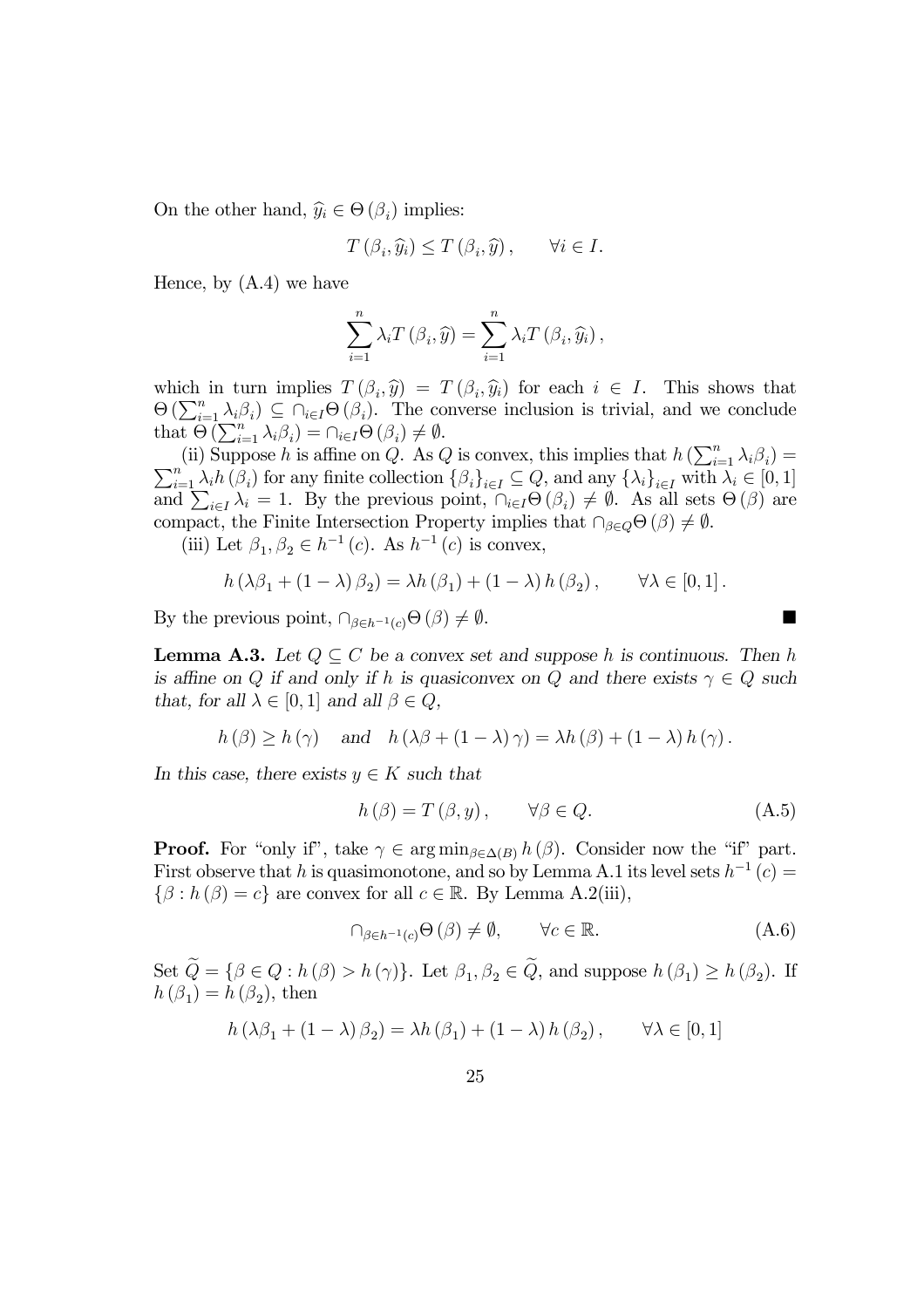since h is quasimonotone. Suppose  $h(\beta_1) > h(\beta_2)$ . There exists  $\lambda \in (0,1)$  such that  $h(\beta_2) = \lambda h(\beta_1) + (1 - \lambda) h(\gamma) = h(\lambda \beta_1 + (1 - \lambda) \gamma)$ . Set  $c = h(\beta_2)$ . By (A.6), there is  $\hat{y} \in \Theta (\beta_2) \cap \Theta (\lambda \beta_1 + (1 - \lambda) \gamma)$ . Hence,

$$
h(\lambda \beta_1 + (1 - \lambda) \gamma) = T(\lambda \beta_1 + (1 - \lambda) \gamma, \hat{y})
$$
  
\n
$$
\geq \lambda T(\beta_1, \hat{y}) + (1 - \lambda) T(\gamma, \hat{y})
$$
  
\n
$$
\geq \lambda h(\beta_1) + (1 - \lambda) h(\gamma)
$$
  
\n
$$
= h(\lambda \beta_1 + (1 - \lambda) \gamma),
$$

so that  $T(\beta_1, \hat{y}) = h(\beta_1)$ . Hence,  $\hat{y} \in \Theta(\beta_1)$ , and we conclude that  $\Theta(\beta_1) \cap$  $\Theta (\beta_2) \neq \emptyset$ . By Lemma A.2(i),  $h (\lambda \beta_1 + (1 - \lambda) \beta_2) = \lambda h (\beta_1) + (1 - \lambda) h (\beta_2)$  for all  $\lambda \in [0, 1]$ , and so the function h is affine on  $Q$ .

Let  $\overline{\beta} \in Q$  be such that  $h(\overline{\beta}) = h(\gamma)$ . If  $\beta^* \in Q$  is also such that  $h(\beta^*) =$  $h(\gamma)$ , then  $h\left(t\beta^* + \left(1-t\right)\overline{\beta}\right) = th\left(\beta^*\right) + \left(1-t\right)h\left(\overline{\beta}\right)$  since h is quasimonotone. Suppose that  $\beta^* \in \tilde{Q}$ . Given  $\lambda \in [0,1]$ , set  $\beta_{\lambda} = \lambda \beta^* + (1-\lambda)\overline{\beta}$ . Since h is concave and  $h(\beta^*) > h(\overline{\beta})$ , we have

$$
h(\beta_{\lambda}) \geq \lambda h(\beta^*) + (1 - \lambda) h(\overline{\beta}) > h(\overline{\beta}), \qquad \forall \lambda \in (0, 1].
$$

and so  $\beta_{\lambda} \in \tilde{Q}$  for each  $\lambda \in (0,1]$ . By the continuity of h, we then have:

$$
th (\beta^*) + (1-t) h (\overline{\beta}) = \lim_{\lambda \to 0} th (\beta^*) + (1-t) h (\beta_{\lambda})
$$
  
= 
$$
\lim_{\lambda \to 0} h (t \beta^* + (1-t) \beta_{\lambda})
$$
  
= 
$$
h (t \beta^* + (1-t) \overline{\beta}),
$$

and so we can conclude that h is affine on Q. By Lemma A.2(ii),  $\cap_{\beta\in Q}\Theta(\beta)\neq\emptyset$ . Any  $y \in \bigcap_{\beta \in Q} \Theta(\beta)$  satisfies (A.5).

#### A.2. Niveloids

Let  $(E, \ge, ||\cdot||)$  be a normed Riesz space and let H be a convex cone in E containing an order unit  $e^{2^z}$ . Say that  $\|\cdot\|$  is an e-norm if there exists  $k > 0$  such that  $|f| \le k \|f\| e$  for all  $f \in E$ . Throughout we consider only e-norms.

<sup>&</sup>lt;sup>22</sup>That is, E is a lattice under the order  $\geq$  and the norm  $\|\cdot\|$  is such that, for all  $f,g \in E$ ,  $||f|| \le ||g||$  whenever  $|f| \le |g|$ . Recall that  $|f| = f^+ + f^- = f \vee 0 + (-f) \vee 0$ , and that  $e \in E_+$ is an order unit if for each  $f \in E$  there is  $\alpha > 0$  such that  $|f| \leq \alpha e$ .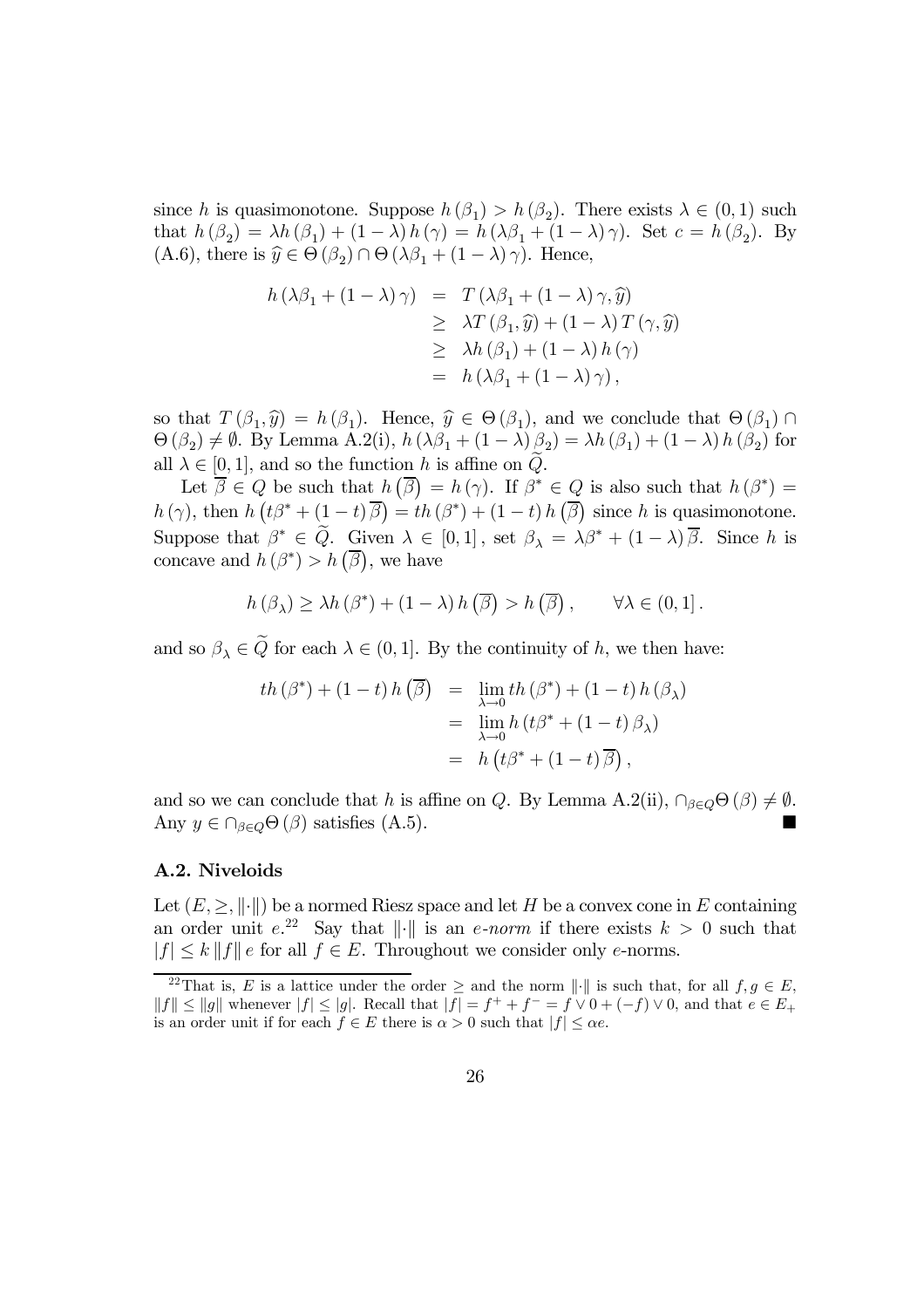**Example A.4.** Each normed Riesz space has a natural e-norm, called the  $e$ uniform Riesz norm, given by

$$
||f||_e = inf \{ k \ge 0 : |f| \le ke \}.
$$

In this case,  $|f| \le ||f||_e e$  for all  $f \in E$  (see [3, p. 103]). For example, if E is a function space and e is  $1_{\Omega}$ , then  $\left\|\cdot\right\|_e$  is the supnorm.

**Lemma A.5.** If  $h_1, h_2 \in H$ , then  $h_1 + h_2 \in H$ .

A functional  $I : H \to \mathbb{R}$  with  $I(0) = 0$  is an *e-niveloid* if it is monotone,  $I(e)=1$ , and

$$
I(h + \alpha e) = I(h) + \alpha \text{ for all } h \in H \text{ and } \alpha \ge 0.
$$

If the preceding is true also for all  $\alpha < 0$  such that  $h + \alpha e \in H$ , say that I is e-translation invariant.

**Lemma A.6.** Any e-niveloid  $I : H \to \mathbb{R}$  is Lipschitz continuous and e-translation invariant. Moreover, I is concave iff it is quasiconcave.

Remark. Observe that Lemma A.6 applies to any e-niveloid on a convex cone.

**Proof.** For translation invariance, if  $\alpha < 0$ , then

$$
I(h) + \alpha = I(h + \alpha e - \alpha e) + \alpha = I(h + \alpha e) - \alpha + \alpha = I(h + \alpha e).
$$

For the Lipschitz property, argue as follows: If  $f, g \in H$ , then  $f - g \leq |f - g|$ . As  $\|\cdot\|$  is an e-norm, we have  $|f - g| \le k \|f - g\|e$ , and so  $f \le g + k \|f - g\|e$ . By the monotonicity of I, we have  $I(f) - I(g) \leq k ||f - g||$ .

Finally, suppose I is quasiconcave. Let  $f,g \in H$  with  $I(f) \geq I(g)$  and set  $\alpha = I(f) - I(g)$ . Then I is concave, because, for all  $t \in [0, 1]$ ,

$$
I(t f + (1 - t) g) + (1 - t) \alpha = I(t f + (1 - t) (g + \alpha e))
$$
  
\n
$$
\geq t I(f) + (1 - t) I(g + \alpha e)
$$
  
\n
$$
= t I(f) + (1 - t) I(g) + (1 - t) \alpha.
$$

Let  $(E, \geq, \|\cdot\|)$  be a Banach lattice with topological dual  $E^*$ . Denote by  $E^*_+$ the set of all monotone elements in  $E^*$  and let  $\Delta = \{L \in E^*_+ : L(e) = 1\}$ . Recall that a functional  $I : H \to \mathbb{R}$  is superlinear if it is positively homogeneous and superadditive, i.e.,  $I(f + g) \leq I(f) + I(g)$  for all  $f, g \in H$ . Superlinearity and concavity are equivalent properties for positively homogeneous functionals.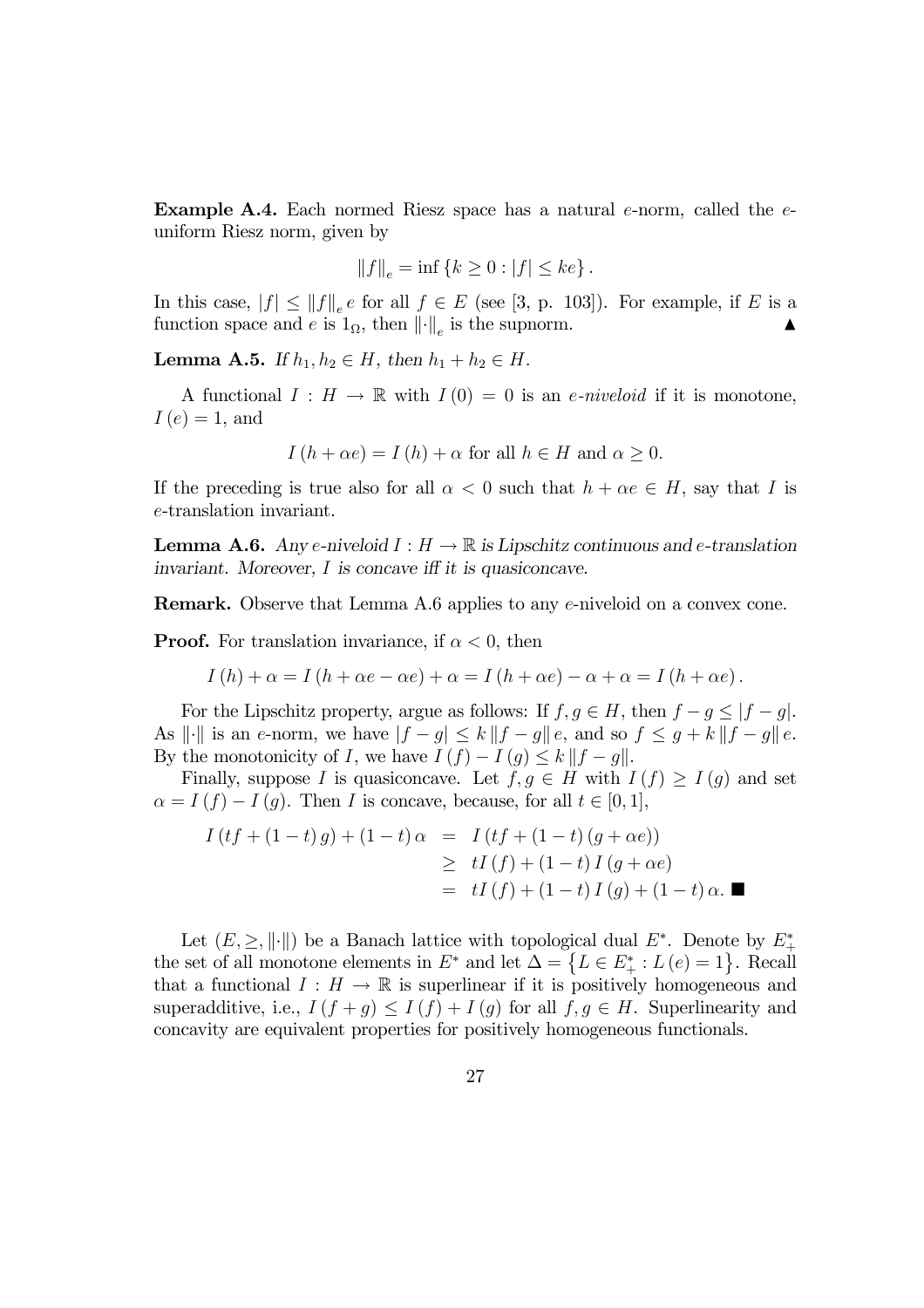**Theorem A.7.** Suppose E is a separable Banach lattice with  $E = \overline{H - H}$ . Let  $I : H \to \mathbb{R}$  be a quasi-concave and positively homogeneous e-niveloid. Then there exists a greatest superlinear e-niveloid  $I : E \to \mathbb{R}$  that extends I, that is,  $J \leq I$ pointwise for any extension  $J : E \to \mathbb{R}$  of *I*. In particular, there exists a smallest convex and weak<sup>∗</sup>-compact set  $\Gamma \subseteq \Delta$  such that

$$
I(f) = \min_{L \in \Gamma} L(f), \quad \forall f \in H.
$$

The set  $\Gamma$  is a singleton iff I is additive.

**Proof.** Define  $I' : E \to \mathbb{R}$  by

$$
I'(f) = \sup_{g \in H, \alpha \in \mathbb{R}} \left\{ I(g) + \alpha : g + \alpha e \le f \right\}.
$$

Then I' is a superlinear e-niveloid that extends I: It is readily verified that  $I' = I$ on  $H$ , and that  $I'$  is monotone and e-translation invariant. In addition:

• I' is superadditive: suppose that  $f_1, f_2 \in E$  and  $I'(f_1 + f_2) < I'(f_1) + I'(f_2)$ . Then there exist  $g_1, g_2 \in H$  and  $\alpha_1, \alpha_2 \in \mathbb{R}$ , with  $g_1 + \alpha_1 e \leq f_1$  and  $g_2 + \alpha_2 e \leq$  $f_2$ , such that

$$
I'(f_1 + f_2) < I(g_1) + \alpha_1 + I(g_2) + \alpha_2 \le I(g_1 + g_2) + \alpha_1 + \alpha_2,
$$

a contradiction, because  $g_1 + g_2 \in H$  and  $g_1 + g_2 + (\alpha_1 + \alpha_2) e \leq f_1 + f_2$ .

• I' is positively homogeneous: given any  $\beta \geq 0$  and  $f \in E$ , then

$$
I'(\beta f) = \sup_{g \in H, \alpha \in \mathbb{R}} \{ I(g) + \alpha : g + \alpha e \le \beta f \}
$$
  
= 
$$
\sup_{g \in H, \alpha \in \mathbb{R}} \left\{ I\left(\frac{g}{\beta}\right) \beta + \frac{\alpha}{\beta} \beta : \frac{g}{\beta} + \frac{\alpha}{\beta} e \le f \right\}
$$
  
= 
$$
\beta \sup_{g \in H, \alpha \in \mathbb{R}} \left\{ I\left(\frac{g}{\beta}\right) + \frac{\alpha}{\beta} : \frac{g}{\beta} + \frac{\alpha}{\beta} e \le f \right\}
$$
  
= 
$$
\beta \sup_{h \in H, \gamma \in \mathbb{R}} \left\{ I(h) + \gamma : h + \gamma e \le f \right\} = \beta I'(f).
$$

Let  $I: E \to \mathbb{R}$  be any superlinear e-niveloid that extends I. The superdifferential  $\partial I(f)$  at  $f \in E$  is given by

$$
\partial \widetilde{I}(f) = \left\{ L \in E^* : \widetilde{I}(g) \le \widetilde{I}(f) + L(g - f) \quad \forall g \in E \right\}.
$$
 (A.7)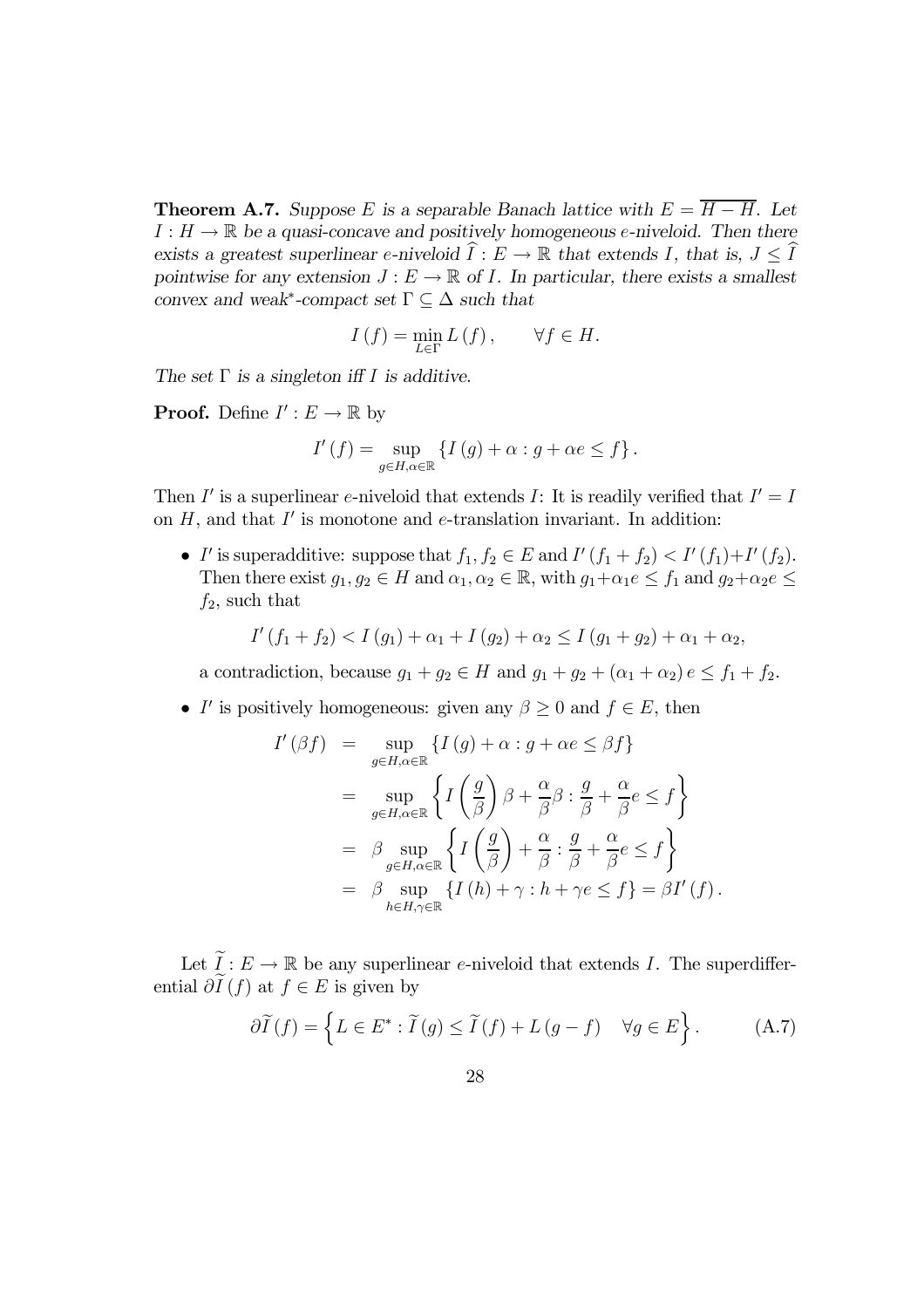Since I is concave and Lipschitz continuous (by Lemma A.6),  $\partial I(f)$  is nonempty, convex and weak<sup>\*</sup>-compact for each  $f \in E$  (see [22, Propn. 1.11]).

Show that  $I(f) = \min_{L \in \partial \tilde{I}(0)} L(f)$ : Let  $L \in \partial I(f)$ . If we take  $g = 0$  in  $(A.7)$ , we get  $I(f) \geq L(f)$ , while if we take  $g = 2f$ , then we get  $I(f) \leq L(f)$ . Conclude that  $\widetilde{I}(f) = L(f)$ . This implies that  $\partial \widetilde{I}(f) = \left\{L \in \partial \widetilde{I}(0) : L(f) = \widetilde{I}(f) \right\}$  and  $I(f) = \min_{L \in \partial \widetilde{I}(0)} L(f).$ 

Next we show that  $\partial I(0) \subseteq \Delta$ . Fix  $f \in E$  and  $L \in \partial I(0)$ . Then  $I(f + \alpha e) \leq$  $L(f + \alpha e)$  for all  $\alpha \in \mathbb{R}$ , and so  $\widetilde{I}(f) \leq L(f) + \alpha \left( L(e) - \widetilde{I}(e) \right)$  for all  $\alpha \in \mathbb{R}$ . This contradicts  $I(f) > -\infty$  unless  $L(e) = I(e) = 1$ . It remains to prove that  $\partial I(0) \subseteq E^*_\pm$ :  $L \in \partial I(0) \implies L(f) \geq I(f) \geq 0$  for every  $f \in E_+$  by the monotonicity of *I*. Therefore  $\partial I(0) \subseteq \Delta$ .

Define  $I^* : E^* \to \mathbb{R}$  by  $I^*(L) = \inf_{h \in H} \{L(h) - L(h)\}\)$ . Then  $I^*(L) = 0$  for  $L \in \partial I(0)$ . Therefore, for each  $f \in E$ ,

$$
I(f) = \min_{L \in \partial \widetilde{I}(0)} L(f) = \min_{L \in \partial \widetilde{I}(0)} \left\{ L(f) - I^*(L) \right\}.
$$

By [8, Propn. 2], there is a convex weak<sup>\*</sup>-compact set  $\Gamma$  such that<sup>23</sup>

$$
I(h) = \min_{L \in \Gamma} \{ L(h) - I^*(L) \}, \quad \forall h \in H,
$$

and such that  $\Gamma$  is smallest in this respect, that is,  $\Gamma \subset \Phi$  for any convex weak<sup>\*</sup>compact set  $\Phi$  satisfying

$$
I(h) = \min_{L \in \Phi} \{ L(h) - I^*(L) \}, \quad \forall h \in H.
$$

Since

$$
I(h) = \widetilde{I}(h) = \min_{L \in \partial \widetilde{I}(0)} L(h) = \min_{L \in \partial \widetilde{I}(0)} \{L(h) - I^*(L)\}, \quad \forall h \in H,
$$

it follows that  $\Gamma \subseteq \partial I(0)$ . Hence the functional  $I : E \to \mathbb{R}$  given by

$$
\widehat{I}(f) = \min_{L \in \Gamma} L(f), \qquad \forall f \in E,
$$

<sup>23</sup>Ergin and Sarver's result shows the existence of a smallest weak∗-compact set. Its closed convex hull is then the smallest convex and weak∗-compact set.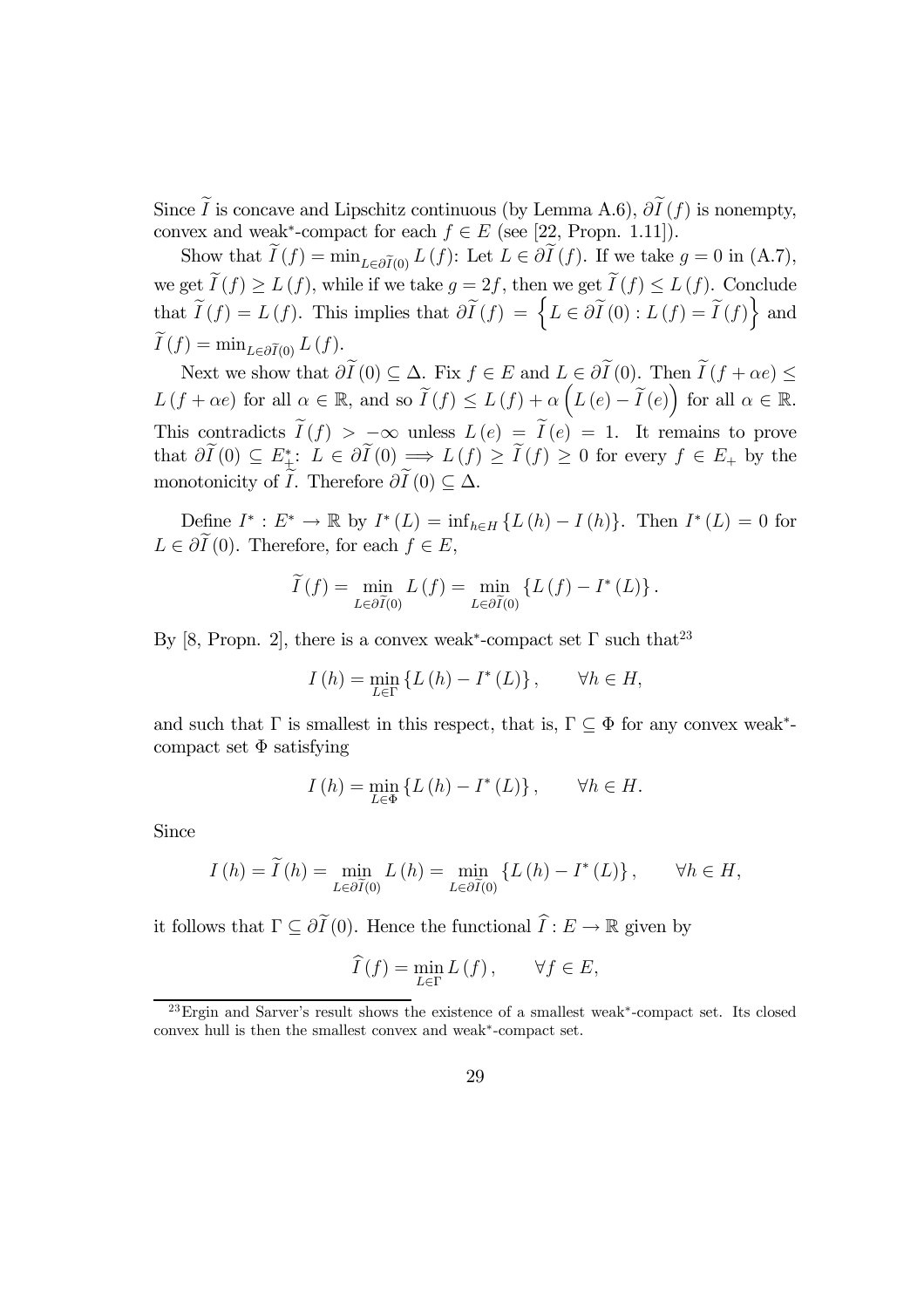is the greatest superlinear e-niveloid that extends I on E, that is,  $I \geq I$  for any superlinear  $e$ -niveloid  $I$  extending  $I$ .

As a result, Γ is the desired smallest set. In fact, let  $\Gamma' \subseteq \Delta$  be any other convex and weak<sup>\*</sup>-compact set such that  $I(f) = \min_{L \in \Gamma'} L(f)$  for all  $f \in H$ . Define  $I: E \to \mathbb{R}$  by  $I(f) = \min_{\mathcal{L} \in \mathbb{R}} L(f)$ . The functional I is a superlinear e-niveloid that extends I, and so  $I \geq I$ , which in turn implies  $\Gamma \subseteq \Gamma'$ .

Finally, suppose  $I$  is additive. By Lemma A.6,  $I$  is Lipschitz and so by the Hahn-Banach Theorem it admits a unique linear extension  $J : E \to \mathbb{R}$ . Hence,  $J \leq I$ , and

$$
J(f) = -J(-f) \ge -\widehat{I}(-f) \ge \widehat{I}(f) \ge J(f), \qquad \forall f \in E,
$$

which implies  $J = I$  and  $\Gamma = \{J\}$ .

Given a convex subset G containing both 0 and e, let  $\langle G \rangle$  be the vector subspace it generates.

**Corollary A.8.** Let G be a convex subset containing both 0 and e of a separable Banach lattice E, with  $E = \langle G \rangle$ . Let  $W : G \to \mathbb{R}$  be quasiconcave and monotone, such that  $W(0) = 0$  and

 $W (tf + (1-t) \gamma e) = tW (f) + (1-t) \gamma, \quad \forall f \in G, \forall t, \gamma \in [0,1].$  (A.8)

Then there exists a smallest convex and weak<sup>\*</sup>-compact set  $\Gamma \subseteq \Delta$  such that

$$
W\left(f\right) = \min_{L \in \Gamma} L\left(f\right), \quad \forall f \in G. \tag{A.9}
$$

The set  $\Gamma$  is a singleton iff W is affine.

**Proof.** Let  $H = \bigcup_{\alpha>0} \alpha G$  be the cone generated by G. For each  $h \in H$ , there exists  $\alpha > 0$  such that  $h/\alpha \in H$ . Define  $I : H \to \mathbb{R}$  by  $I(h) = \alpha W(h/\alpha)$ .

The functional I is well defined: suppose that, for a given  $h \in H$ , there exist  $\alpha, \beta > 0$  such that  $h/\alpha, h/\beta \in G$ . Wlog suppose  $\beta \leq \alpha$ . Then

$$
W\left(\frac{h}{\alpha}\right) = W\left(\frac{\beta h}{\alpha \beta}\right) = W\left(\frac{\beta h}{\alpha \beta} + \left(1 - \frac{\beta}{\alpha}\right)0\right) = \frac{\beta}{\alpha}W\left(\frac{h}{\beta}\right),
$$

as desired. Observe that  $h/\beta \in G$  and  $\beta \leq \alpha$  imply  $h/\alpha \in G$ . Hence, given any  $h_1, h_2 \in H$ , there exists  $\alpha \geq 1$  such that  $h_i/\alpha \in G$  and  $I(h_i) = \alpha W(h_i/\alpha)$  for each  $i = 1, 2$ . This property will be tacitly used in the sequel.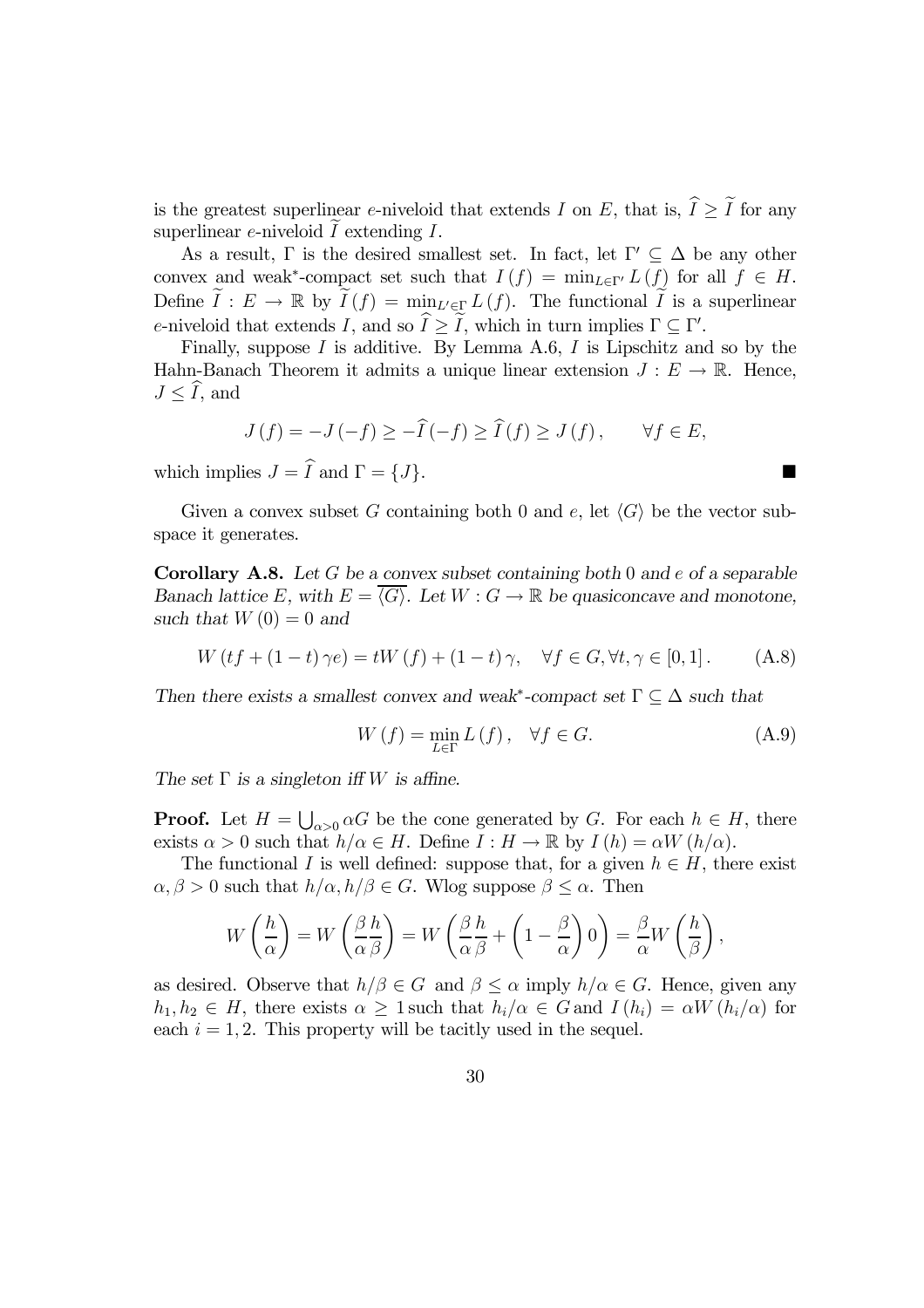The functional I is clearly positively homogeneous and it is an  $e$ -niveloid. Show that I is quasiconcave on H: given any  $h_1, h_2 \in H$ , there exist  $\alpha > 0$  such that  $h_1/\alpha, h_2/\alpha \in G$ . For any  $t \in [0, 1],$ 

$$
I\left(th_1 + (1-t)h_2\right) = I\left(t\alpha \frac{h_1}{\alpha} + (1-t)\alpha \frac{h_2}{\alpha}\right)
$$
  
=  $\alpha I\left(t\frac{h_1}{\alpha} + (1-t)\frac{h_2}{\alpha}\right) = \alpha W\left(t\frac{h_1}{\alpha} + (1-t)\frac{h_2}{\alpha}\right)$   
 $\geq \alpha \min \left\{W\left(\frac{h_1}{\alpha}\right), W\left(\frac{h_2}{\alpha}\right)\right\} = \min \left\{I\left(h_1\right), I\left(h_2\right)\right\}.$ 

Thus I is quasiconcave. By Theorem A.7, there is a smallest convex and weak<sup>\*</sup>compact set  $\Gamma \subseteq \Delta$  such that

$$
I(f) = \min_{L \in \Gamma} L(f), \qquad \forall f \in H.
$$

In particular,  $\Gamma$  is a singleton iff I is additive. Hence,  $\Gamma$  is such that  $(A.9)$  holds, and it is the smallest such set: suppose  $\Gamma' \subseteq \Delta$  is another set for which (A.9) holds. Define  $I: E \to \mathbb{R}$  by  $I(f) = \min_{L' \in \Gamma} L(f)$ . Then  $I(f) = I(f)$  for all  $f \in H$ , and by Theorem A.7 we then have

$$
\min_{L \in \Gamma} L(f) \ge \min_{L \in \Gamma'} L(f), \qquad \forall f \in E,
$$

which implies  $\Gamma \subseteq \Gamma'$ . Since I is additive iff W is affine, this completes the proof. ¥

#### A.3. Application

Let  $\Delta(N)$  be the set of all Borel probability measures on N and  $\mathcal{C}(N)$  be the set of all continuous functions on N. Endow  $\mathcal{C}(N)$  with the supnorm  $\lVert \cdot \rVert_s$  and define an order  $\geq$  on  $\mathcal{C}(N)$  by  $f \geq g$  if  $f(u) \geq g(u)$  for all  $u \in N$ .

The triple  $(C(N), \geq, \|\cdot\|_s)$  forms a separable Banach lattice; its dual is given by the set of all bounded Borel measures and the set  $\Delta$  of Theorem A.7 is given by  $\Delta(N)$ . Moreover,  $1_N$  is an order unit e that makes  $\lVert \cdot \rVert_s$  an e-norm, while the 0 is the function on N that is identically zero.

Denote by  $\Sigma$  the set of all support functions  $\sigma_x : N \to \mathbb{R}$ , given by  $\sigma_x(u) =$  $\max_{\beta \in x} \beta \cdot u$  for each  $u \in N$  and  $x \in \mathcal{X}$ . Then  $\Sigma$  is a convex subset of  $\mathcal{C}(N)$ containing both e and 0. For the latter, note that  $\sigma_{\Delta(B)} = 1_N$  and  $\sigma_{\{b_*\}} = 0$ .

For this setting we have the following version of a classic result of Hormander [13].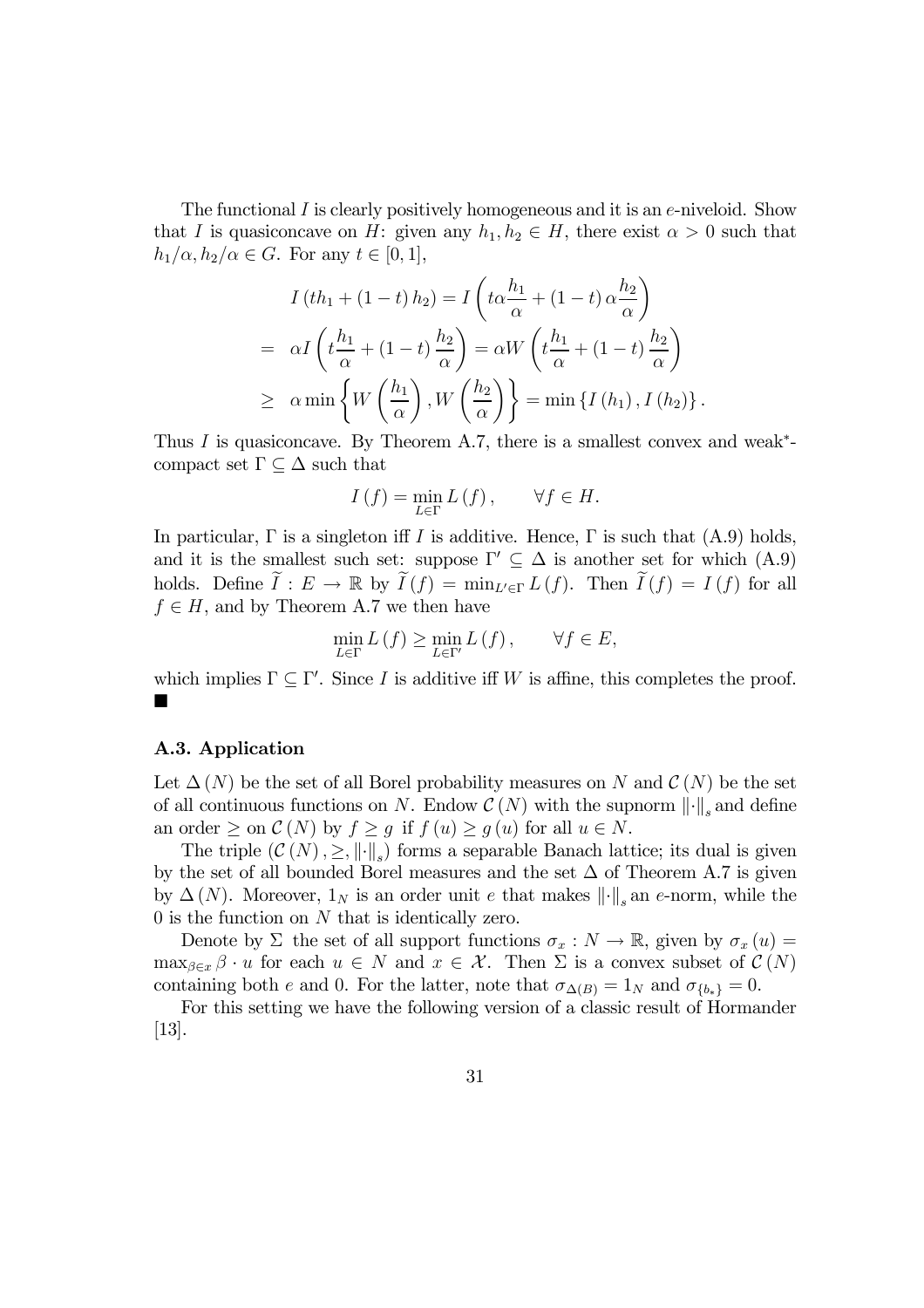**Lemma A.9.**  $\mathcal{C}(N)$  is the supnorm closure of  $\langle \Sigma \rangle$ .

**Proof.** Since  $0 \in \Sigma$ , we have  $\langle \Sigma \rangle = \bigcup_{\alpha > 0} \alpha \Sigma - \bigcup_{\alpha > 0} \alpha \Sigma$ . By proceeding as in [13, p. 185], we can show that  $\langle \Sigma \rangle$  is a Riesz subspace of  $\mathcal{C}(N)$ . Moreover, given  $u, u' \in N$  with  $u \neq u'$  there is  $\beta \in \Delta(N)$  such that  $\beta \cdot u \neq \beta \cdot u'$ . Hence,  $\sigma_{\{\beta\}}(u) \neq \sigma_{\{\beta\}}(u')$  and so  $\langle \Sigma \rangle$  separates the points of N. Since  $\langle \Sigma \rangle$  also contains  $1_N$ , application of the lattice version of the Stone-Weierstrass Theorem completes  $\alpha$  the proof.

The next result is an immediate consequence of Corollary A.8 and Lemmas A.3, A.6 and A.9. Observe that a weak<sup>\*</sup>-compact subset of  $\Delta(N)$  is weakly compact.

**Corollary A.10.** Let  $W : \Sigma \to \mathbb{R}$  be monotone, quasiconcave, satisfying  $W(0) =$ 0,  $W(e)=1$ , and

$$
W(\alpha \sigma_x + (1 - \alpha) \gamma e) = \alpha W(\sigma_x) + (1 - \alpha) \gamma, \quad \forall \sigma_x \in \Sigma, \forall \alpha, \gamma \in [0, 1].
$$

There exists a smallest convex and weakly compact subset  $\Pi \subseteq \Delta(N)$  such that

$$
W\left(\sigma_{x}\right)=\min_{\pi\in\Pi}\int_{N}\sigma_{x}\left(u\right)d\pi, \quad \forall \sigma_{x}\in\Sigma.
$$

The set  $\Pi$  is a singleton iff W is quasimonotone.

Turn finally to the proof of Theorem 3.1. Adopt the hypotheses stated there.

**Lemma A.11.** There exists  $W : \mathcal{X} \to \mathbb{R}$  that represents  $\succ$  and such that, for each  $x, x' \in \mathcal{X}, \, \alpha \in [0, 1]$  and  $x_p \in C$ ,

$$
\mathcal{W}(\alpha x + (1 - \alpha) x_p) = \alpha \mathcal{W}(x) + (1 - \alpha) p, \text{ and}
$$
  

$$
\mathcal{W}(\alpha x + (1 - \alpha) x') \ge \min \{ \mathcal{W}(x), \mathcal{W}(x') \}.
$$

The functional  $W$  is unique up to positive affine transformations.

**Proof.** The set  $C = \{x_p \equiv p\Delta(B) + (1-p)b_* : p \in [0,1]\}$  is a convex subset of the vector space  $\{\lambda \Delta(B) + \nu b_* : \lambda, \nu \in \mathbb{R}\}$ . In fact, for all  $x_p, x_q \in C$  and all  $\alpha \in [0,1]$ :

$$
\sigma_{\alpha x_p + (1-\alpha)x_q} = \alpha \sigma_{x_p} + (1-\alpha) \sigma_{x_q} = \alpha \sigma_{p\Delta(B) + (1-p)b_*} + (1-\alpha) \sigma_{q\Delta(B) + (1-q)b_*}
$$
  
\n
$$
= \alpha \left( p \sigma_{\Delta(B)} + (1-p) \sigma_{b_*} \right) + (1-\alpha) \left( q \sigma_{\Delta(B)} + (1-q) \sigma_{b_*} \right)
$$
  
\n
$$
= (\alpha p + (1-\alpha) q) \sigma_{\Delta(B)} + (1-\alpha p - (1-\alpha) q) \sigma_{b_*}
$$
  
\n
$$
= \sigma_{(\alpha p + (1-\alpha)q)\Delta(B) + (1-\alpha p - (1-\alpha)q)b_*} = \sigma_{x_{\alpha p + (1-\alpha)q}}
$$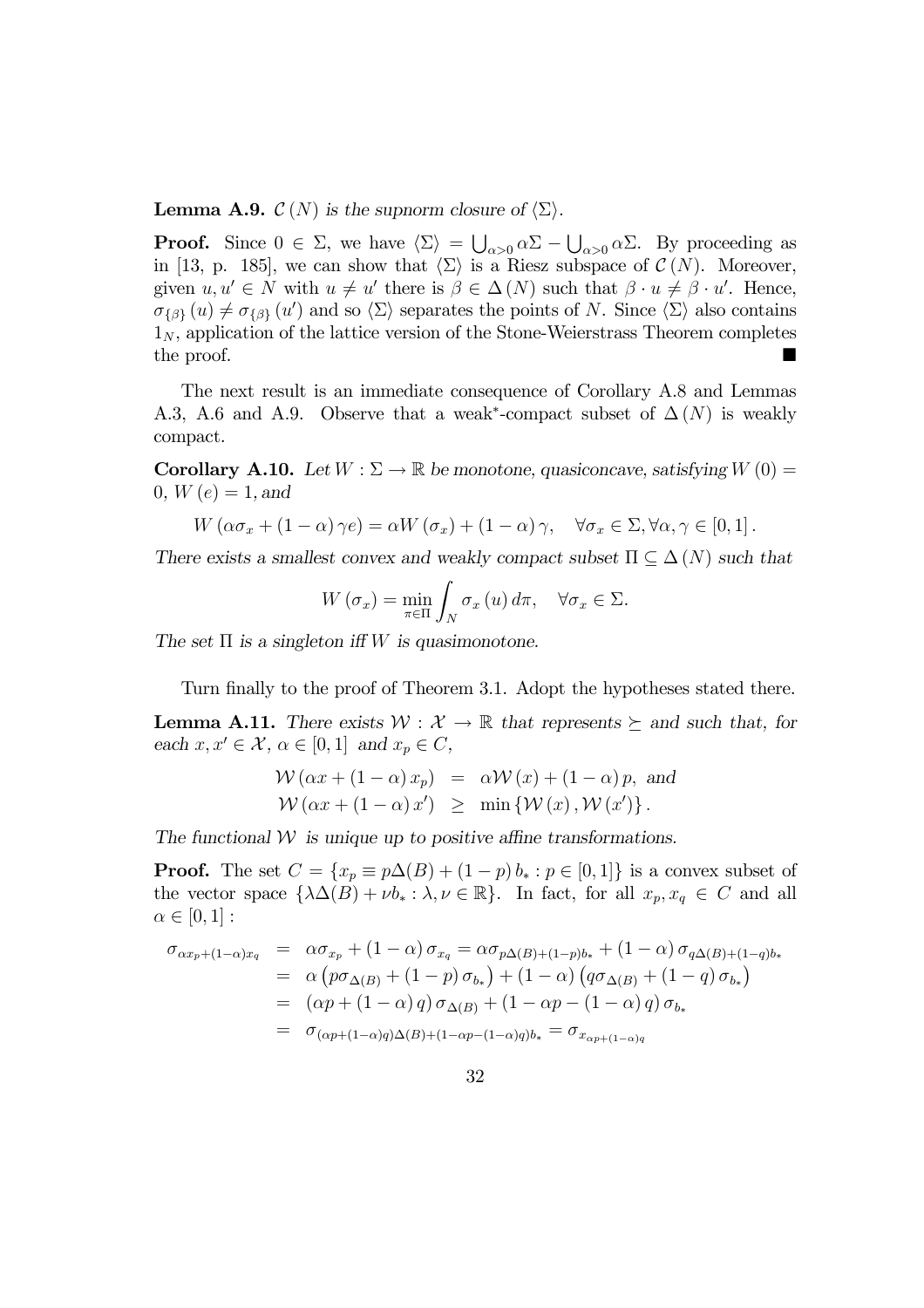and so  $\alpha x_p + (1 - \alpha) x_q = x_{\alpha p + (1 - \alpha)q}$ .

Because  $\succeq$  satisfies the vNM axioms on C (for example, Mild Continuity implies the Archimedean axiom on C), there exists an affine function  $u: C \to \mathbb{R}$ , unique up to positive affine transformations, such that  $x_p \succeq x_{p'}$  iff  $u (x_p) \geq u (x_{p'})$ . Normalize u so that  $u(b_*)=0$  and  $u(\Delta(B))=1$ . Hence,

$$
u(x_p) = u(p\Delta(B) + (1-p)b_*) = pu(\Delta(B)) + (1-p)u(b_*) = p.
$$
 (A.10)

Any  $x \in \mathcal{X}$  satisfies (3.1), that is,  $\Delta(B) \succeq x \succeq b_*$ . By Mild Continuity there exists a  $p \in [0, 1]$  such that  $x_p \sim x$ . Such p is unique since, by (A.10),  $x_p \sim x_q$  iff  $p = q$ .

Set  $W(x) = u(x_p) = p$ . Clearly,  $x \geq x'$  iff  $W(x) \geq W(x')$ , and W is the unique functional on X representing  $\succeq$  that reduces to u on C.

Consider  $x \in \mathcal{X}$  and  $x_p \in C$ . There exists  $x_q \in C$  such that  $x \sim x_q$ . By Certainty Independence,

$$
x \sim x_q \Longleftrightarrow \alpha x + (1 - \alpha) x_p \sim \alpha x_q + (1 - \alpha) x_p,
$$

for all  $\alpha \in [0,1]$ , and so

$$
\mathcal{W}(\alpha x + (1 - \alpha) x_p) = \mathcal{W}(\alpha x_q + (1 - \alpha) x_p) = \alpha \mathcal{W}(x_q) + (1 - \alpha) \mathcal{W}(x_p)
$$
  
=  $\alpha \mathcal{W}(x) + (1 - \alpha) \mathcal{W}(x_p).$ 

Finally, quasiconcavity of W is a direct consequence of Preference Convexity.  $\blacksquare$ 

For any menu x, define its  $\geq_D$ -hull by

$$
hull(x) = \{ \beta' \in \Delta(B) : \beta \geq_D \beta' \text{ for some } \beta \in x \}.
$$

If x is convex, then so is hull  $(x)$ .

**Lemma A.12.** (i) For any convex x and  $\beta^0 \in \Delta(B) \hbox{null}(x)$ , there exists u in N such that

$$
\sigma_x(u) < u\left(\beta^0\right). \tag{A.11}
$$

(ii) For any convex  $x$  and  $y$ ,

$$
\begin{array}{rcl}\n\sigma_y & = & \sigma_x \implies y \sim x, \\
\sigma_y & \geq & \sigma_x \implies y \succeq x\n\end{array}
$$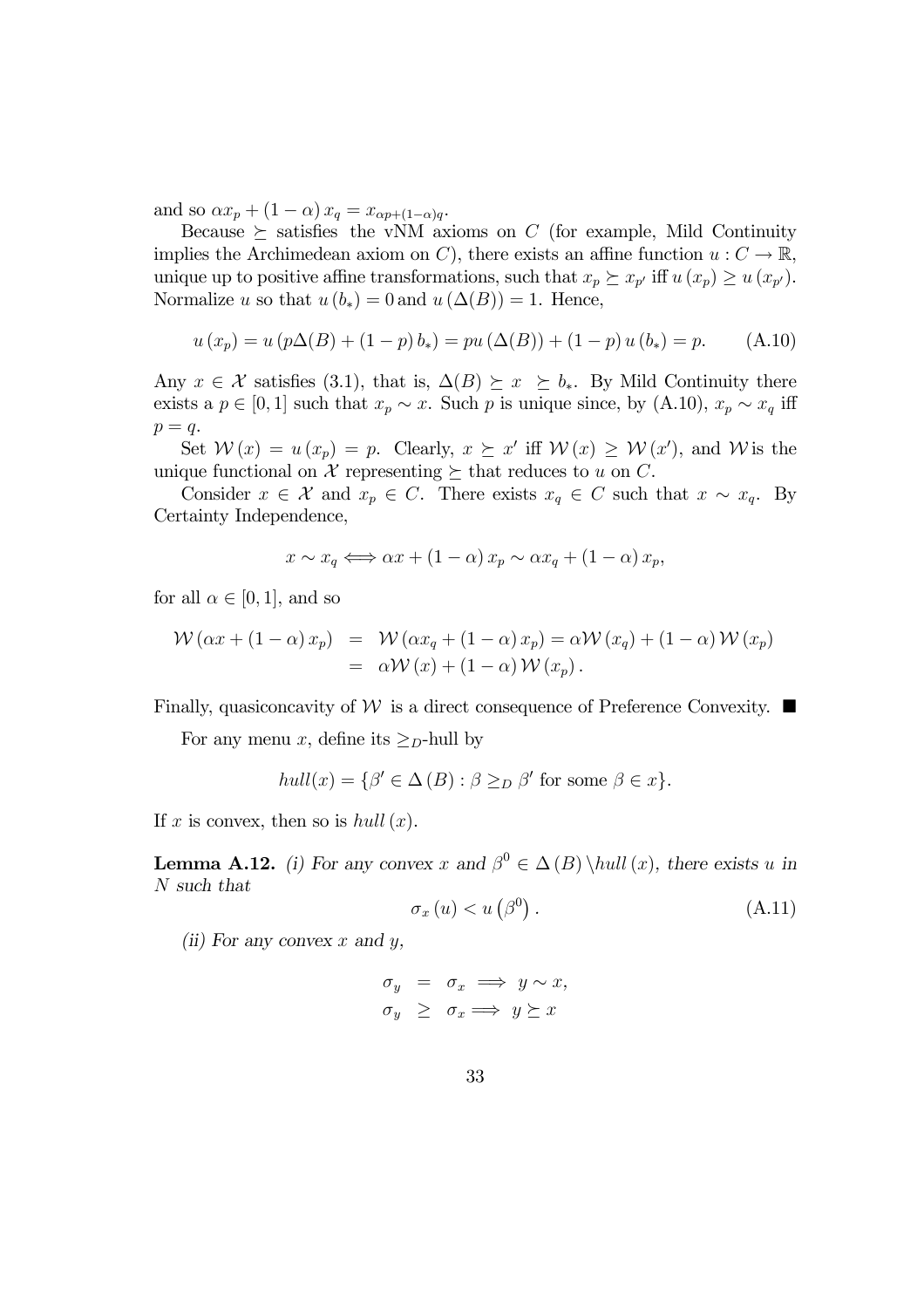**Proof.** (i) Define  $\geq^*_{D}$  on  $\mathbb{R}^B$  by  $\beta \geq^*_{D} \beta' \iff u \cdot \beta \geq u \cdot \beta'$  for all u in N. By (3.3),  $\geq_D^*$  agrees with  $\geq_D$  on  $\Delta(B)$ ; hence we denote both orders by  $\geq_D$ . Let

$$
H = \{ \beta \in \mathbb{R}^B : \Sigma_b \beta_b = 1 \}
$$

and

$$
hull_H(x) = \{ \beta' \in H : \beta \geq_D \beta' \text{ for some } \beta \in x \}.
$$

Then  $\beta^0 \notin hull_H(x)$ , a closed convex set. Therefore, there exists a v in  $\mathbb{R}^B$  such that

$$
sup_{\beta \in hull_H(x)} v \cdot \beta < v \cdot \beta^0. \tag{A.12}
$$

Since  $b_* \in hull_H(x)$ , it follows that  $v \cdot b_* < v \cdot \beta^0$ . This implies that v is not a constant.

Wlog let  $v_{b_*} = 0$ , so that  $v \cdot \beta^0 > 0$ . It remains only to show that

$$
v_b \ge 0 \text{ for all } b \ne b_*. \tag{A.13}
$$

In that case, we can renormalize v to obtain  $u \in N$  satisfying (A.11).

To prove (A.13), given any  $b \neq b_*$  and  $\kappa < 0$ , define

$$
\gamma_k \equiv \kappa \delta_b + (1 - \kappa) \, \delta_{b_*}.
$$

If  $\kappa < 0$ , then  $\beta \geq_D \gamma_{\kappa}$  for all  $\beta \in \Delta(B)$ , and hence  $\gamma_{\kappa} \in hull_H(x)$ . By (A.12),

$$
v_b = \frac{1}{\kappa} (v_b \kappa) = \frac{1}{\kappa} (v \cdot \beta_{\kappa}) > \frac{1}{\kappa} (v \cdot \beta^0).
$$

Since this holds for every  $\kappa < 0$ ,  $v_b \geq 0$ .

(ii) We have

 $x \geq_D hull(x)$  and  $y \geq_D hull(y)$ .

By Worst,

 $x \sim hull(x)$  and  $y \sim hull(y)$ . (A.14)

Thus it suffices to show that

$$
\sigma_x = \sigma_y \Longrightarrow \text{hull}(x) = \text{hull}(y).
$$

Suppose that  $\beta^0 \in hull(x) \hedge hull(y)$ . Then by (i) there exists u in N such that

$$
\sigma_y(u) < \beta^0 \cdot u \le \sigma_x(u) \,,\tag{A.15}
$$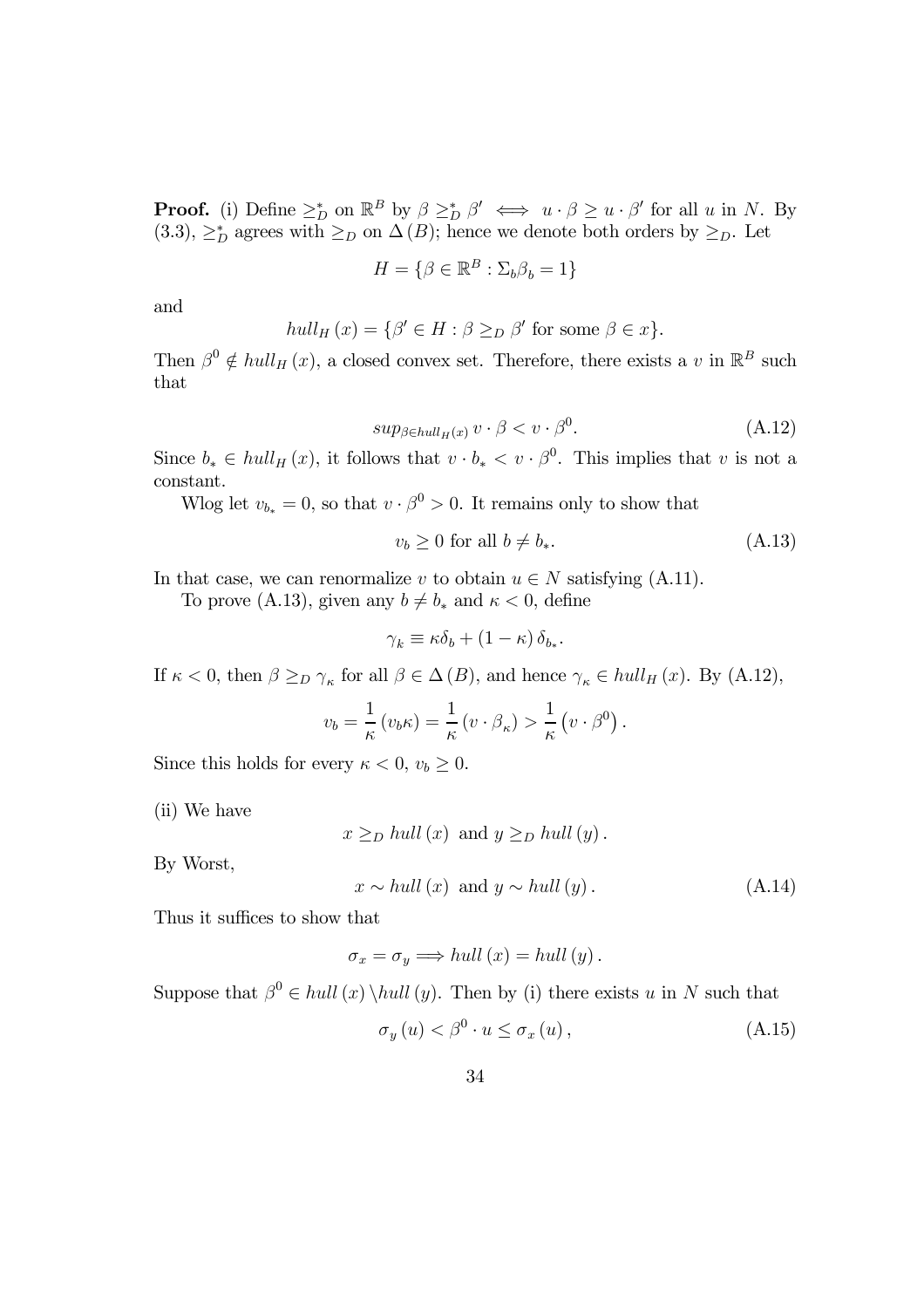a contradiction. Conclude that  $hull(x) = hull(y)$ .

Finally, let  $\sigma_y \ge \sigma_x$  on N. By (A.14), it is enough to show that hull  $(x) \subseteq$ hull (y). Otherwise, there exists  $\beta^0 \in hull(x) \hbox{hull}(y)$ , which implies (A.15), contradicting our hypothesis. contradicting our hypothesis.

Define  $W : \Sigma \to \mathbb{R}$  by

$$
W(\sigma_x) = \mathcal{W}(x) \text{ for each } x \in \mathcal{X}.
$$
 (A.16)

Then W is well-defined because, by Lemmas A.11-A.12 and IR,

$$
\sigma_x = \sigma_{x'} \Longrightarrow \sigma_{co(x)} = \sigma_{co(x')} \Longrightarrow co(x) \sim co(x') \Longrightarrow
$$

$$
\mathcal{W}(co(x)) = \mathcal{W}(co(x')) \Longrightarrow \mathcal{W}(x) = \mathcal{W}(x').
$$

Also by Lemma A.12, W is monotone, with  $W(0) = 0$  and  $W(e) = 1$ . Moreover,

$$
W(\alpha \sigma_x + (1 - \alpha) \gamma \sigma_B) = W(\sigma_{\alpha x + (1 - \alpha)x_{\gamma}}) = \mathcal{W}(\alpha x + (1 - \alpha) x_{\gamma})
$$
  
=  $\alpha \mathcal{W}(x) + (1 - \alpha) \mathcal{W}(x_{\gamma})$   
=  $\alpha W(\sigma_x) + (1 - \alpha) \gamma W(\sigma_B)$ , and

$$
W(\alpha \sigma_x + (1 - \alpha) \sigma_{x'}) = W(\sigma_{\alpha x + (1 - \alpha)x'}) = W(\alpha x + (1 - \alpha) x')
$$
  
\n
$$
\geq \min \{ W(x), W(x') \} = \min \{ W(x), W(x') \}.
$$

Hence W satisfies the hypotheses of Corollary A.10, and so there exists a smallest convex and weakly compact subset  $\Pi \subseteq \Delta(N)$  such that, for each  $\sigma \in \Sigma$ ,

$$
\mathcal{W}(x) = W(\sigma_x) = \min_{\pi \in \Pi} \int_N \sigma_x(u) d\pi = \min_{\pi \in \Pi} \int_N \max_{\beta \in x} u(\beta) d\pi.
$$

Finally, if (3.5) holds, then Preference Convexity implies

$$
x \sim x' \Longrightarrow \alpha x + (1 - \alpha) x' \sim x, \quad \forall x, x' \in \mathcal{X}, \forall \alpha \in [0, 1],
$$

and so W is quasimonotone by Lemma A.1. By Corollary A.10,  $\Pi$  is a singleton.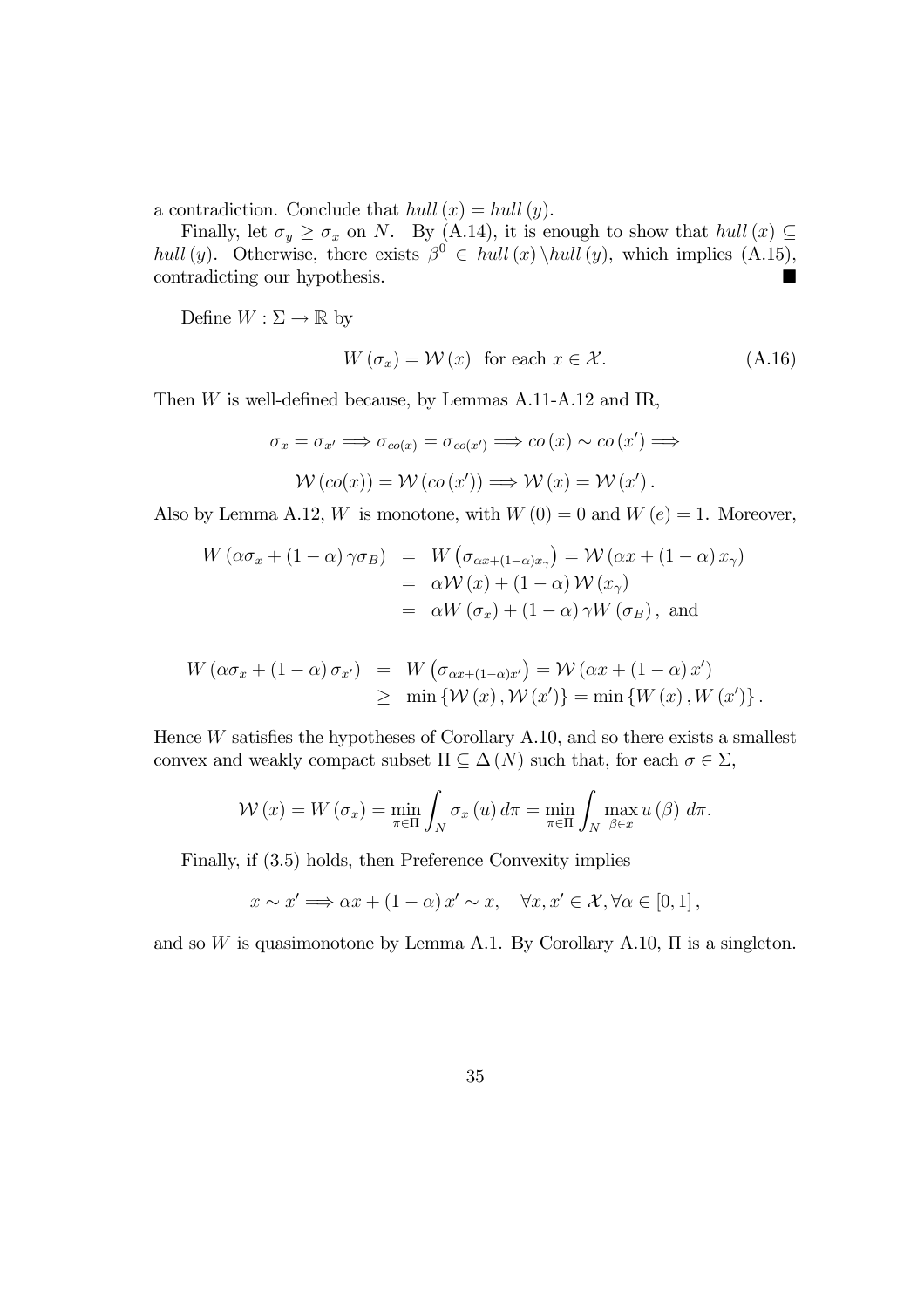### B. Appendix: A Set of Priors for Wrev

Let  $\mu$  be a Borel probability measure on  $\mathcal{K}^{cc}(N^*)$  with support  $Supp\mu = \mathcal{U}$ . Say that the collection  $\{p_U(\cdot): U \in \mathcal{U}\}\$ is a  $\mathcal{U}\text{-}conditional probability system (\mathcal{U}\text{-}cps)$ if  $\mu-a.s.$ : (i)  $p_U(\cdot) \in \Delta(U)$ , and (ii)  $A \mapsto p_U(A)$  is suitably measurable. Define Π by

$$
\Pi = \left\{ \pi : \pi (\cdot) = \int p_U (\cdot) \, d\mu (U) \text{ for some } U \text{-cps } \{p_U (\cdot)\} \right\}. \tag{B.1}
$$

Each  $p_U$  is a probability measure on U, which can be thought of as giving probability conditional on U. Measures in  $\Pi$  share the common 'marginal'  $\mu$  on the sets U, but all conditionals are admitted.

With this specification for  $\Pi$ , the (multiple-priors) utility of any menu x is given by

$$
\min_{\pi \in \Pi} \int \max_{\beta \in x} u(\beta) d\pi(u) = \min_{\{pv\}} \int \left( \int \max_{\beta \in x} u(\beta) dp_U(u) \right) d\mu(U)
$$

$$
= \int \left( \min_{pv} \int \max_{\beta \in x} u(\beta) dp_U(u) \right) d\mu(U)
$$

$$
\int \left( \min_{u \in U} \max_{\beta \in x} u(\beta) \right) d\mu(U) = W^{rev}(x).
$$

Roughly, the structure  $(B.1)$  for  $\Pi$  permits the minimum over  $\Pi$  appearing outside the integral to be taken inside.

### C. Appendix: Proof of Theorem 4.1

#### C.1. Upper Contour Sets

Refer to the menu  $y$  as an upper contour set if

$$
y = \{ \beta \in \Delta(B) : \min_{u \in U} u \cdot \beta \ge s \}
$$
 (C.1)

for some  $0 \le s \le 1$  and some closed, convex and comprehensive  $U \subset N^*$ .

**Proposition C.1.** y is an upper contour set iff it satisfies  $Y1 - Y3$ . Moreover, the corresponding pair  $(U, s)$  is unique.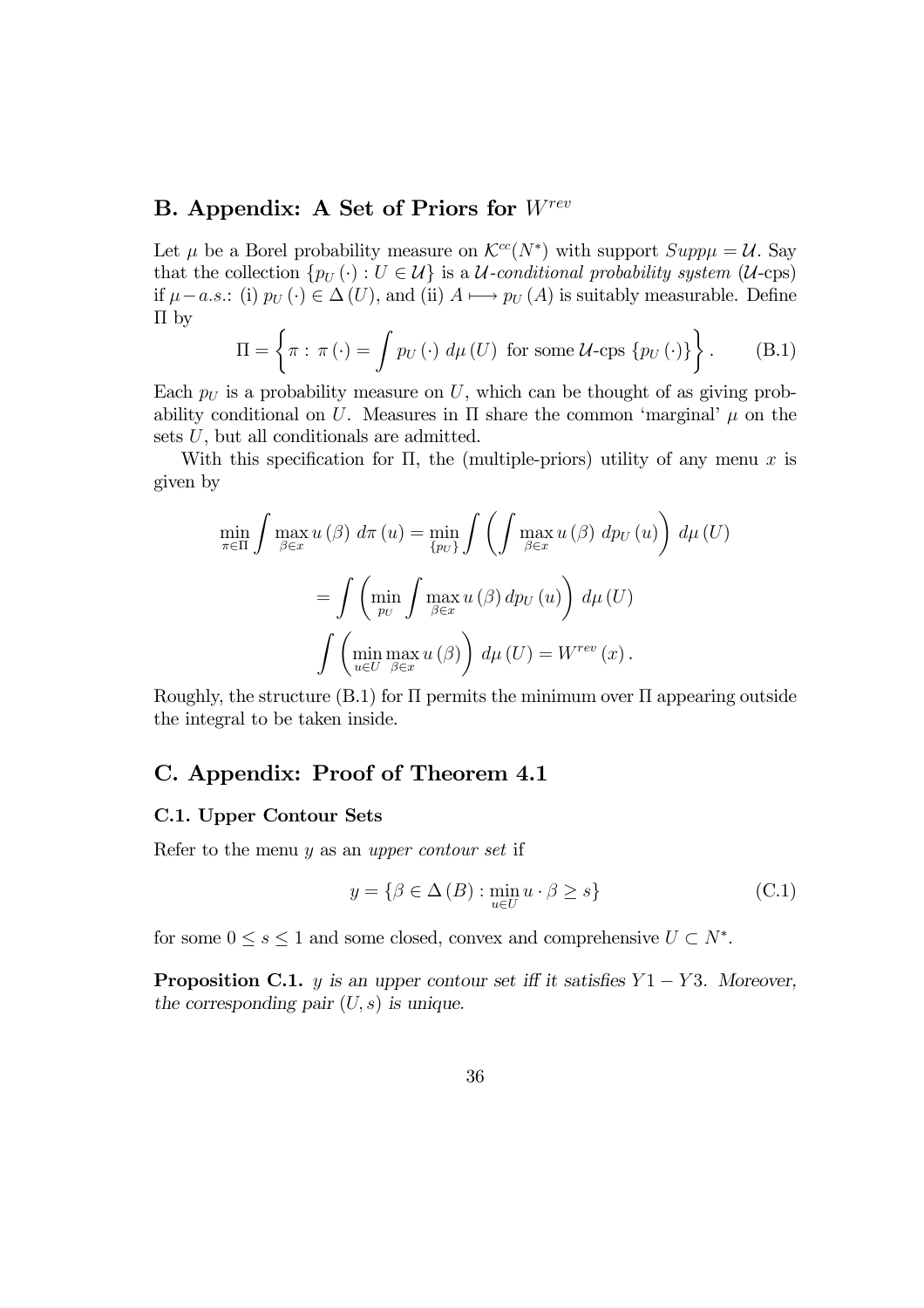Thus

$$
Y = \left\{ y \in \mathcal{X} : y = \{ \beta \in \Delta(B) : \min_{u \in U} u \cdot \beta \ge s \}, 0 \le s \le 1, U \in \mathcal{K}^{cc}(N^*) \right\}.
$$
\n(C.2)

Since  $\mathcal{K}^{cc}(N^*)$  is compact, it is straightforward to show that Y is compact (and hence also measurable). $^{24}$ 

Turn to the proof of the proposition.

**Lemma C.2.** Let y satisfy  $Y1 - Y3$ . If  $\beta^0 \in \Delta(B) \setminus y$ , then there exists  $u \in N^*$ such that

$$
u \cdot \beta^0 < s \le u \cdot \beta \text{ for every } \beta \in y,\tag{C.3}
$$

where

$$
s = \min\{p \in [0, 1] : \beta_p \in y\}.
$$
 (C.4)

**Proof.** Define the partial order  $\geq_D$  on  $\Delta(B)$  as the smallest transitive relation satisfying:  $\beta' \geq_D \beta$  if  $\beta'$  is an elementary improvement of  $\beta$ . Note that, for all lotteries  $\beta$ ,

$$
b^* \geq_D \beta \geq b_* \text{ for all } \beta \in \Delta(B), \text{ and } \tag{C.5}
$$

$$
[\beta' \geq_D \beta, \ \beta \in y] \Longrightarrow \beta' \in y. \tag{C.6}
$$

As a result,  $\{p \in [0,1]: \beta_p \in y\}$  is nonempty because it contains  $\beta_1 = b^*$ , and it is closed by Y1. Therefore, s is well-defined and  $\beta_s \in y$ . Moreover, by Y3,

$$
co\left(\{\beta^0, \beta_s\}\right) \cap y = \{\beta_s\},\tag{C.7}
$$

where  $\cos\left(\left\{\beta^0, \beta_s\right\}\right) = \left\{\alpha\beta^0 + \left(1-\alpha\right)\beta_s : \alpha \in [0,1]\right\}.$ 

The definition of  $\geq_D$  admits the obvious extension to all of  $\mathbb{R}^B$ . Let

$$
H = \{ \beta \in \mathbb{R}^B : \Sigma_b \beta_b = 1 \}
$$

and

$$
Phull_H(y) = \{ \beta \in H : \beta \neq \beta_s, \ \beta \geq_D \beta' \text{ for some } \beta' \in y \}.
$$

It follows from Y1 that  $Phull_H(y)$  is convex. Define also

$$
D^{0} = \{ \beta \in H : \beta' \geq_{D} \beta \text{ for some } \beta' \in co\left( \{ \beta^{0}, \beta_{s} \} \right) \}.
$$

<sup>24</sup>In Lemma C.4, we prove the continuity of  $U \times s \longmapsto {\beta \in \Delta(B) : min_{u \in U} u \cdot \beta \geq s}.$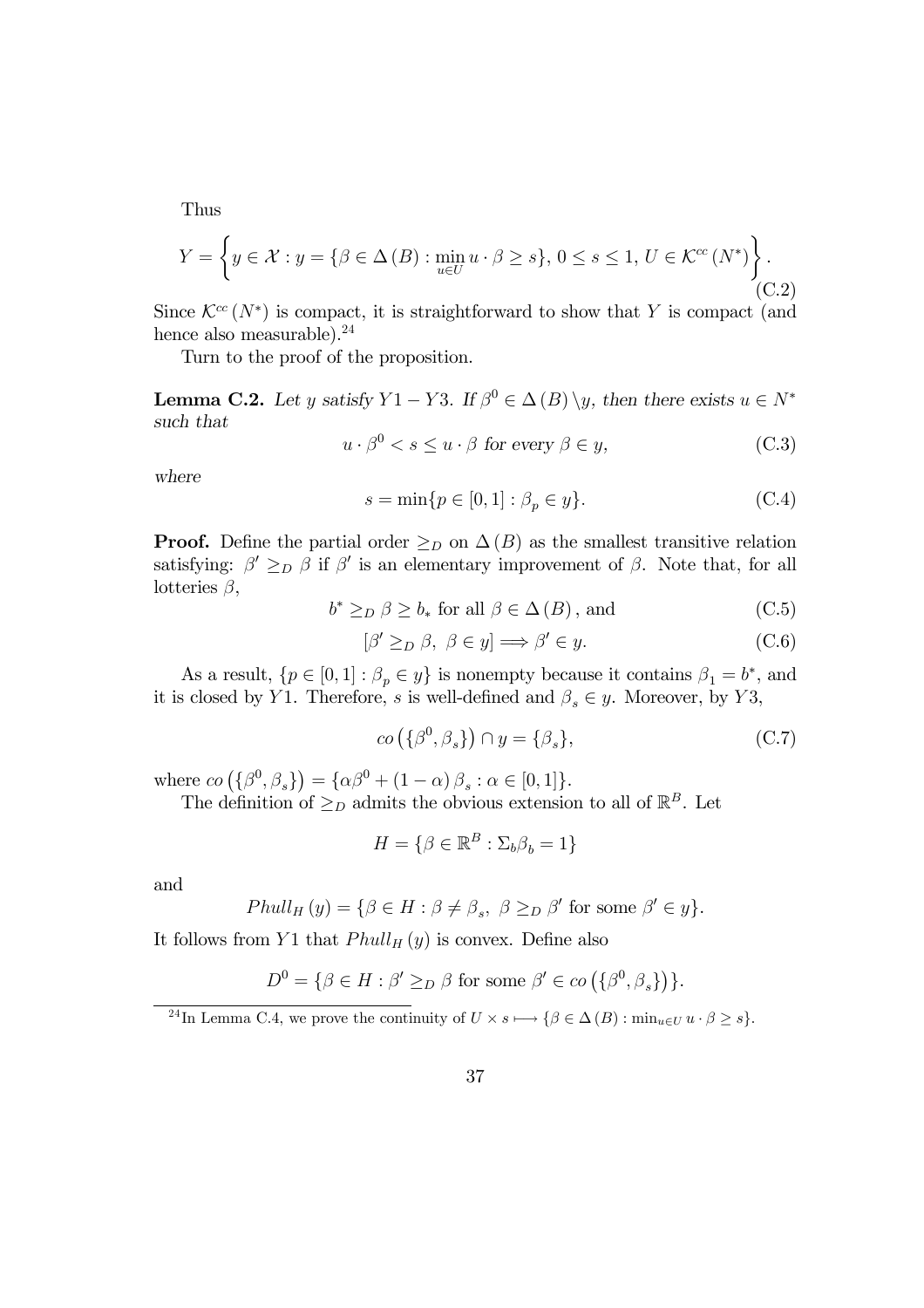This set is also closed and convex, and it does not intersect  $Phull_H(y)$ : if  $\beta \in$  $D^0 \cap Phull_H(y)$ , then there exists  $\alpha > 0$  and  $\beta'$  in y such that

$$
\alpha \beta^{0} + (1 - \alpha) \beta_{s} \geq_{D} \beta \geq_{D} \beta'.
$$

Since  $\geq_D$  is transitive,  $\alpha\beta^0 + (1 - \alpha)\beta_s \geq_D \beta'$ , and  $\alpha\beta^0 + (1 - \alpha)\beta_s \in y$  by (C.6). But this contradicts (C.7).

Therefore, there exists a separating hyperplane v in  $\mathbb{R}^B$  such that

$$
v \cdot \beta^{0} < v \cdot \beta_{s} \leq v \cdot \beta \text{ for all } \beta \in Phull_{H}(y), \text{ and } (C.8)
$$

 $v \cdot \beta \leq v \cdot \beta_s$  for all  $\beta \in D^0$ .  $(C.9)$ 

Since  $b^* \in Phull_H(y)$ , by(C.5), it follows that

$$
v \cdot \beta^0 < v \cdot b^* = v_{b^*}.
$$

*Claim 1.*  $v_b \leq v_{b^*}$  for all b: Let  $v_b > v_{b^*}$  for some b, and consider  $\beta' \in H$  of the form

$$
\beta'_b = -\kappa, \,\beta'_{b^*} = 1+\kappa, \,\text{and}\,\, \beta'_{b'} = 0 \,\, \text{for}\,\, b' \neq b, b^*, \,\text{where}\,\, \kappa > 0.
$$

Then for any lottery  $\beta$ ,  $\beta' \geq_D b^* \geq_D \beta$ . Hence  $\beta' \geq_D \beta$  and  $\beta' \in Phull_H(y)$ . But  $v \cdot \beta' = v_{b^*} + (v_{b^*} - v_b)\kappa < v \cdot \beta^0$  for sufficiently large  $\kappa$ , contradicting (C.8). *Claim 2.*  $v_{b_*} \leq v_b$  for all b: Let  $v_b < v_{b_*}$  for some b and consider  $\beta \in H$  of the form

$$
\beta_b = -\kappa
$$
,  $\beta_{b_*} = 1 + \kappa$ , and  $\beta_{b'} = 0$  for  $b' \neq b, b_*$ , where  $\kappa > 0$ .

Then, using  $(C.5)$ ,  $\beta^0 \geq_D b_* \geq_D \beta$ , which implies  $\beta^0 \geq_D \beta$ . Hence  $\beta \in D^0$ . However,  $v \cdot \beta = (1 + \kappa) v_{b_*} - \kappa v_b > v \cdot \beta_s$  for sufficiently large  $\kappa$ , contradicting  $(C.9)$ .

Finally, normalize v to obtain u in  $N^*$  ( $u_{b_*} = 0$ ,  $u_{b^*} = 1$ ). Then  $u \cdot \beta_s = s$  and  $(C.3)$  is satisfied.  $\blacksquare$ 

**Proof of Proposition:** We prove only sufficiency. Define s by  $(C.4)$ , so that, by  $(4.5),$ 

$$
\beta_p \in y \text{ iff } p \ge s. \tag{C.10}
$$

Let

$$
U = \{ u \in N^* : u \cdot \beta \ge s \ \forall \beta \in y \}. \tag{C.11}
$$

Then U is closed, convex and comprehensive. We claim that s and U satisfy  $(C.1)$ .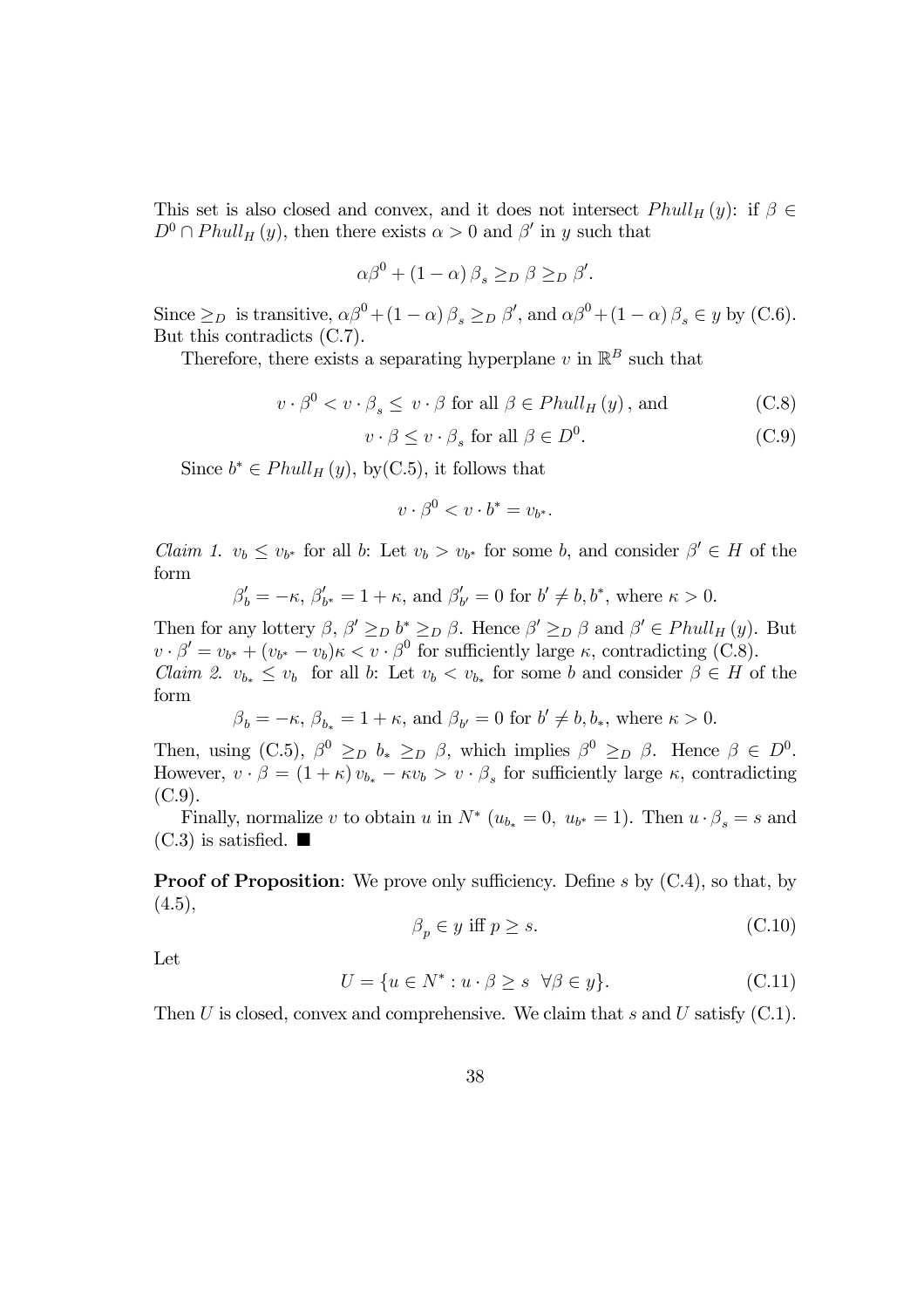That  $y \subset {\beta \in \Delta(B) : min_{u \in U} u \cdot \beta \geq s}$  is immediate from the definition of U. Thus it remains to prove that

$$
\min_{u \in U} u \cdot \beta \ge s \Longrightarrow \beta \in y.
$$

Suppose to the contrary that

$$
\min_{u \in U} u \cdot \beta^0 \ge s \text{ and } \beta^0 \notin y. \tag{C.12}
$$

Then by the Lemma, there exists  $u \in N^*$  such that

$$
u \cdot \beta^0 < s \le u \cdot \beta \text{ for every } \beta \in y. \tag{C.13}
$$

Because  $s \leq u \cdot \beta$  for every  $\beta \in y$ , it follows that  $u \in U$ . By (C.12),  $u \cdot \beta^0 \geq s$ . But this contradicts (C.13).

Turn to uniqueness. Suppose that

$$
y = \{ \beta \in \Delta(B) : \min_{u \in U} u \cdot \beta \ge s \} = \{ \beta \in \Delta(B) : \min_{u' \in U'} u' \cdot \beta \ge s' \}, \qquad (C.14)
$$

where  $U$  and  $s$  are as above and where  $U'$  is closed, convex and comprehensive. That  $s' = s$  follows from (C.10). Evidently,  $U' \subset U$ . To prove equality, let  $u \in U\backslash U'$ . Separate u and U' by some  $\gamma \in \mathbb{R}^B$ ,

$$
u \cdot \gamma < u' \cdot \gamma \text{ for all } u' \in U'.
$$

Suppose that there exists  $\gamma \in \Delta(B)$  satisfying the preceding (existence of such a  $\gamma$  follows from a separation argument in  $\mathbb{R}^B$  and from comprehensiveness of U'). Then, by mixing  $\gamma$  suitably with  $b_*$  and  $b^*$ , it is wlog to assume that  $u \cdot \gamma$  $s < u' \cdot \gamma$  for all  $u' \in U'$ . But this is impossible: by  $(C.14)$ ,  $\gamma \in y$  (using the U'-representation) and  $\gamma \notin y$  (using the U-representation).  $\blacksquare$ 

#### C.2. An Intermediate Result

In the sufficiency part of the proof, we use some results from Epstein and Seo [7]. They prove a representation result for preferences over random menus satisfying axioms that are collectively weaker than Order, Continuity, Nondegeneracy and First-Stage Independence, plus a form of Dominance whose formal statement is identical to the one in this paper, but where the set  $Y$  of upper contour sets is required to satisfy a much weaker set of regularity conditions rather than  $Y1-Y3$ .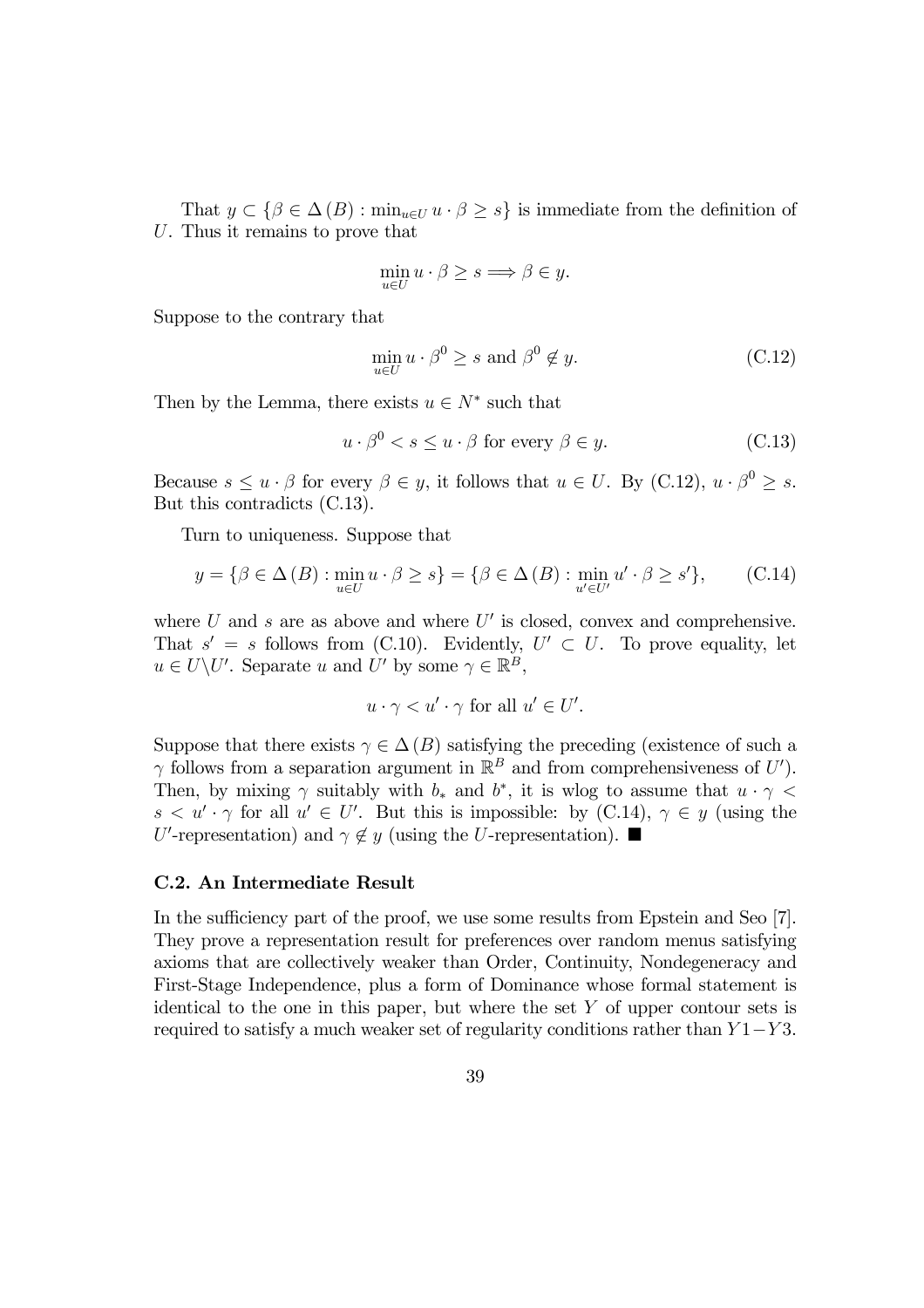(One qualification is that Epstein and Seo permit  $\mathcal{B} \in Y$ , but this is a matter of a harmless difference in normalizations. Otherwise, their conditions are trivial implications of (C.2).)

Therefore, deduce from [7] that  $\succeq$  satisfying our axioms has a representation:

$$
W(P) = \int m(\lbrace y \in \mathcal{X} : x \cap y \neq \varnothing \rbrace) dP(x) \text{ for all } P \in \Delta(\mathcal{X}), \qquad \text{(C.15)}
$$

for some countably additive probability measure  $m \in \Delta(\mathcal{X})$ , viewed as a measure over upper contour sets, such that  $m(Y) = 1$ . <sup>25</sup>

The rationale for (C.15) can be understood roughly as follows: Order, Continuity and First-Stage Independence imply that there exists an expected utility representation for  $\succeq$ , that is,

$$
\mathcal{W}(P) = \int W(x) \, dP(x),
$$

for some continuous vNM index  $W : \mathcal{X} \to [0,1]$ . The normalizations

$$
W(\lbrace b_* \rbrace) = 0 \text{ and } W(\lbrace b^* \rbrace) = 1,
$$

can be shown to be wlog given the remaining axioms. It is well-known that, under suitable assumptions, a set function, such as  $W$ , can be expressed in the form

$$
W(x) = m(\lbrace y \in \mathcal{X} : x \cap y \neq \varnothing \rbrace), \text{ for all } x \in \mathcal{X}, \tag{C.16}
$$

for some unique countably additive probability measure on the Borel  $\sigma$ -algebra generated by the Hausdorff topology on  $\mathcal X$  (see [2, Theorems 50.1 and 51.1], as well as the more recent works surveyed in  $[18]$ . The key property of W that permits such a representation is that it is infinitely alternating: for any finite set of menus  $\{x_i\}_{i=1}^n$ ,

$$
W\left(\bigcap_{i=1}^{n} x_i\right) \le \sum_{\{I:\varnothing \ne I \subseteq \{1,\dots,n\}\}} (-1)^{|I|+1} W\left(\bigcup_{i \in I} x_i\right). \tag{C.17}
$$

One way to understand the representation result (C.15) in [7] is that it shows that the axioms for preference  $\succeq$  adopted there imply that W is infinitely alternating.<sup>26</sup>

<sup>&</sup>lt;sup>25</sup>They prove also uniqueness of m, but we rely on [7] only for the existence of m. In order to be as self-contained as possible, the uniqueness property that we need here is proven below see Lemma C.7.

 $^{26}$ Nehring [20] was the first to show a connection between an ordinal property analogous to Dominance (that he calls Indirect Stochastic Dominance) and the cardinal property "infinitely alternating." He derives a representation similar to (C.15) for his setting where menus consist of alternatives from the finite set  $B$  rather than of lotteries over  $B$ .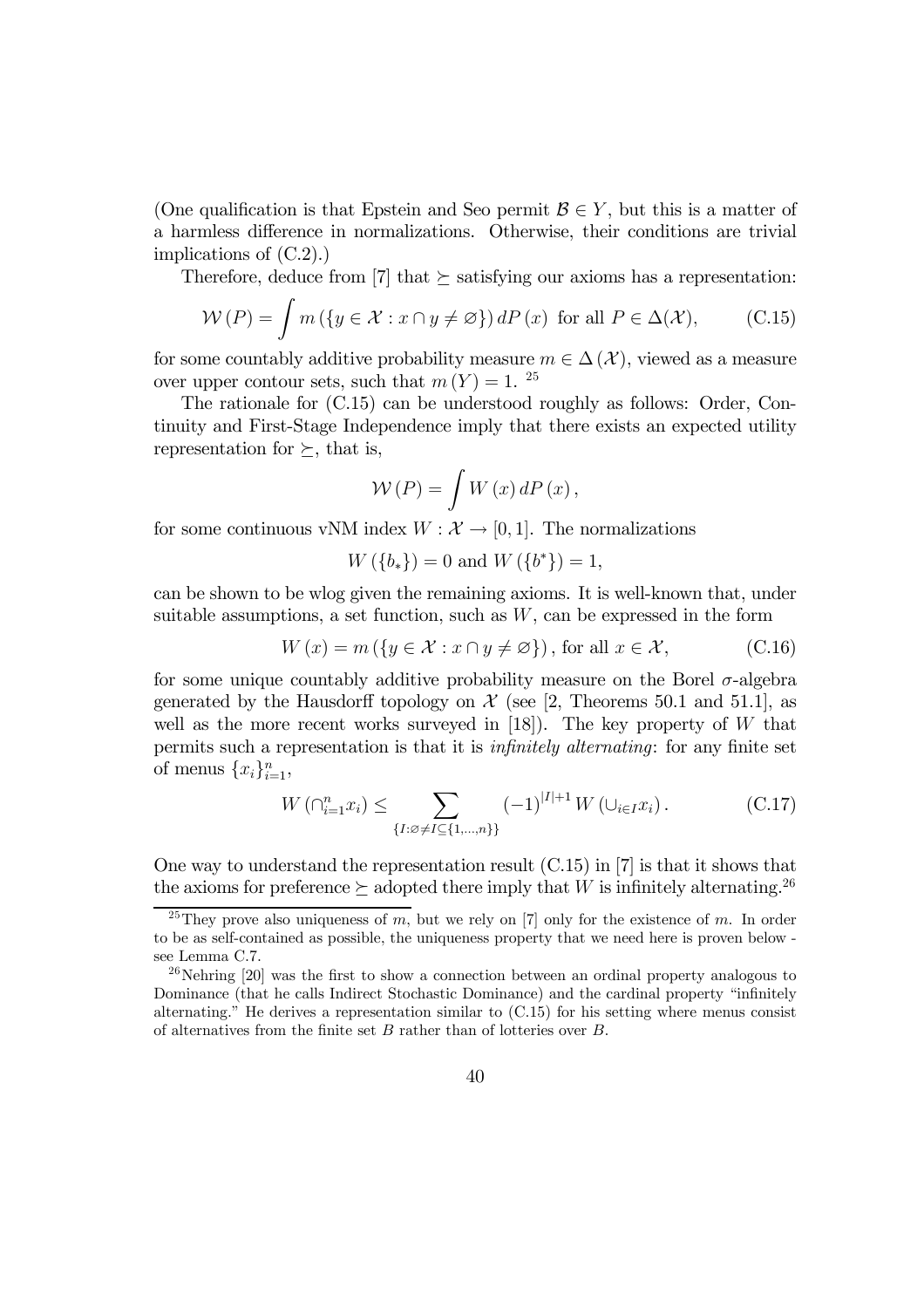Finally, Dominance leads to the restriction  $m(Y)=1$  (thanks to a version of (C.16) derived in [7]). This is because, as described in the text, Dominance imposes ex ante certainty that only upper contour sets in  $Y$  will be relevant ex post.

We use (C.15), including the restriction  $m(Y) = 1$ , heavily below where we derive the further implications of Certainty Reversal of Order. We also use the following lemma from [1, Theorem 14.69]:

**Lemma C.3.** The Borel σ-algebra on  $X$  coincides with the σ-algebra generated by the sets of the form

$$
\{y \in \mathcal{X} : x \cap y \neq \varnothing\} \text{ for } x \in \mathcal{X}.
$$

#### C.3. The Remainder of the Proof

*Necessity:* Only Dominance requires proof. The utility function  $W$  can be rewritten in the form (C.15). (Such a representation is implied not only by the axioms, as noted above, but also by the functional form  $(4.1)$ ; the measure m is described in (C.25) below.) Therefore,

$$
\mathcal{W}(P) = \int\limits_{\mathcal{X}} \int\limits_{Y} \max_{y} \mathbf{1}_y(\beta) dm(y) dP(x) = \int\limits_{\beta \in x} \int\limits_{\beta \in x} \max_{y} \mathbf{1}_y(\beta) dP(x) dm(y)
$$

$$
= \int\limits_{Y} P(\{x : x \cap y \neq \emptyset\}) dm(y), \text{ and}
$$

$$
W(P') - W(P) = \int_{Y} (P'(\lbrace x : x \cap y \neq \varnothing \rbrace) - P(\lbrace x : x \cap y \neq \varnothing \rbrace)) dm(y),
$$

which is non-negative if  $P'$  dominates  $P$ .

The remainder of the proof establishes sufficiency of the axioms, and then the asserted uniqueness.

We sometimes adopt the abbreviation

$$
\mathcal{B}=\Delta\left( B\right) .
$$

Set

$$
h_U(\beta) = \min_{u \in U} u\beta,
$$
\n(C.18)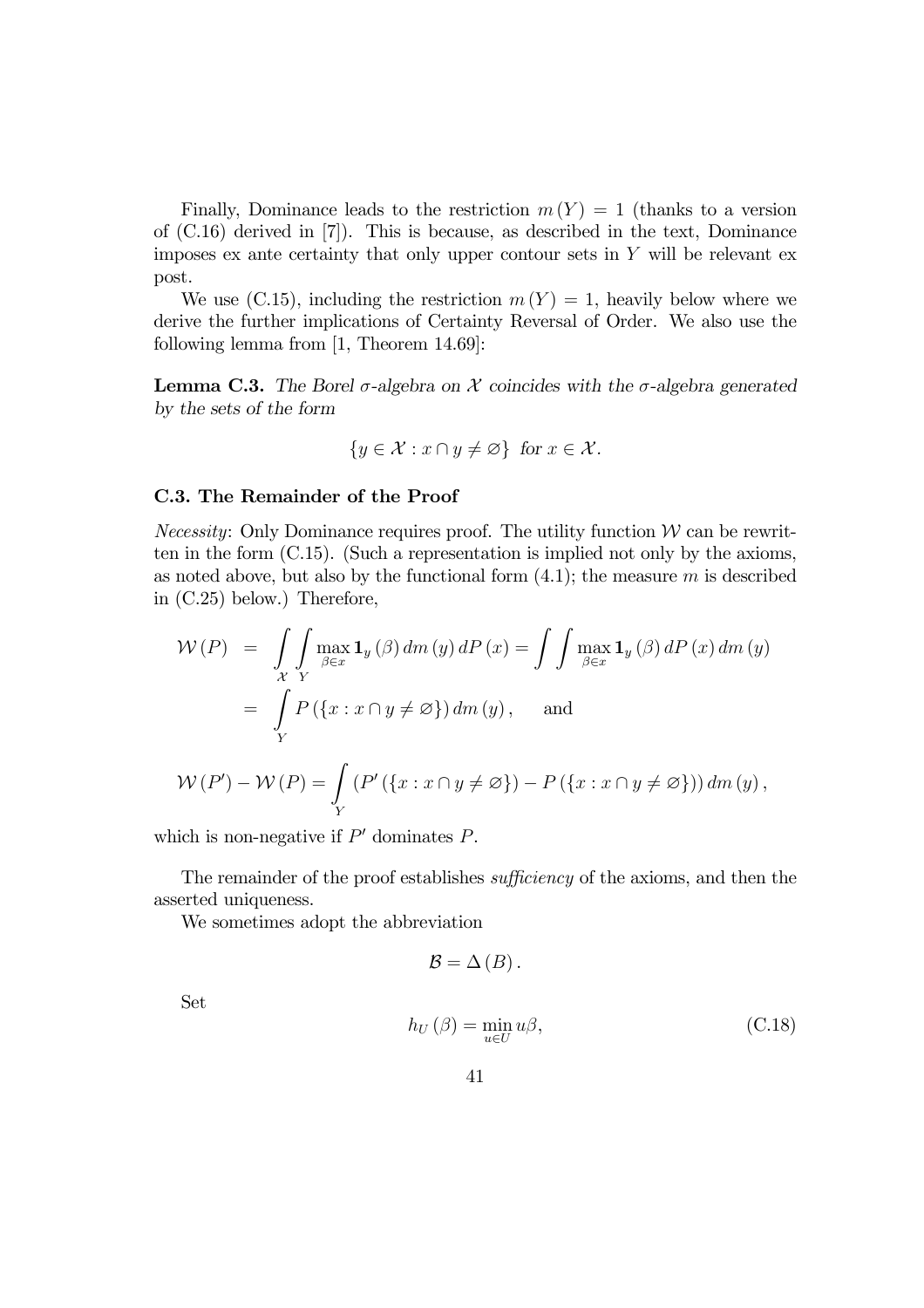and define  $\Psi : \mathcal{K}^{cc}(N^*) \times [0,1] \to Y$  by

$$
\Psi\left(U,s\right) = \left\{\beta : h_U\left(\beta\right) \ge s\right\}.
$$
\n(C.19)

Given  $D \subset \mathcal{K}^{cc}(N^*)$ ,  $\Psi(D, [0, s])$  is the image of  $D \times [0, s]$ , that is,

$$
\Psi(D, [0, s]) = {\Psi(U, s') : U \in D, s' \in [0, s]}.
$$

By Proposition C.1,  $\Psi$  is one-to-one and onto.

**Lemma C.4.** For any Borel set  $D \subset \mathcal{K}^{cc}(N^*)$ ,  $\Psi(D, [0, s])$  is a Borel-measurable subset of  $X$ .

Proof : First observe that

$$
(\beta, U) \longrightarrow h_U(\beta) \text{ is continuous.} \tag{C.20}
$$

By the Maximum Theorem, it suffices to show that (i)  $(\beta, u) \longmapsto u\beta$  is jointly continuous, and (ii) the correspondence  $\Gamma : \mathcal{B} \times \mathcal{K}^{cc}(N^*) \rightarrow N^*$  defined by

$$
\Gamma(\beta, U) = U,
$$

is continuous. Condition (i) is clear. For (ii), when viewed as a function from  $\mathcal{B}\times\mathcal{K}^{cc}(N^*)$  into  $\mathcal{K}^{cc}(N^*)$ ,  $\Gamma$  is continuous under the Hausdorff metric. Therefore, (ii) follows from [1, Theorem 14.16].

We claim that  $\Psi$  is continuous. By [1, Theorem 14.16], it suffices to show that  $\Psi$  is a continuous correspondence.

To show that  $\Psi$  is upper hemicontinuous, let  $(U_n, s_n) \to (U, s)$  and  $\beta_n \in$  $\Psi(U_n, s_n)$ , and prove that  $\beta_n$  has a limit point in  $\Psi(U, s)$ . Since  $\beta$  is compact, there is a convergent subsequence  $\beta_{n_k}$ . Let  $\beta_{n_k} \to \beta$ . Then  $h_{U_{n_k}}(\beta_{n_k}) \geq s_{n_k}$ , for every k, which, by (C.20), implies that  $h_U(\beta) \geq s$ .

Now show that  $\Psi$  is lower hemicontinuous. Let  $(U_n, s_n) \to (U, s)$  and  $\beta \in$  $\Psi(U, s)$ . We need to show that there is a sequence  $\beta_n \in \Psi(U_n, s_n)$  such that  $\beta_n \to \beta$ . Define

$$
t_n = \begin{cases} \min\left\{\frac{1 - s_n}{1 - h_{U_n}(\beta)}, 1\right\} & \text{if} \quad h_{U_n}(\beta) < 1\\ 1 & \text{if} \quad h_{U_n}(\beta) = 1 \end{cases} \text{ and }
$$
  

$$
\beta_n = t_n \beta + (1 - t_n) b^*.
$$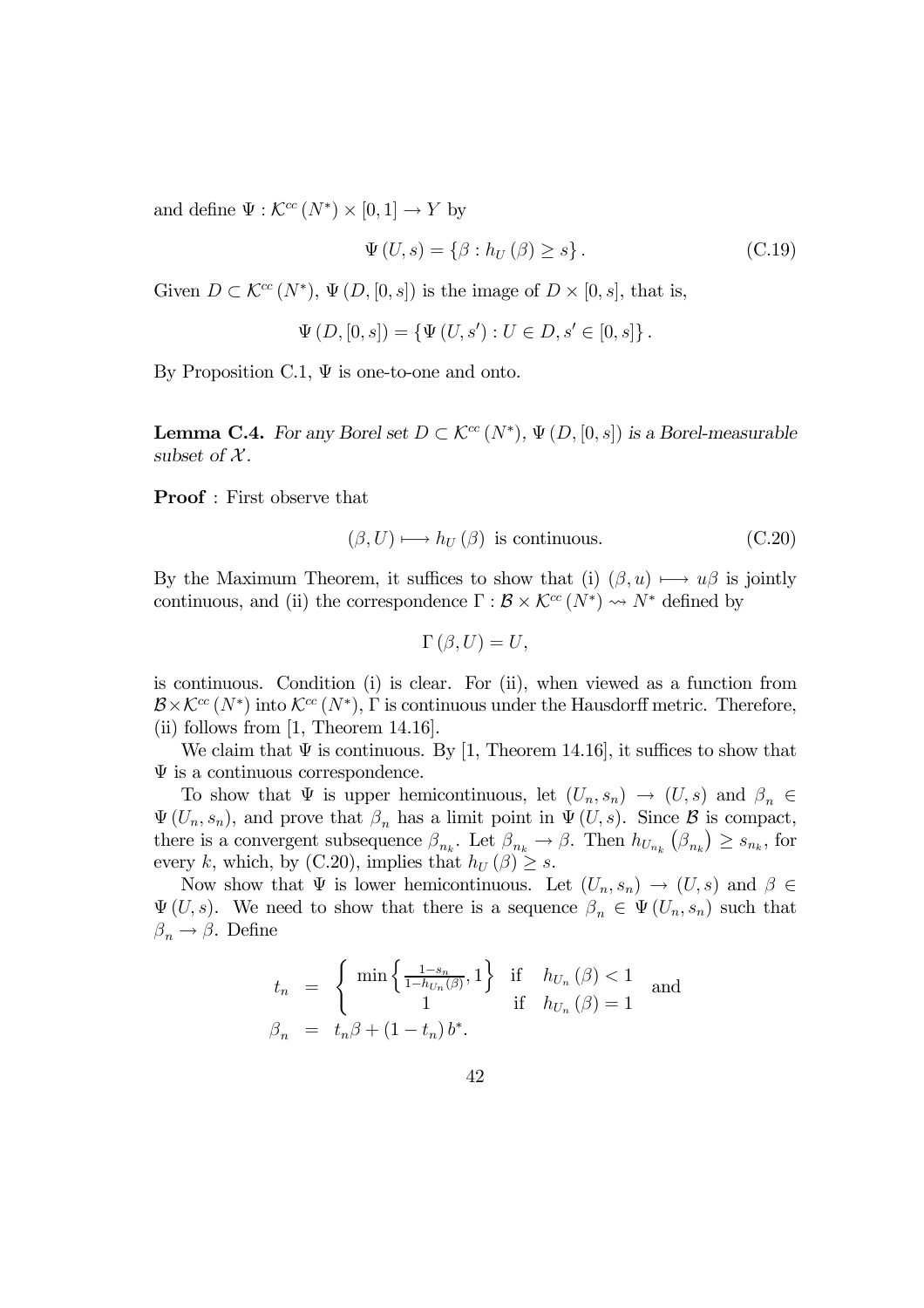If  $h_{U_n}(\beta) < 1$ , then

$$
h_{U_n}(\beta_n) = t_n h_{U_n}(\beta) + (1 - t_n)
$$
  
=  $-t_n (1 - h_{U_n}(\beta)) + 1$   
 $\geq -\frac{1 - s_n}{1 - h_{U_n}(\beta)} (1 - h_{U_n}(\beta)) + 1 \geq s_n,$ 

and if  $h_{U_n}(\beta)=1$ , then

$$
h_{U_n}(\beta_n) = h_{U_n}(\beta) = 1 \ge s_n.
$$

Hence,  $\beta_n \in \Psi(U_n, s_n)$ . And by (C.20),  $\lim_n (1 - h_{U_n}(\beta)) \leq \lim_n (1 - s_n)$  which implies  $t_n \to 1$  and  $\beta_n \to \beta$ .

Finally, fix  $s \in [0, s]$  and let D be the set of measurable sets D such that  $\Psi(D, [0, s])$  is Borel measurable. Since  $\Psi$  is one-to-one,  $D$  is easily seen to be a  $\sigma$ -algebra. Moreover, when D is closed, it is compact and hence, by continuity of  $\Psi$ ,  $\Psi$  (D, [0, s]) is also compact and hence measurable. Thus  $D$  contains every closed set and thus also every Borel-measurable set closed set and thus also every Borel-measurable set.

**Lemma C.5.** Let  $m \in \Delta(\mathcal{X})$  be the probability measure satisfying (C.15). Then Certainty Reversal of Order implies that, for each measurable  $D \subset \mathcal{K}^{cc}(N^*)$ ,

$$
m(\Psi(D, [0, s])) = s \cdot m(\Psi(D, [0, 1]))
$$
.

**Proof**: Recall that  $m(Y) = 1$ . Therefore, by Proposition C.1, it suffices to consider upper contour sets of the form  $y = \{\beta : h_U(\beta) \geq s\}$ . For any such set y and  $0 \leq t \leq 1$ , define  $t * y = {\beta : h_U(\beta) \geq ts}$ . For  $A \subset Y$  and  $0 \leq t \leq 1$ , let

$$
t \ast A = \{ t \ast y : y \in A \}.
$$

Step 1.

 $t * \{y \in Y : y \cap x \neq \emptyset\} = \{y \in Y : y \cap (tx + (1 - t) \{b_*\}) \neq \emptyset\}$ : When  $t = 0$ , both sets are empty. Let  $0 < t \leq 1$ . It suffices to show that

$$
y' \in Y \text{ and } y' = t * y, \text{ for some } y \in Y \text{ such that } y \cap x \neq \emptyset
$$
  

$$
\iff [y' \in Y \text{ and } y' \cap (tx + (1-t)\{b_*\}) \neq \emptyset].
$$

 $\implies$ : Assume that  $y' = t * y$  and  $y \cap x \neq \emptyset$ . Let  $\hat{\beta} \in y \cap x$  and  $\beta' = t\hat{\beta} + (1 - t) b_*$ . Then,

$$
\min_{u \in U} u\beta' = \min_{u \in U} u\left(t\hat{\beta} + (1-t) b_*\right) = t \min_{u \in U} u\hat{\beta} \ge ts.
$$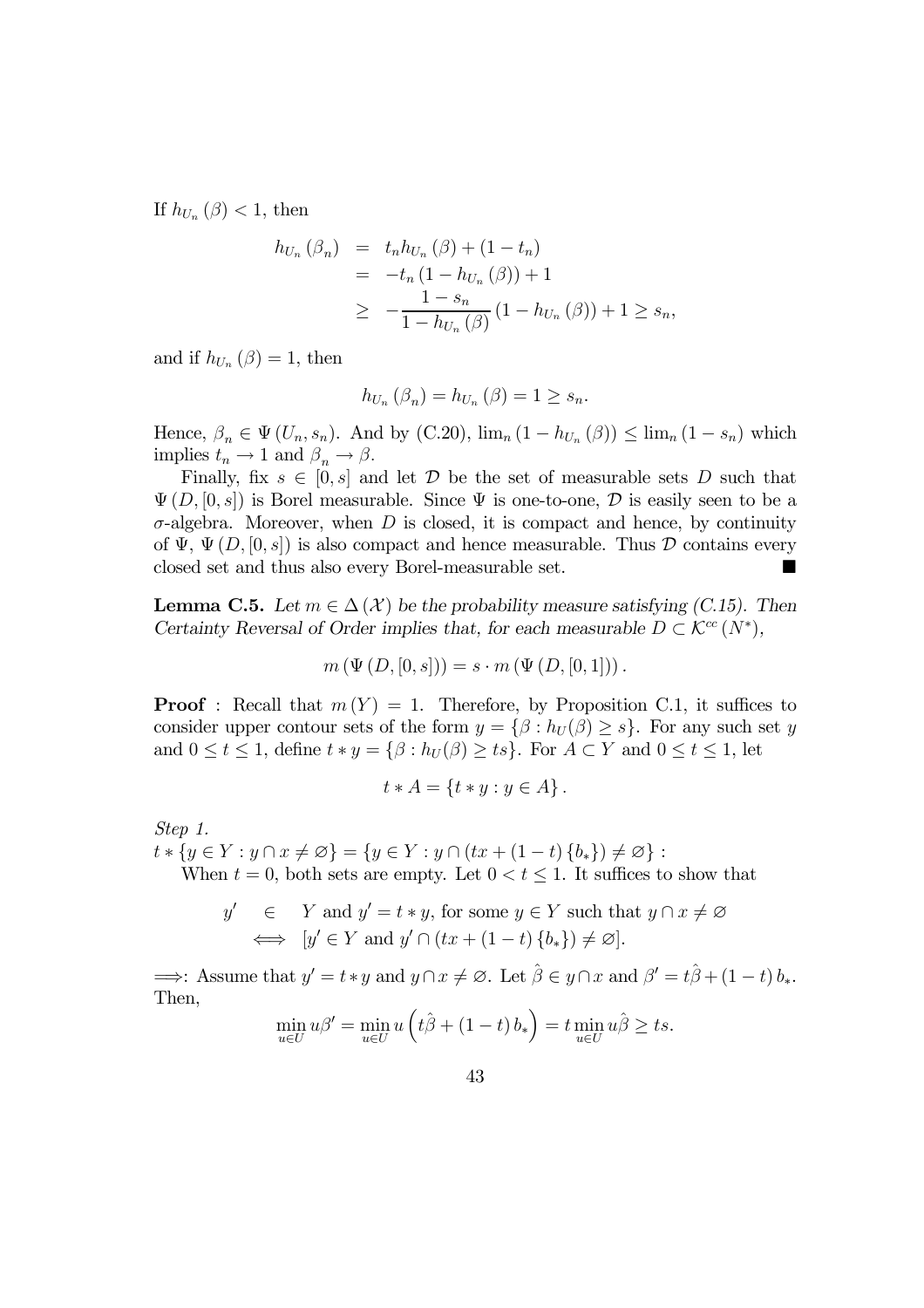Hence  $\beta' \in y'$ . Also,  $t\hat{\beta} + (1-t) b_* \in tx + (1-t) \{b_*\}$ . Therefore,  $y' \cap (tx + (1-t)\{b_*\}) \neq \varnothing.$ 

 $\Leftarrow$ : Let  $y' \in Y$  and  $y' \cap (tx + (1-t) \{b_*\}) \neq \emptyset$ . By the latter condition, there exists  $\hat{\beta} \in x$  such that

$$
\beta' = t\hat{\beta} + (1-t)\,b_* \in y'.
$$

Since  $y' \in Y$ , there exist  $U \in \mathcal{K}^{cc}(N^*)$  and  $s \in [0,1]$  such that  $y' = \{\beta : h_U(\beta) \geq s\}.$ Moreover  $s \leq t$ , because

$$
s \le \min_{u \in U} u\beta' = \min_{u \in U} u \cdot \left(t\hat{\beta} + (1-t) b_*\right) = t \min_{u \in U} u\hat{\beta} \le t.
$$

Let  $y = \{\beta : h_U(\beta) \ge s/t\}$ . Then

$$
t * y = \left\{ \beta : \min_{u \in U} u\beta \ge t \cdot (s/t) \right\} = y'.
$$

Moreover,  $\hat{\beta} \in y$  because

$$
t \min_{u \in U} u \hat{\beta} = \min_{u \in U} u \cdot \left( t \hat{\beta} + (1 - t) b_* \right) = \min_{u \in U} u \beta' \ge s.
$$

Hence  $\beta \in x \cap y \neq \emptyset$ . This completes the step. Step 2.  $m(t * \{y \in Y : y \cap x \neq \emptyset\}) = t \cdot m(\{y \in Y : y \cap x \neq \emptyset\})$ : By Step 1, (C.15) and Certainty Reversal of Order,

$$
m(t * \{y \in Y : y \cap x \neq \emptyset\})
$$
  
=  $m(\{y \in Y : y \cap (tx + (1 - t) \{b_*\}) \neq \emptyset\})$   
=  $m(\{y \in \mathcal{X} : y \cap (tx + (1 - t) \{b_*\}) \neq \emptyset\})$   
=  $W(tx + (1 - t) \{b_*\})$   
=  $t \cdot W(x) = t \cdot m(\{y \in Y : y \cap x \neq \emptyset\}).$ 

Step 3. For any Borel set  $A \subset Y$ , we have  $m(t*A) = t \cdot m(A)$ :

Let  $\Sigma$  be the collection of all Borel sets  $A \subset Y$  satisfying the noted condition. It is easy to verify that  $\Sigma$  is a Dynkin system: (i)  $Y \in \Sigma$ ; (ii) if  $A, A' \in \Sigma$  and  $A \subset A'$ , then  $A' \setminus A \in \Sigma$ ; (iii) if a sequence  $\{A_n\}$  in  $\Sigma$  is such that  $A_n \nearrow A$ , then  $A \in \Sigma$ . The proofs are as follows:

(i)  $m(t * Y) = m(t * \{y \in Y : y \cap B \neq \emptyset\}) = t \cdot m(\{y \in Y : y \cap B \neq \emptyset\}) = t$ .  $m(Y)$ , where the second equality is by Step 2.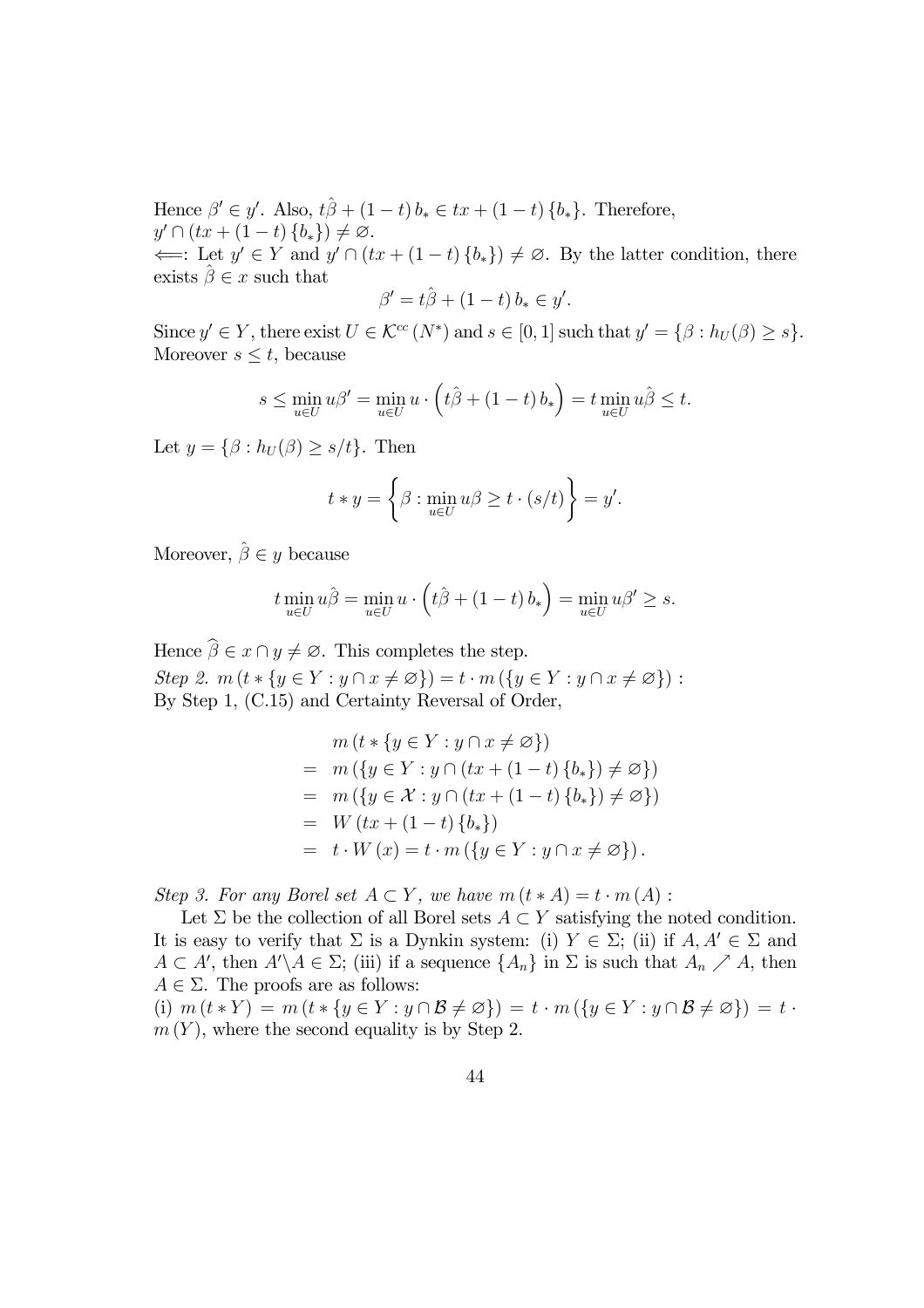(ii) Since  $t * (A' \setminus A) = (t * A') \setminus (t * A)$  and  $t * A \subset t * A'$ ,

$$
m(t*(A'\backslash A)) = m(t*A') - m(t*A)
$$
  
=  $t \cdot m(A') - t \cdot m(A) = t \cdot m(A'\backslash A)$ .

(iii)  $m (t * A) = \lim m (t * A_n) = \lim t \cdot m (A_n) = t \cdot m (A)$ .

Let F be the  $\pi$ -system generated by sets of the form  $\{y \in Y : y \cap x \neq \emptyset\}$ . That is,  $\mathcal F$  is the smallest family of subsets such that  $\mathcal F$  is closed under finite intersections and  $\{y \in Y : y \cap x \neq \emptyset\} \in \mathcal{F}$ .

Show that  $\mathcal{F} \subset \Sigma$ . Let  $\mathcal{F}_n = \{ \cap_{i=1}^n \{y \in Y : y \cap x_i \neq \emptyset \} : x_i \in \mathcal{X} \}$ . It suffices to show that  $\mathcal{F}_n \subset \Sigma$  for all  $n \geq 1$ . Argue by induction. By Step 2,  $\mathcal{F}_1 \subset \Sigma$ . Suppose  $\mathcal{F}_n \subset \Sigma$  and show that  $\mathcal{F}_{n+1} \subset \Sigma$ . Let  $A_n = \cap_{i=1}^n \{y \in Y : y \cap x_i \neq \emptyset\}$ and  $A_{n+1} = A_n \cap \{y \in Y : y \cap x_{n+1} \neq \emptyset\} \in \mathcal{F}_{n+1}$ . Then

$$
m(t * A_{n+1}) = m(t * A_n) + m(t \{ y \in Y : y \cap x_{n+1} \neq \emptyset \})
$$
  
-
$$
-m[t * (A_n \cup \{ y \in Y : y \cap x_{n+1} \neq \emptyset \})].
$$

The last term can be rewritten as

$$
m[t * ([\bigcap_{i=1}^{n} \{y \in Y : y \cap x_{i} \neq \emptyset\}] \cup \{y \in Y : y \cap x_{n+1} \neq \emptyset\})]
$$
\n
$$
= m[t * (\bigcap_{i=1}^{n} [\{y \in Y : y \cap x_{i} \neq \emptyset\} \cup \{y \in Y : y \cap x_{n+1} \neq \emptyset\}])]
$$
\n
$$
= m[t * (\bigcap_{i=1}^{n} \{y \in Y : y \cap (x_{i} \cup x_{n+1}) \neq \emptyset\})]
$$
\n
$$
= t \cdot m[\bigcap_{i=1}^{n} \{y \in Y : y \cap (x_{i} \cup x_{n+1}) \neq \emptyset\}] \quad \text{(by } \mathcal{F}_{n} \subset \Sigma\text{)}
$$
\n
$$
= t \cdot m[(\bigcap_{i=1}^{n} \{y \in Y : y \cap x_{i} \neq \emptyset\}) \cup \{y \in Y : y \cap x_{n+1} \neq \emptyset\}]
$$
\n
$$
= t \cdot m[A_{n} \cup \{y \in Y : y \cap x_{n+1} \neq \emptyset\}].
$$

Thus

$$
m(t * A_{n+1}) = t \cdot m(A_n) + t \cdot m(\lbrace y \in Y : y \cap x_{n+1} \neq \emptyset \rbrace)
$$
  
-t \cdot m[A\_n \cup \lbrace y \in Y : y \cap x\_{n+1} \neq \emptyset \rbrace] = t \cdot m(A\_{n+1}).

Hence  $\mathcal{F} \subset \Sigma$ .

Therefore, by Dynkin's Lemma [1, Theorem 8.10],  $\Sigma$  includes the  $\sigma$ -algebra generated by  $\mathcal F$ , which is the Borel  $\sigma$ -algebra (Lemma C.3).

Finally, note that  $\Psi(D, [0, s]) = s * \Psi(D, [0, 1])$  and  $\Psi(D, [0, 1]) \subset Y$ . Therefore, by Lemma C.4 and Step 3,  $m(\Psi(D, [0, s])) = s \cdot m(\Psi(D, [0, 1]))$ .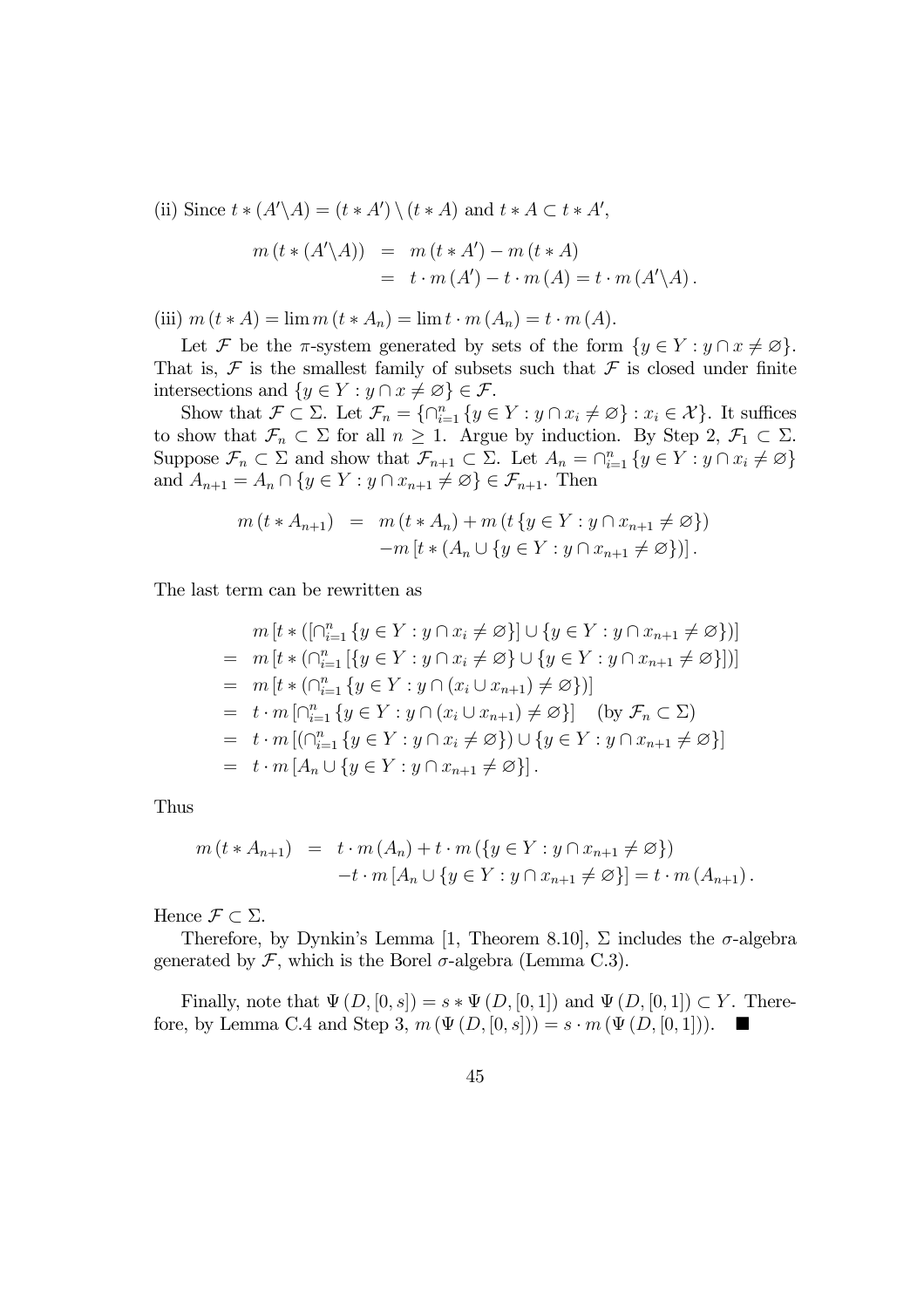The desired representation will be established using the measure  $\mu \in \Delta (\mathcal{K}^{cc} (N^*))$ defined by

$$
\mu(D) = m(\Psi(D, [0, 1])) \text{ for each Borel set } D \subset \mathcal{K}^{cc}(N^*). \tag{C.21}
$$

**Lemma C.6.** The function  $W$  in  $(C.15)$  satisfies

$$
\mathcal{W}(P) = \int \int \max_{\beta \in x} \min_{u \in U} u\beta d\mu(U) dP(x) \text{ for each } P \in \Delta(\mathcal{K}(\mathcal{B})).
$$

**Proof**: First we claim that, for any  $x \in \mathcal{K}(\mathcal{B})$ ,<sup>27</sup>

$$
\left\{\Psi\left(U,s\right): \max_{\beta \in x} h_U\left(\beta\right) \ge s\right\} = \left\{y \in Y : y \cap x \neq \varnothing\right\}.
$$
 (C.22)

 $\subset: \max_{\beta \in x} h_U(\beta) \geq s \Longrightarrow \exists \beta \in x, h_U(\beta) \geq s \Longrightarrow \Psi(U, s) \in \{y \in Y : y \cap x \neq \emptyset\}.$  $\supset$ : If  $y \in Y$  and  $y \cap x \neq \emptyset$ , then  $y = \Psi(U, s)$  for some  $(U, s) \in \mathcal{K}^{cc}(N^*) \times [0, 1]$ , and  $\exists \beta \in \Psi(U, s) \cap x$ . Then  $h_U(\beta) \geq s$ . Thus  $\max_{\beta \in x} h_U(\beta) \geq s$  and  $y =$  $\Psi(U, s) \in {\Psi(U', s') : \max_{\beta \in x} h_{U'}(\beta) \ge s' }$ .

Since  $U \mapsto \max_{\beta \in x} \min_{u \in U} u \cdot \beta$  is bounded and continuous, it is  $\mu$ -integrable. Thus there is a decreasing sequence of step functions  $\phi_n(U) = \sum_{i=1}^n \alpha_{n,i} I_{D_{n,i}}(U)$ such that  $\phi_n$  converges to the function  $U \mapsto \max_{\beta \in x} h_U(\beta)$  and such that

$$
\int \max_{\beta \in x} h_U(\beta) d\mu(U) = \lim \int \phi_n d\mu.
$$

Then

$$
\int \max_{\beta \in x} h_U(\beta) d\mu(U) = \lim_{i=1} \sum_{i=1}^n \alpha_{n,i} \mu(D_{n,i})
$$
  
= 
$$
\lim_{i=1} \sum_{i=1}^n \alpha_{n,i} m(\Psi(D_{n,i}, [0,1]))
$$
 (by definition of  $\mu$ )  
= 
$$
\lim_{i=1} \sum_{i=1}^n m(\Psi(D_{n,i}, [0, \alpha_{n,i}]))
$$
 (by Lemma C.5)

<sup>27</sup>Recall that  $h_U$  and  $\Psi$  are defined in (C.18) and (C.19).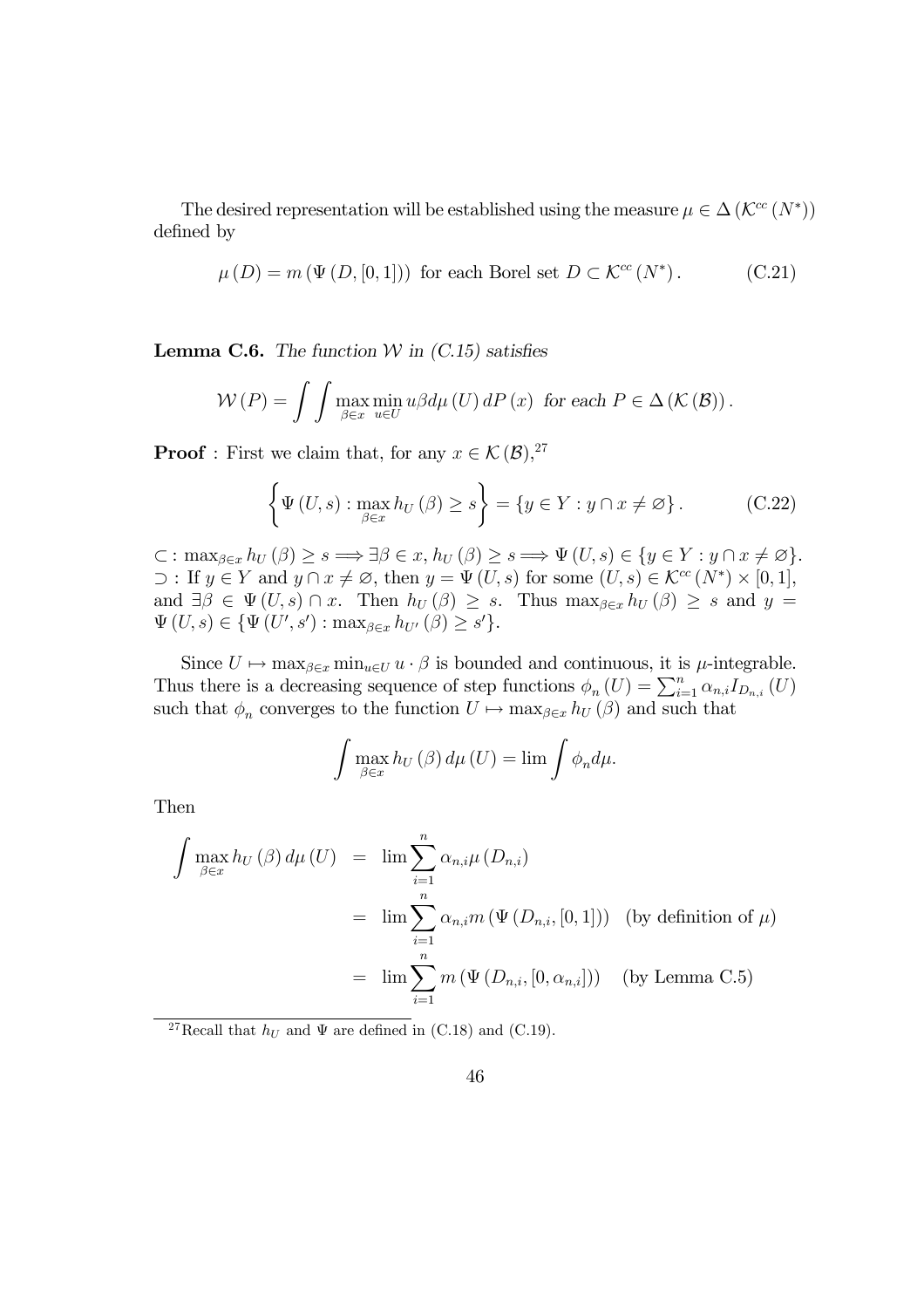$$
= \lim_{n} m\left(\bigcup_{i}^{n} \Psi(D_{n,i}, [0, \alpha_{n,i}])\right) \quad \text{(the sets } \Psi(D_{n,i}, [0, \alpha_{n,i}])
$$
\n
$$
= \lim_{n} m\left(\{\Psi(U, s) : s \le \phi_n(U)\}\right). \quad \text{(by definition of } \Psi \text{ and } \phi_n)
$$
\n
$$
= m\left(\bigcap_{n} \{\Psi(U, s) : s \le \phi_n(U)\}\right) \quad \text{(since } m \text{ is c.a.})
$$

Since

$$
\bigcap_{n} \{\Psi(U, s) : s \le \phi_n(U)\} = \left\{\Psi(U, s) : \max_{\beta \in x} h_U(\beta) \ge s\right\},\
$$

we have

$$
\int \max_{\beta \in x} h_U(\beta) d\mu(U) = m\left(\left\{\Psi(U, s) : \max_{\beta \in x} h_U(\beta) \ge s\right\}\right)
$$
  
=  $m(\left\{y \in Y : y \cap x \neq \emptyset\right\})$  (by (C.22)).

Therefore, by (C.15),

$$
\int \int \max_{\beta \in x} h_U(\beta) d\mu(U) dP(x) = \int m(\lbrace y \in Y : y \cap x \neq \varnothing \rbrace) dP(x) = \mathcal{W}(P).
$$

It remains to prove the uniqueness assertion.

**Lemma C.7.** Given any  $\mu \in \Delta(\mathcal{K}^{cc}(N^*))$  such that preference  $\succeq$  is represented by the utility function in (4.1), define  $W: \mathcal{X} \to \mathbb{R}$  by

$$
W(x) = \int_{\mathcal{K}^{cc}(N^*)} \max_{\beta \in x} h_U(\beta) d\mu(U).
$$
 (C.23)

Then there exists a unique Borel probability measure  $m_{\mu}$  on  $\mathcal{X}$  such that

$$
W(x) = m_{\mu} (\{y : x \cap y \neq \emptyset\}), \qquad \forall x \in \mathcal{X}.
$$
 (C.24)

Further, for all Borel measurable sets B,

$$
m_{\mu}(B) = \int_0^1 \mu(\{U : \Psi(U, s) \in B\}) d\lambda(s), \qquad (C.25)
$$

where  $\lambda$  denotes the Lebesgue measure.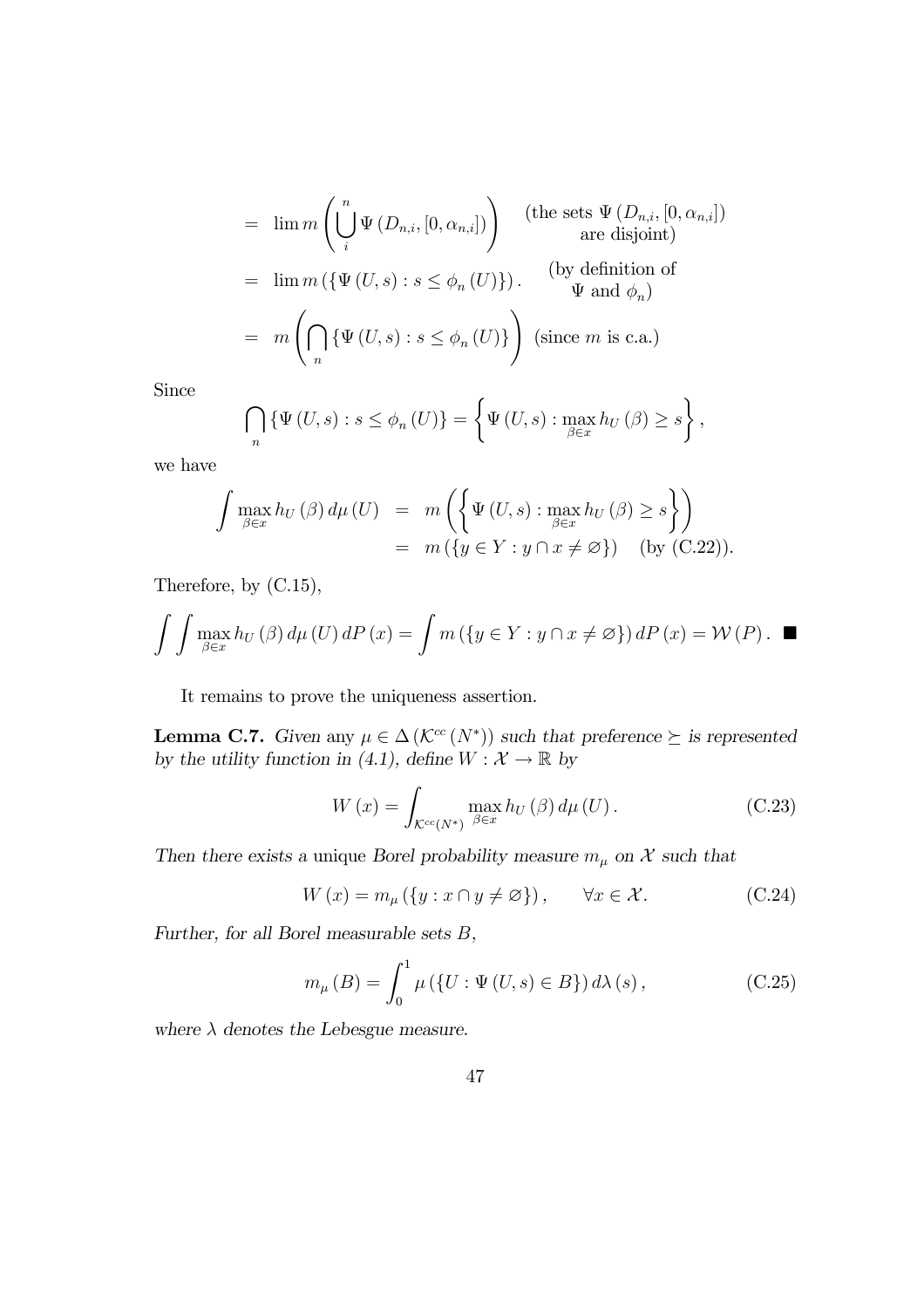**Proof.** The set function W is infinitely alternating, that is, it satisfies  $(C.17)$ . Moreover, since  $\mu$  is countably additive, the Monotone Convergence Theorem implies that  $W(x_n) \downarrow W(x)$  whenever  $x_n \downarrow x$ . Thus the existence of a unique measure  $m_{\mu}$  satisfying (C.24) follows from [2, Theorems 50.1, 51.1]. (In fact, existence of  $m_{\mu}$  was asserted in Section C.2 and was used in Lemma C.5 - the new claim here is uniqueness.)

For each  $s \in [0,1]$ , define  $\Psi_s : \mathcal{K}^{cc}(N^*) \to Y$  by  $\Psi_s(U) = \Psi(U, s)$ . As a correspondence,  $\Psi_s$  is compact-valued and upper hemicontinuous. By [1, Theorem 14.11], it is a closed correspondence. Hence, by [1, Theorem 14.68] it is measurable, and so by [1, Corollary 14.70], when viewed as a function,  $\Psi_s$  is Borel measurable, that is,  $\Psi_s^{-1}(B) = \{U : \Psi(U, s) \in B\}$  is Borel measurable for every measurable  $B \subset \mathcal{X}$ .

Therefore,  $s \mapsto \mu \circ \Psi_s^{-1}(B)$  is well-defined for each measurable  $B$ ; it is also Lebesgue integrable (see [7, Lemma B.2]). Define, for every measurable  $B$ ,

$$
m'_{\mu}(B) = \int_0^1 \mu \circ \Psi_s^{-1}(B) d\lambda(s).
$$

By the Monotone Convergence Theorem,  $m'_{\mu}$  is easily seen to be a Borel measure. Moreover, for all  $x \in \mathcal{X}$ ,

$$
W(x) = \int_{V} \max_{\beta \in x} h_U(\beta) d\mu(U) = \int_0^1 \mu\left(\{U : \max_{\beta \in x} h_U(\beta) \ge s\}\right) d\lambda(s)
$$
  
= 
$$
\int_0^1 \mu\left(\{U : x \cap \{\beta \in \mathcal{B} : h_U(\beta) \ge s\} \neq \varnothing\}\right) d\lambda(s)
$$
  
= 
$$
\int_0^1 \mu \circ \Psi_s^{-1}(\widetilde{x}) d\lambda = m'_\mu(\widetilde{x}),
$$

where  $\widetilde{x} = \{y \in Y : x \cap y \neq \emptyset\}$ . Therefore, by  $(C.24)$ ,  $m'_{\mu}(\widetilde{x}) = m_{\mu}(\widetilde{x})$  for all  $x \in \mathcal{X}$ . By Lemma C.3 and the uniqueness property established in first part of the proof we conclude that  $m'(B) = m_n(B)$  for all measurable B the proof, we conclude that  $m'_{\mu}(B) = m_{\mu}(B)$  for all measurable B.

**Lemma C.8.** Suppose that  $\mu$  and  $\mu'$  represent the same preference as in (4.1). Then  $\mu = \mu'$ .

**Proof** : Define W and W' as in (C.23). Since both W and W' are vNM indices for expected utility functions representing  $\succeq$ , they must be identical (given also that they agree on  $\{b_*\}$  and  $\{b^*\}$ ). Let  $m_\mu$  and  $m_{\mu'}$  be the Borel probability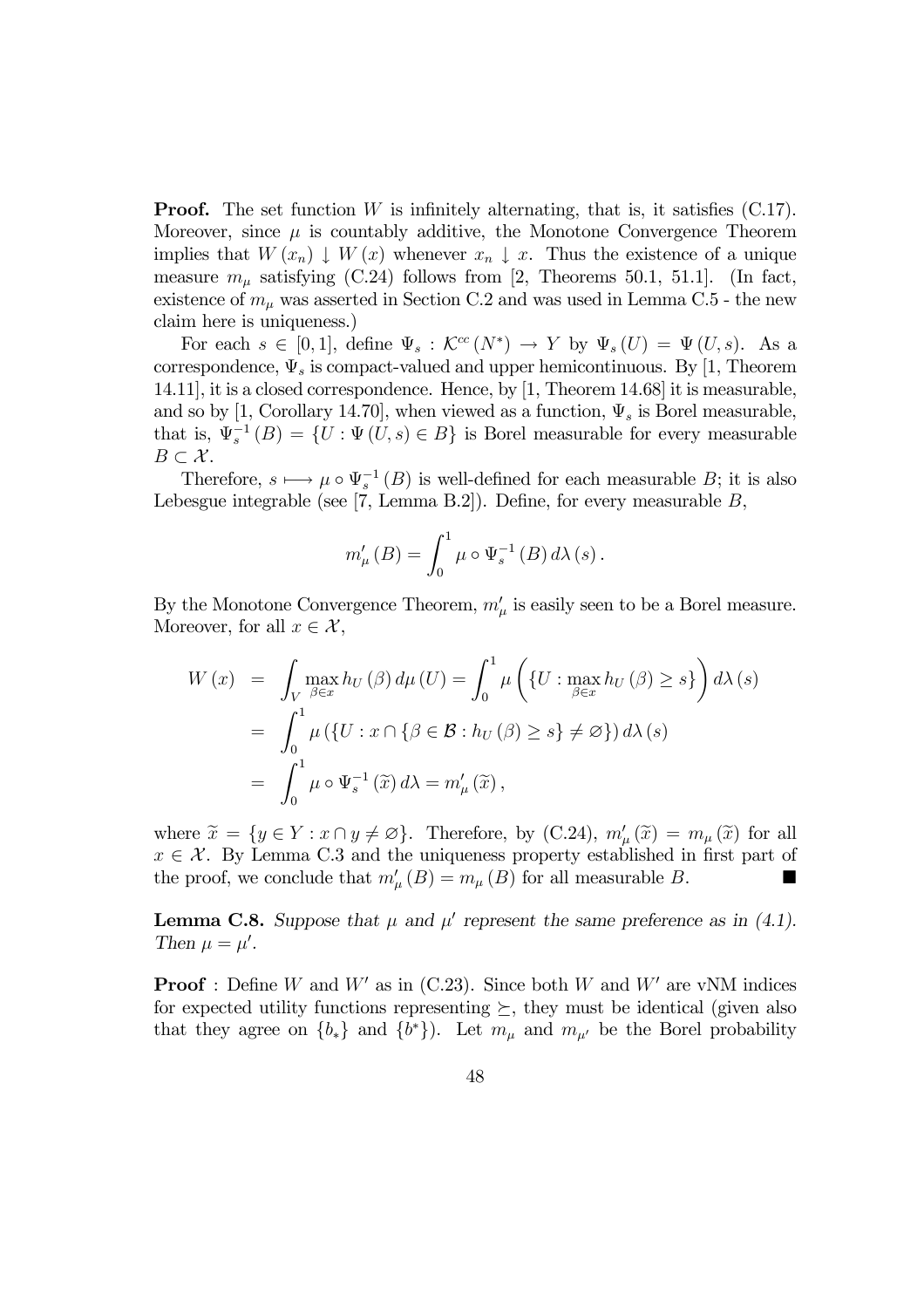measures on X corresponding to  $\mu$  and  $\mu'$  as in Lemma C.7. Then by Lemma C.7,  $m_{\mu} = m_{\mu'}$ . Therefore, for each Borel set  $D \subset \mathcal{K}^{cc}(N^*)$ ,

$$
\mu(D) = \int_0^1 \mu(D) ds = \int_0^1 \mu(\{U : \Psi(U, s) \in \Psi(D, [0, 1])\}) ds
$$
  
=  $m_\mu(\Psi(D, [0, 1])) = m_{\mu'}(\Psi(D, [0, 1])) = \mu'(D).$ 

### References

- [1] C.D. Aliprantis and K.C. Border, Infinite Dimensional Analysis, Springer, 1994.
- [2] G. Choquet, Theory of capacities, Annales de l'Institut Fourier 5 (1953), 131-295.
- [3] E. de Jonge and A. C. M. van Rooij, Introduction to Riesz spaces, Mathematisch Centrum, Amsterdam, 1981.
- [4] E. Dekel, B. Lipman and A. Rustichini, Representing preferences with a unique subjective state space, Econometrica 69 (2001), 891-934.
- [5] A.P. Dempster, Upper and lower probabilities induced by a multi-valued mapping, Ann. Math. Statist. 38 (1967), 325-339.
- [6] L.G. Epstein and M. Schneider, Recursive multiple-priors, J. Econ. Theory 113 (2003), 1-31.
- [7] L.G. Epstein and K. Seo, Subjective states: a more robust model, 2007.
- [8] H. Ergin and T. Sarver, A unique costly contemplation representation, 2005.
- [9] P. Ghirardato, Coping with ignorance, unforeseen contingencies and nonadditive uncertainty, Econ. Theory 17 (2001), 247-276.
- [10] I. Gilboa and D. Schmeidler, Maxmin expected utility with non-unique priors, J. Math. Econ. 18 (1989), 141-153.
- [11] H. J. Greenberg and W. P. Pierskalla, A review of quasiconvex functions, Oper. Res. 19 (1971), 1553-1570.